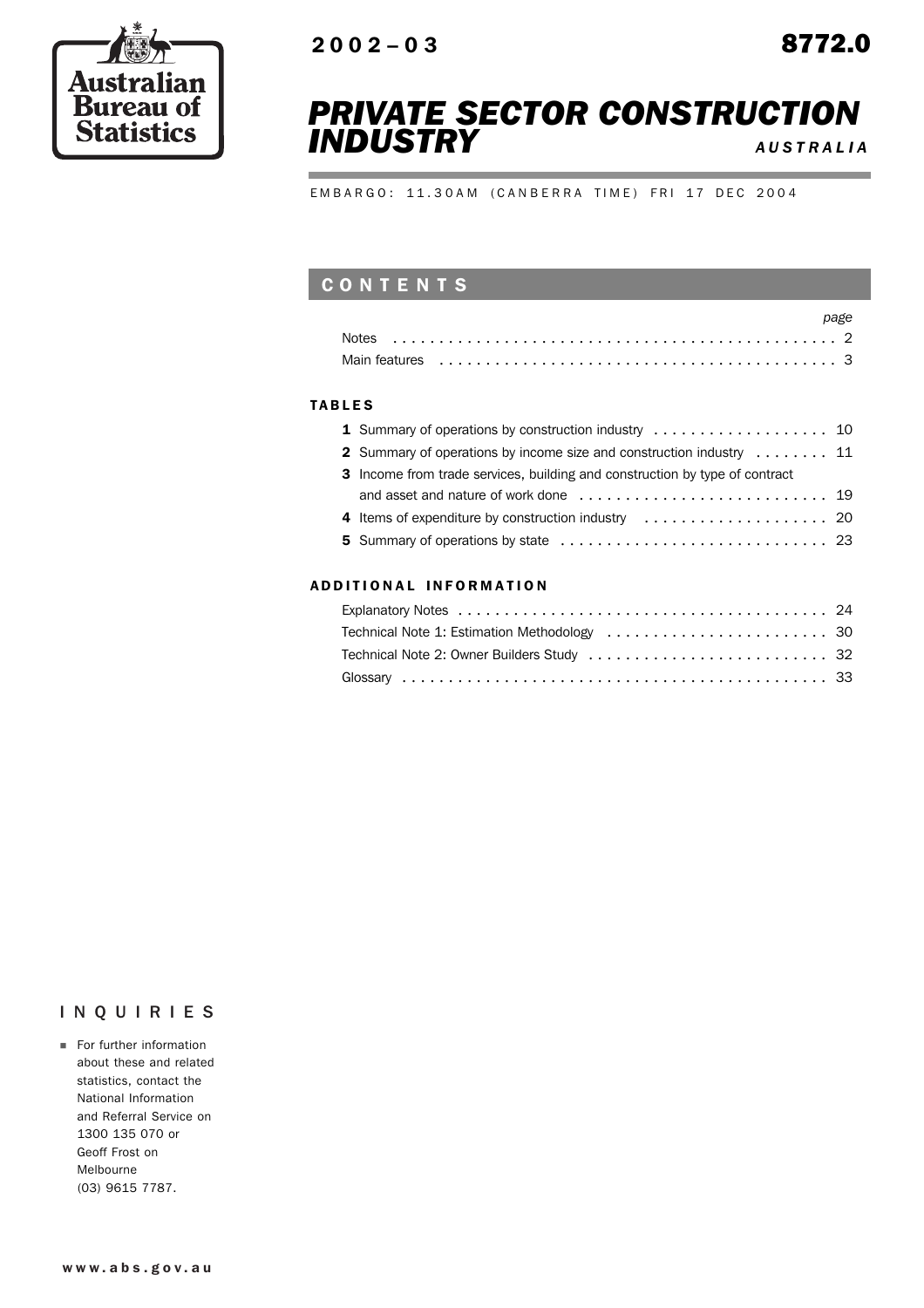## NOTES

| <b>INTRODUCTION</b>                                                | Office (ATO). | This publication presents final results from an Australian Bureau of Statistics (ABS)<br>survey of employing and non-employing private sector and public trading construction<br>services businesses. The survey was conducted in respect of the 2002–03 financial year.<br>The estimates in this publication are derived using a combination of data directly<br>collected by the ABS and business income tax data provided to the Australian Taxation |  |  |  |  |  |  |
|--------------------------------------------------------------------|---------------|---------------------------------------------------------------------------------------------------------------------------------------------------------------------------------------------------------------------------------------------------------------------------------------------------------------------------------------------------------------------------------------------------------------------------------------------------------|--|--|--|--|--|--|
|                                                                    |               | The collection was last conducted in respect of the 1996–97 reference period.                                                                                                                                                                                                                                                                                                                                                                           |  |  |  |  |  |  |
| MORE INFORMATION ON<br>ABS SERVICE INDUSTRIES<br><b>STATISTICS</b> |               | Information about ABS activities in the field of service industries statistics is available<br>from the Service Industries Statistics theme page on the ABS web site<br><http: www.abs.gov.au="">. To access the theme page, select 'Themes' from the menu on<br/>the home page.</http:>                                                                                                                                                                |  |  |  |  |  |  |
| COMMENTS                                                           |               | The ABS welcomes comments and suggestions from users regarding future surveys of<br>Service Industries. These comments should be addressed to the Director, Service<br>Industries Business Statistics Centre, Australian Bureau of Statistics, GPO Box 2796Y,<br>Melbourne, Vic. 3001.                                                                                                                                                                  |  |  |  |  |  |  |
| ROUNDING                                                           |               | Where figures have been rounded, discrepancies may occur between the sum of<br>component items and the total.                                                                                                                                                                                                                                                                                                                                           |  |  |  |  |  |  |
| ABBREVIATIONS                                                      |               | \$b billion (thousand million) dollars                                                                                                                                                                                                                                                                                                                                                                                                                  |  |  |  |  |  |  |
|                                                                    |               | \$m million dollars                                                                                                                                                                                                                                                                                                                                                                                                                                     |  |  |  |  |  |  |
|                                                                    | ABN           | Australian Business Number                                                                                                                                                                                                                                                                                                                                                                                                                              |  |  |  |  |  |  |
|                                                                    | ABS.          | Australian Bureau of Statistics                                                                                                                                                                                                                                                                                                                                                                                                                         |  |  |  |  |  |  |
|                                                                    |               | ANZSIC Australian and New Zealand Standard Industrial Classification                                                                                                                                                                                                                                                                                                                                                                                    |  |  |  |  |  |  |
|                                                                    | ATO<br>BIT    | <b>Australian Taxation Office</b><br>business income tax                                                                                                                                                                                                                                                                                                                                                                                                |  |  |  |  |  |  |
|                                                                    | GDP           | gross domestic product                                                                                                                                                                                                                                                                                                                                                                                                                                  |  |  |  |  |  |  |
|                                                                    | GE            | group employer                                                                                                                                                                                                                                                                                                                                                                                                                                          |  |  |  |  |  |  |
|                                                                    | PAYGW         | pay-as-you-go withholding                                                                                                                                                                                                                                                                                                                                                                                                                               |  |  |  |  |  |  |
|                                                                    | RSE           | relative standard error                                                                                                                                                                                                                                                                                                                                                                                                                                 |  |  |  |  |  |  |
|                                                                    | SE.           | standard error                                                                                                                                                                                                                                                                                                                                                                                                                                          |  |  |  |  |  |  |
|                                                                    |               | TAU type of activity unit                                                                                                                                                                                                                                                                                                                                                                                                                               |  |  |  |  |  |  |
|                                                                    |               |                                                                                                                                                                                                                                                                                                                                                                                                                                                         |  |  |  |  |  |  |

Dennis Trewin Australian Statistician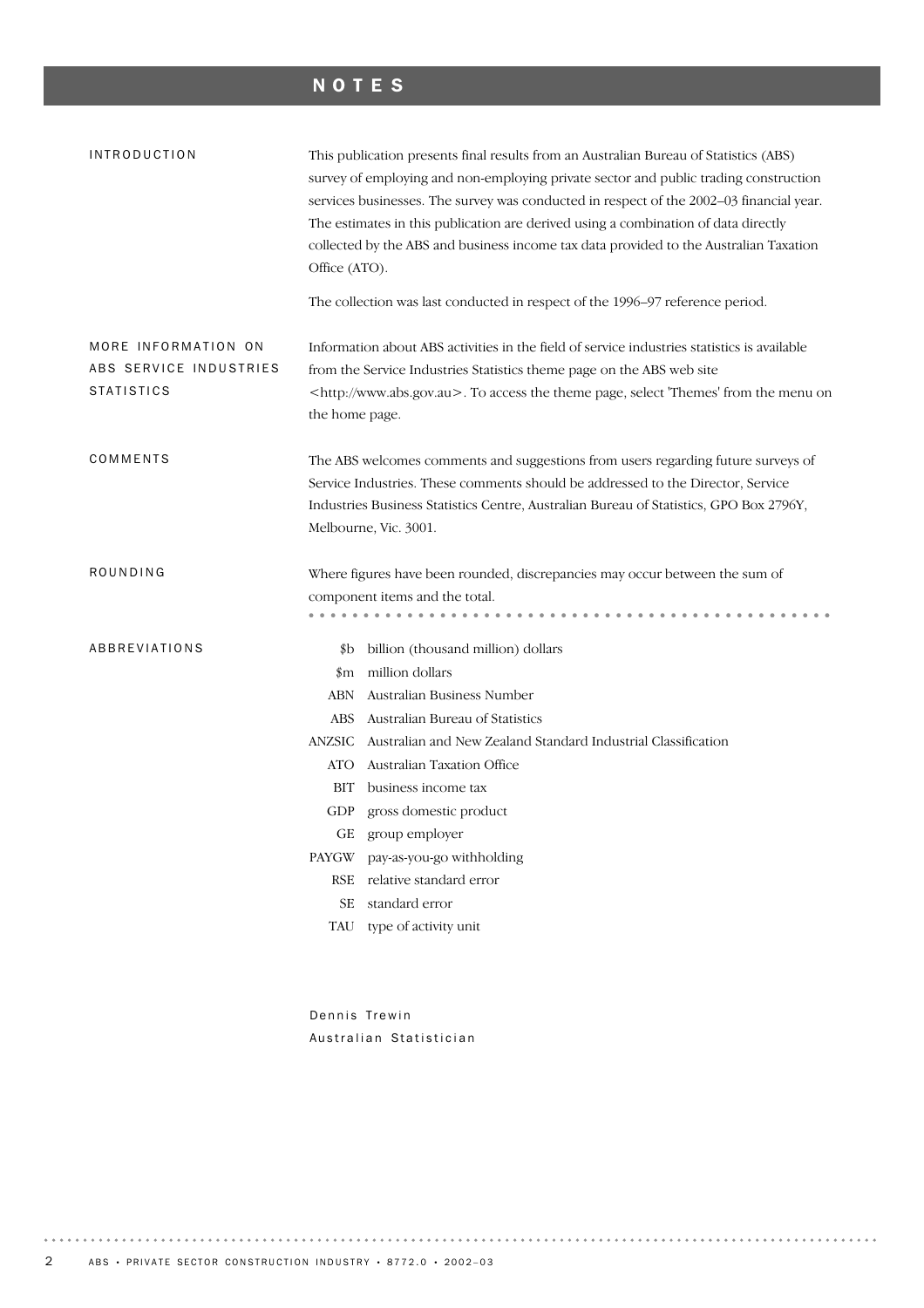## **MAIN FEATURES**

| <i><b>INTRODUCTION</b></i>               | This publication presents the results of the 2002-03 Construction Industry Survey. This<br>survey is conducted periodically by the ABS to provide a detailed measure of the<br>performance and structure of construction businesses operating in Australia. The main<br>focus of the survey was on understanding the composition of the income earned by<br>these businesses, details of expenses incurred and the nature of the work undertaken. A<br>state dimension is also presented. |
|------------------------------------------|-------------------------------------------------------------------------------------------------------------------------------------------------------------------------------------------------------------------------------------------------------------------------------------------------------------------------------------------------------------------------------------------------------------------------------------------------------------------------------------------|
|                                          | The survey scope included employing and non-employing private sector and public<br>trading businesses in Australia that generated income predominantly from general<br>construction and construction trade services. These services included: building and<br>non-building construction, site preparation services, building structure services,<br>installation trade services and building completion services.                                                                         |
|                                          | For ease of reading 'residential building' is referred to as <i>residential</i> , 'non-residential<br>building and non-building' is referred to as non-residential and non-building, and<br>'construction trade services' as trade services in this publication.                                                                                                                                                                                                                          |
| INDUSTRY SNAPSHOT                        | At the end of June 2003, there were 339,982 construction businesses operating in<br>Australia with employment of 716,200 persons. Most of these businesses (79.2%) and<br>most of the employment (73.2%) were in trade services. See paragraphs 34-36 of the<br>Explanatory Notes for an interpretation of these items.                                                                                                                                                                   |
|                                          | During 2002-03 these businesses generated \$140.9b in income. Construction businesses<br>were predominantly small businesses with most $(64.7%)$ earning less than \$100,000 in<br>income.                                                                                                                                                                                                                                                                                                |
|                                          | More income was generated from the construction of houses than from any other type<br>of structure (\$48.4b or 38.5% of all income from trade services, building and<br>construction). Non-residential building (\$37.4b or 29.8%) accounted for the second<br>greatest share of this income.                                                                                                                                                                                             |
|                                          | A total operating profit before tax of \$13.8b was recorded by construction businesses in<br>2002-03, resulting in an overall operating profit margin of 10.1%.                                                                                                                                                                                                                                                                                                                           |
|                                          | The total industry value added of the construction industry was \$38.8b, contributing the<br>equivalent of 5.1% of Australian Gross Domestic Product (GDP) for 2002-03.                                                                                                                                                                                                                                                                                                                   |
| SOURCES OF INCOME                        | The total income generated by all construction businesses during 2002-03 was \$140.9b.<br>Most of this income (89.2% or \$125.7b) was generated from trade services, building and<br>construction, followed by other sales of goods and services (8.3% or \$11.7b).                                                                                                                                                                                                                       |
| CONTRACTING AND<br>SUBCONTRACTING INCOME | Income from trade services, building and construction was generated through<br>contracting and subcontracting services. Contracting income comprised \$83b (66% of<br>the total), while subcontracting income accounted for \$42.7b (34%).                                                                                                                                                                                                                                                |
|                                          | Residential, and non-residential and non-building businesses accounted for \$64.9b of the<br>contracting income, while \$18.1b was from trade services.                                                                                                                                                                                                                                                                                                                                   |
|                                          | Subcontracting income was more prevalent within trade services businesses accounting<br>for \$36.1b, while residential, and non-residential and non-building businesses generated<br>a combined \$6.6b.                                                                                                                                                                                                                                                                                   |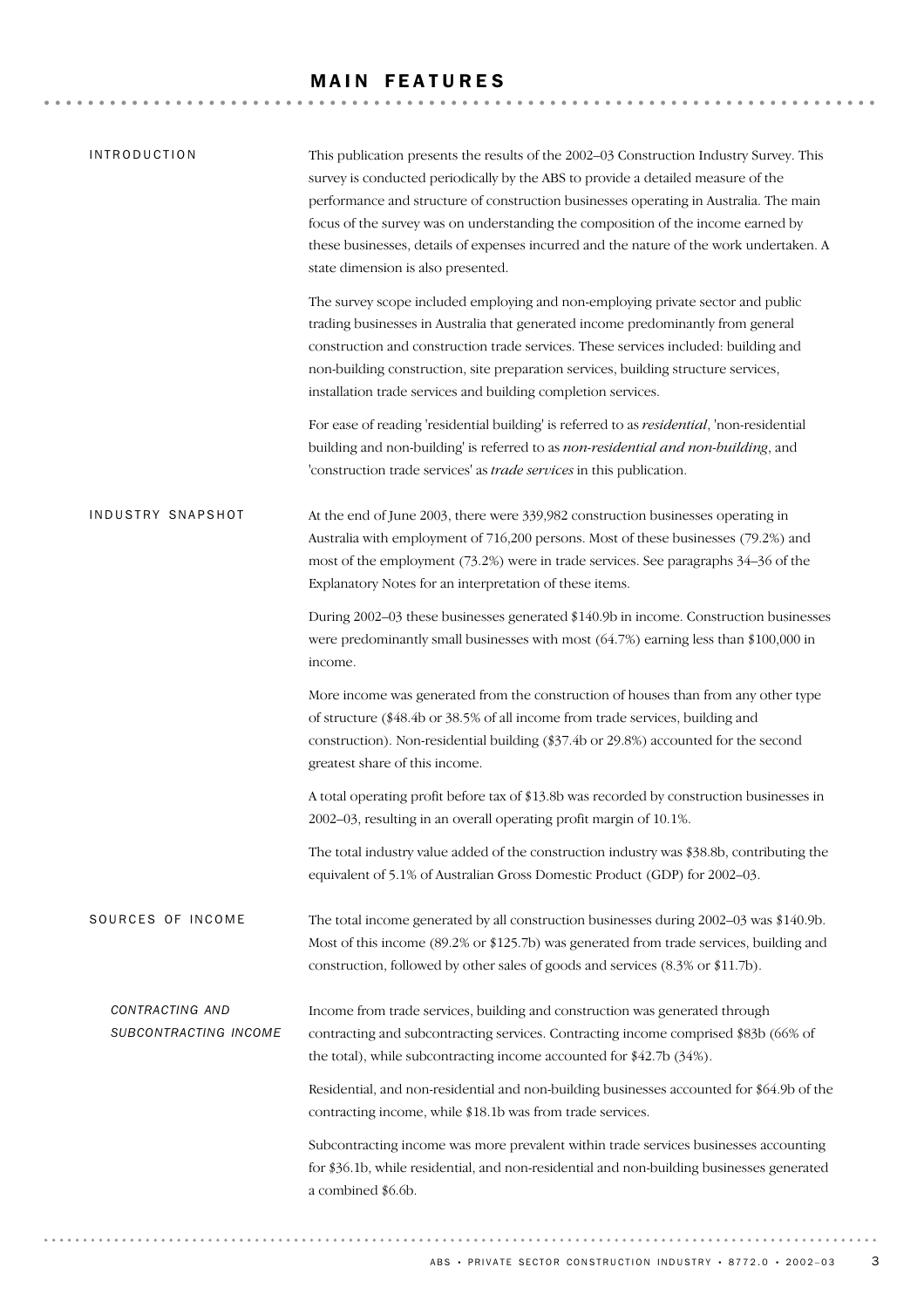*TYPE OF CLIENT*

The following graph shows that other organisations were the major source of all contracting income from trade services, building and construction, accounting for 45.7% of all contracting income. Householders accounted for 36.3%, Federal, state and local government accounted for 11.5% and same business (as the property owner) accounted for 6.4%.



## CONTRACTING INCOME BY TYPE OF CLIENT, Percentage

(a) Percentage contribution to income from trade services, building and construction.

The following graph shows that householders were the main client for residential construction businesses accounting for 66.5% of the total contracting income for these businesses. The main client for non-residential and non-building businesses were other organisations, namely private businesses (63.8% of total contracting income for non-residential and non-building). Trade services businesses generated most of their contracting income from two sources: other organisations (50.8%) and householders (38.8%).

#### CONTRACTING INCOME BY TYPE OF CLIENT, Percentage contribution(a)



(a) Percentage contribution to income from trade services, building and construction.

*TYPE OF ASSET*

Houses and non-residential building accounted for most of the income generated from trade services, building and construction (38.5% or \$48.4b and 29.8% or \$37.4b respectively). Other non-building construction accounted for 15%, other residential building 12%, and road and bridge construction 4.7%.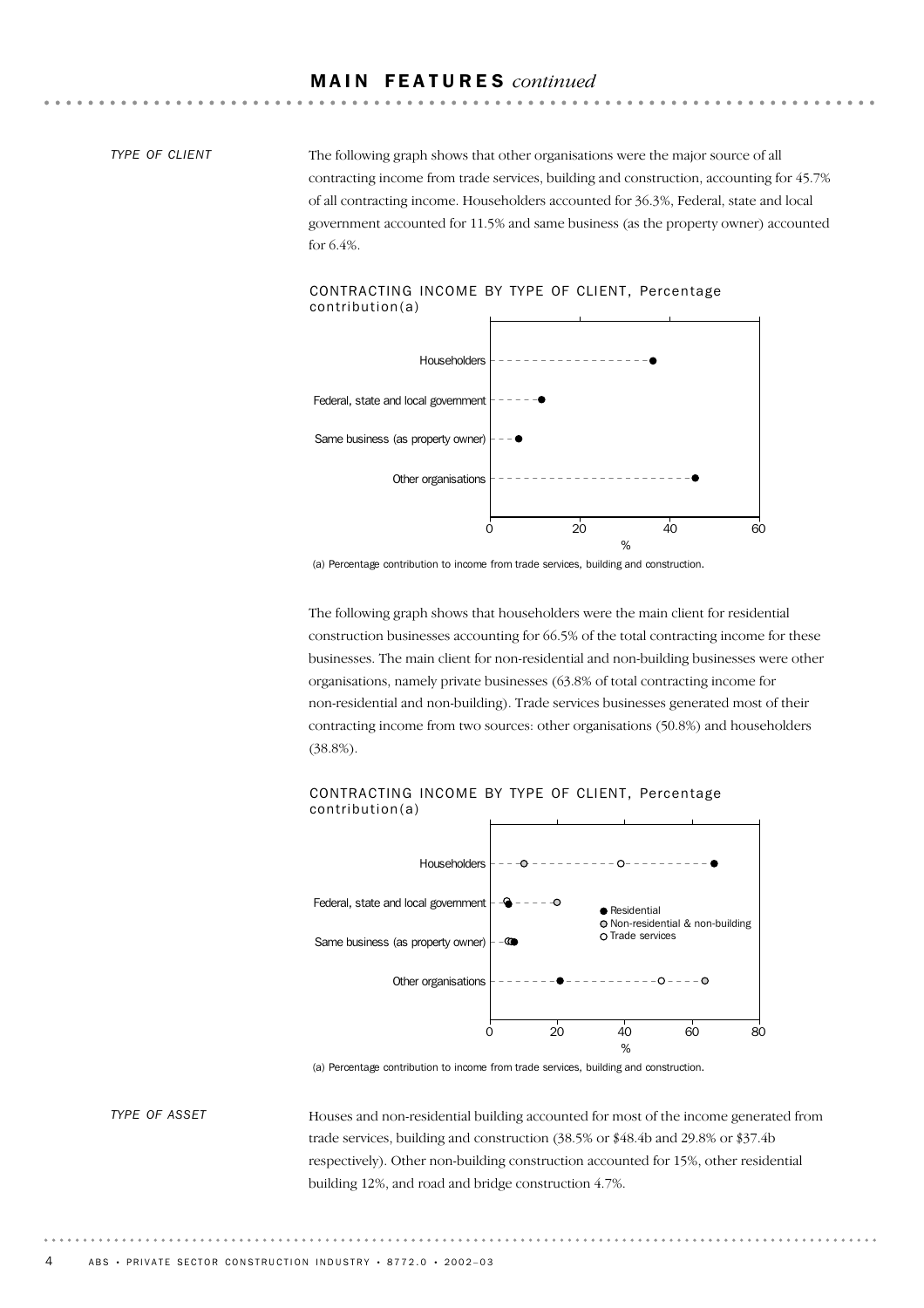| <b>TYPE OF ASSET continued</b>            | New work and improvements accounted for 89.6% of the income generated from trade<br>services, building and construction, while repairs and maintenance accounted for 10.4%.                                                                                                                                                                                                                                                                                                                                                                                                                     |
|-------------------------------------------|-------------------------------------------------------------------------------------------------------------------------------------------------------------------------------------------------------------------------------------------------------------------------------------------------------------------------------------------------------------------------------------------------------------------------------------------------------------------------------------------------------------------------------------------------------------------------------------------------|
|                                           | Residential building accounted for 47.6% of contracting income, comprising 32.2% for<br>new construction work; 12.2% for alterations, additions, renovations and improvements;<br>and 3.3% for repairs and maintenance. Non-residential accounted for 28.6% and<br>non-building construction 23.8%.                                                                                                                                                                                                                                                                                             |
|                                           | The majority of subcontracting income (56%) related to residential building comprising<br>47.9% for new construction work; 4.8% for alterations, additions, renovations and<br>improvements; and 3.2% for repairs and maintenance. Non-residential building<br>accounted for 32.1% and non-building construction 12%.                                                                                                                                                                                                                                                                           |
| EXPENDITURE                               | Total expenses incurred by construction businesses during 2002–03 was \$128.3b. Major<br>expense items included: purchases (\$55.5b or 43.3%), payments to contractors/<br>subcontractors (\$22.5b or 17.5%) and labour costs (\$21.5b or 16.8%).                                                                                                                                                                                                                                                                                                                                               |
|                                           | Purchases constituted over half of all expenses (56.2%) for residential businesses while<br>expenditure for this item was similar for non-residential and non-building businesses and<br>for trade services (39.5% and 38.2% respectively). Labour costs comprised a higher<br>proportion (23.3%) of total expenses for trade services than for non-residential and<br>non-building (15.6%) and residential (7.7%). Payments to subcontractors was also more<br>prevalent in non-residential and non-building (26.1%) than in residential and trade<br>services (16.3% and 10.5% respectively). |
| CONSTRUCTION<br>INDUSTRIES<br>RESIDENTIAL | Residential building construction consists of businesses mainly engaged in the<br>construction of houses or other residential buildings, or in carrying out alterations,<br>additions or renovations or general repairs to such buildings, or in organising or<br>managing these activities.                                                                                                                                                                                                                                                                                                    |
|                                           | There were 48,201 residential building businesses operating during 2002-03 accounting<br>for 14.2% of all construction businesses. They had employment of 85,300 persons (11.9%)<br>of total construction employment), an average of 1.8 persons per business.                                                                                                                                                                                                                                                                                                                                  |
|                                           | These businesses generated \$35.4b in income (25.1% of all construction income)<br>averaging \$734,500 per business.                                                                                                                                                                                                                                                                                                                                                                                                                                                                            |
|                                           | Contracting income accounted for 82.9% (\$29.4b) of all residential income and was<br>mainly earned from householders (66.5%) and other organisations (20.7%).                                                                                                                                                                                                                                                                                                                                                                                                                                  |
|                                           |                                                                                                                                                                                                                                                                                                                                                                                                                                                                                                                                                                                                 |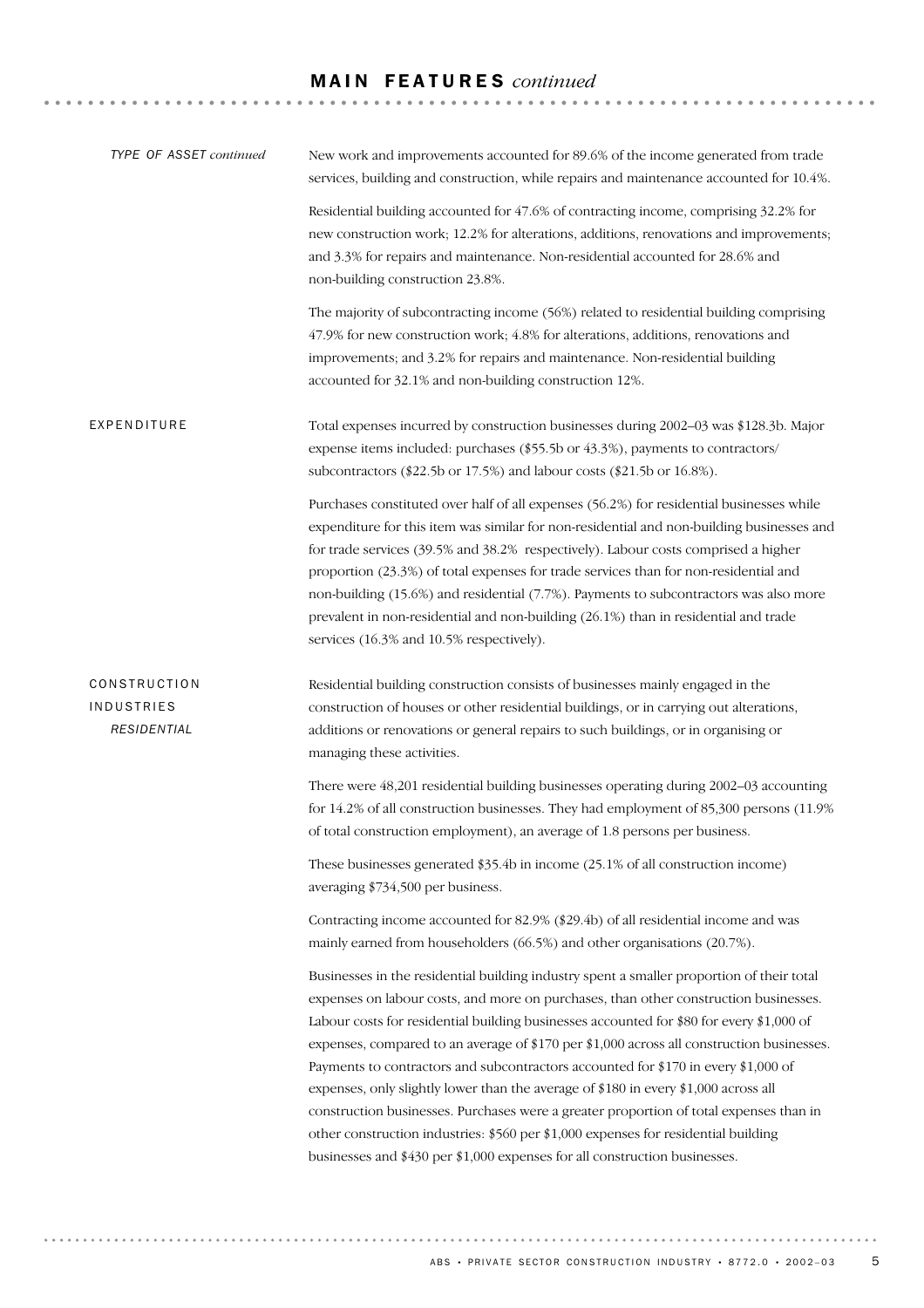| <b>RESIDENTIAL</b> continued        | The operating profit before tax for these businesses was \$3b resulting in an operating<br>profit margin of 8.7%.                                                                                                                                                                                                                                                                                                                                                                                                                                                                                               |
|-------------------------------------|-----------------------------------------------------------------------------------------------------------------------------------------------------------------------------------------------------------------------------------------------------------------------------------------------------------------------------------------------------------------------------------------------------------------------------------------------------------------------------------------------------------------------------------------------------------------------------------------------------------------|
| NON-RESIDENTIAL AND<br>NON-BUILDING | Non-residential and non-building construction consists of businesses mainly engaged in:<br>• the construction of non-residential buildings, in carrying out alterations, additions or<br>renovations or general repairs to such buildings, or in organising or managing their<br>construction; and<br>• the construction or general repair of roads, bridges, railways, dams, pipelines or<br>other non-building construction projects, the on-site assembly of boilers, furnaces or<br>heavy electrical machinery from pre-fabricated components, or organising or<br>managing their construction or assembly. |
|                                     | At the end of June 2003 there were 22,553 non-residential and non-building construction<br>businesses with employment of 106,400 persons (14.9% of total construction<br>employment) or an average of 4.7 persons per business.                                                                                                                                                                                                                                                                                                                                                                                 |
|                                     | During 2002-03 these businesses generated \$44b in income (31.2% of total industry<br>income) averaging \$1.9m per business.                                                                                                                                                                                                                                                                                                                                                                                                                                                                                    |
|                                     | Income from contracting comprised 80.9% (\$35.6b) of all income for non-residential and<br>non-building businesses.                                                                                                                                                                                                                                                                                                                                                                                                                                                                                             |
|                                     | Other organisations accounted for 63.8% of all contracting income paid to<br>non-residential and non-building businesses, while government clients accounted for<br>19.8%.                                                                                                                                                                                                                                                                                                                                                                                                                                      |
|                                     | Businesses in non-residential and non-building spent a higher proportion of their total<br>expenses on contractors and subcontractors for construction work. They paid an average<br>of \$260 per \$1,000 expenses, compared to \$180 per \$1,000 for all construction<br>businesses.                                                                                                                                                                                                                                                                                                                           |
|                                     | The operating profit before tax for these businesses was \$2.6b resulting in an operating<br>profit margin of 6.2%.                                                                                                                                                                                                                                                                                                                                                                                                                                                                                             |
| <b>TRADE SERVICES</b>               | Construction trade services consists of businesses mainly engaged in providing special<br>building or construction trade services, such as structural steel erection, carpentry,<br>bricklaying, concreting, plumbing, painting, plastering, tiling and carpeting.                                                                                                                                                                                                                                                                                                                                              |
|                                     | Trade services businesses accounted for 269,228 or 79.2% of all construction businesses<br>at the end of June 2003 and had employment of 524,400 persons (73.2% of total<br>construction employment).                                                                                                                                                                                                                                                                                                                                                                                                           |
|                                     | Total income generated by these businesses during 2002–03 was \$61.5b. The majority<br>(182,812 or 67.9%) of these businesses were earning income less than \$100,000 and<br>accounted for 83.1% of all construction businesses in this income size group. Trade<br>services businesses in this size group generated \$7.6b in income.                                                                                                                                                                                                                                                                          |
|                                     | Trade services businesses relied on both contracting and subcontracting income. For<br>every \$1,000 of income, \$290 was earned from contracting and \$590 from<br>subcontracting.                                                                                                                                                                                                                                                                                                                                                                                                                             |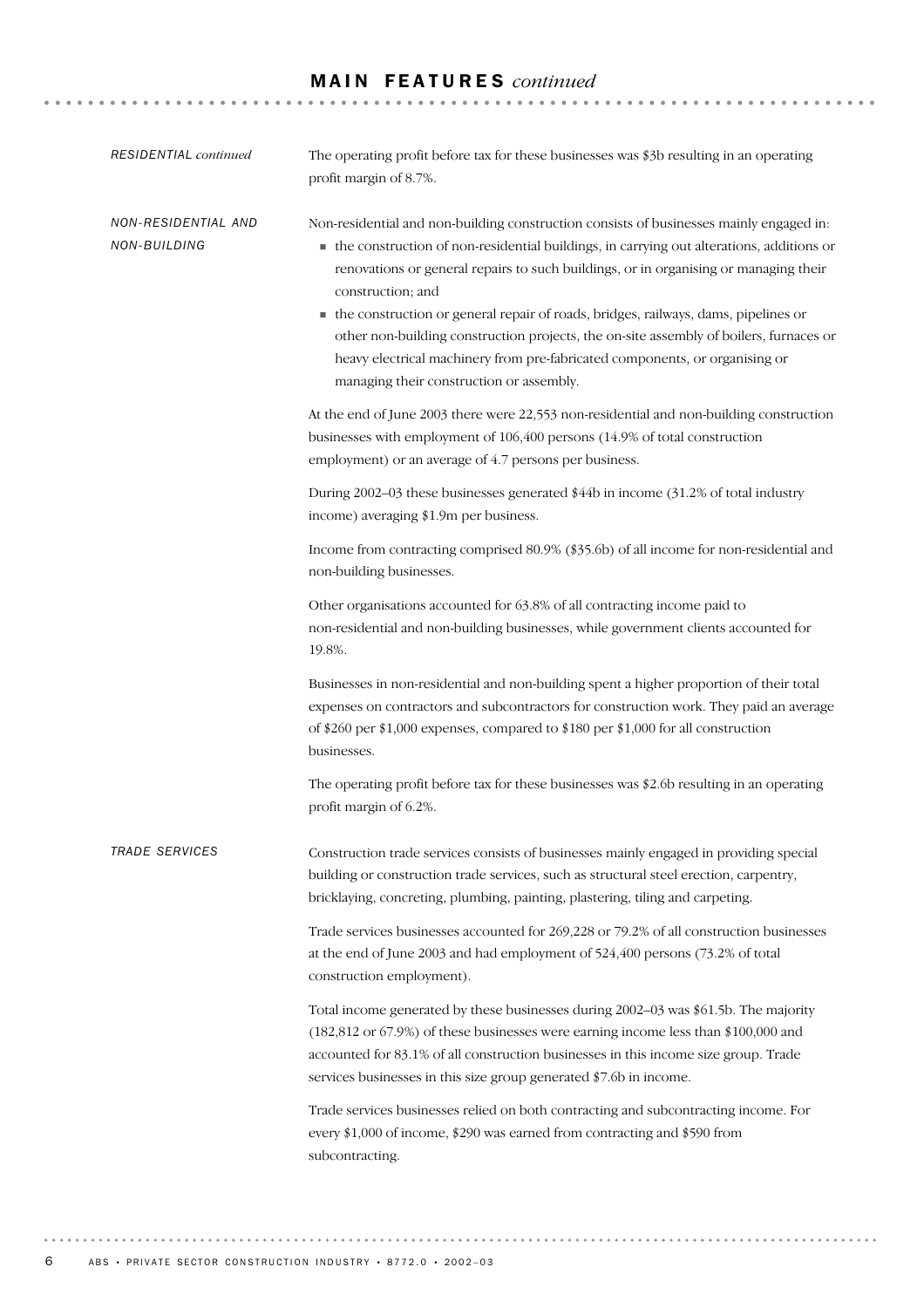. . . . . . . . . . . . . . . . .

| <b>TRADE SERVICES continued</b> | The main sources of contracting income within trade services were from other<br>organisations (50.8%) and householders (38.8%).                                                                                                                                                                                                                                                                                                                                                                                                                                 |  |  |  |  |  |  |
|---------------------------------|-----------------------------------------------------------------------------------------------------------------------------------------------------------------------------------------------------------------------------------------------------------------------------------------------------------------------------------------------------------------------------------------------------------------------------------------------------------------------------------------------------------------------------------------------------------------|--|--|--|--|--|--|
|                                 | These businesses spent proportionally more than the industry average on labour costs<br>and proportionally less on purchases and payments to contractors and subcontractors.<br>For every \$1,000 of expenditure, construction trade services businesses spent \$230 on<br>labour costs, \$110 on payments to contractors and subcontractors, and \$380 on<br>purchases. This compares to averages of \$170, \$180 and \$430 per \$1,000 expenditure<br>respectively for all construction businesses.                                                           |  |  |  |  |  |  |
|                                 | The operating profit before tax was \$8.2b resulting in an operating profit margin of<br>13.6%.                                                                                                                                                                                                                                                                                                                                                                                                                                                                 |  |  |  |  |  |  |
| <b>BUSINESS SIZE</b>            | The construction industry was characterised by a large number of very small businesses.<br>During 2002-03, 64.7% (219,926) of construction businesses earned income less than<br>\$100,000 and a further 25.3% (86,035) earned income between \$100,000 to less than<br>\$500,000. Combined, these small businesses generated \$27.3b in income (19.4% of total<br>industry income).                                                                                                                                                                            |  |  |  |  |  |  |
| <b>INCOME</b>                   | Businesses earning less than $$100,000$ generated $$8.9b (6.3%)$ in income. The majority of<br>their income came from subcontracting $(51.4\%)$ , contracting $(39.4\%)$ and other sales of<br>goods and services (7.3%).                                                                                                                                                                                                                                                                                                                                       |  |  |  |  |  |  |
|                                 | Businesses earning income of \$100m or more generated \$29.9b (21.2% of all income).<br>The sources of income and expenses were the same as the smaller businesses, but the<br>proportions varied. Contracting income comprised 79.3% of total income for these<br>businesses, subcontracting 12.7% and other sales of goods and services 5.4%. A large<br>proportion of the total income (42.1% or \$59.4b) for construction businesses was<br>generated by businesses earning $$10m$ or more. These businesses comprised 0.4%<br>$(1,354)$ of all businesses. |  |  |  |  |  |  |
|                                 | SELECTED INCOME BY INCOME SIZE                                                                                                                                                                                                                                                                                                                                                                                                                                                                                                                                  |  |  |  |  |  |  |
|                                 |                                                                                                                                                                                                                                                                                                                                                                                                                                                                                                                                                                 |  |  |  |  |  |  |
|                                 |                                                                                                                                                                                                                                                                                                                                                                                                                                                                                                                                                                 |  |  |  |  |  |  |
|                                 |                                                                                                                                                                                                                                                                                                                                                                                                                                                                                                                                                                 |  |  |  |  |  |  |

 $$500,000$  -  $$\text{\textdegree}$  + -0 - - - - - - - - 0 - - - - - 0

Less than  $$100,000$  - - - - - - - - - - - - - - - - - 0

 $$100,000-< $500,000$  - - - - - - - - - - - - - -  $\odot$ 

(a) Other sales of goods and services.

Contracting income Subcontracting income Other sales(a)

0 20 40 60 80 100 %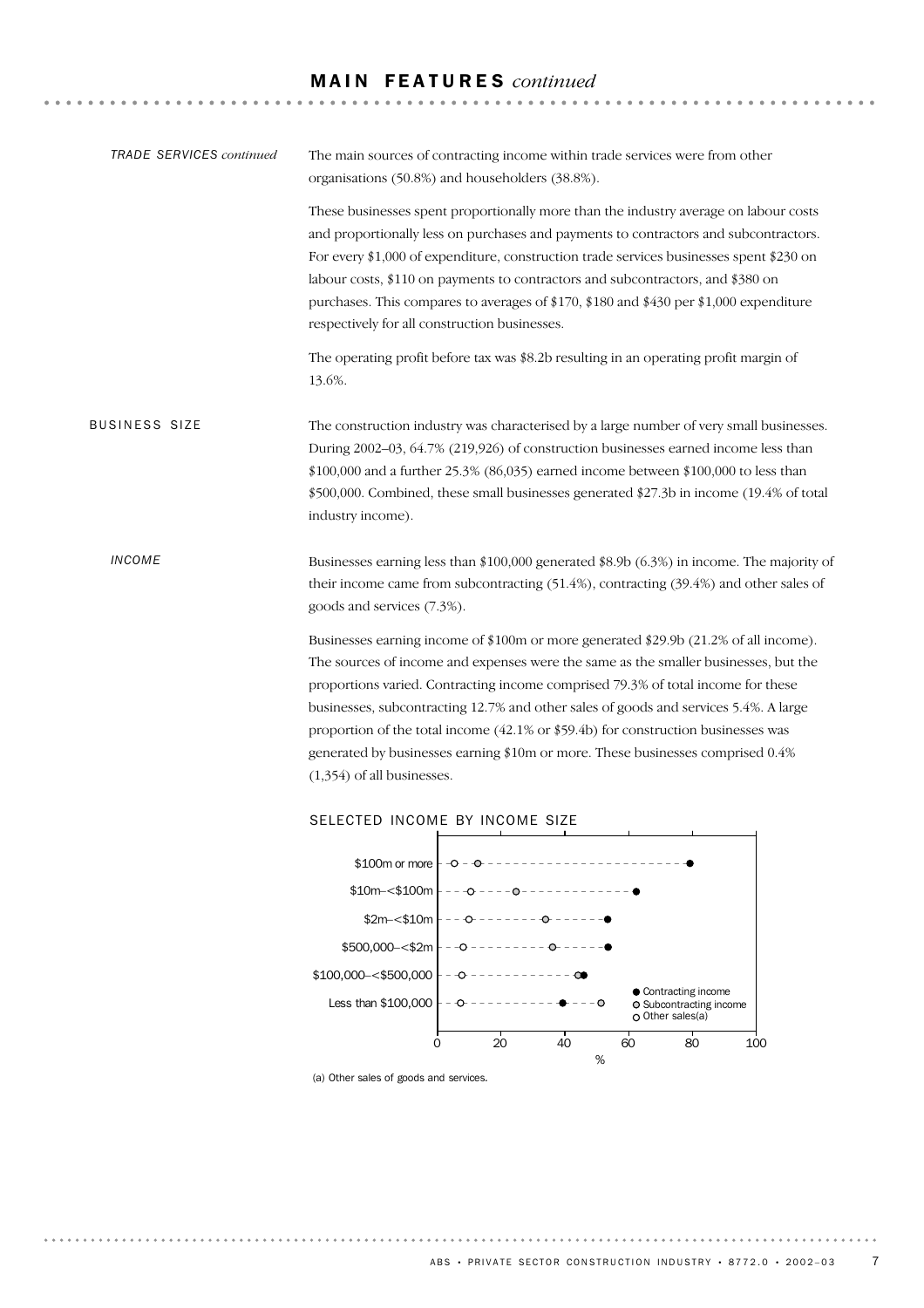#### *EXPENSES*

The following graph shows the expenses incurred by the various business sizes. For businesses earning less than \$100,000, purchases was the largest single expense item (34.9%), followed by payments to contractors/subcontractors (15.4%) and labour costs (8.8%). Businesses earning \$100m or more paid 37.5% in payments to contractors/subcontractors, 32.5% for purchases and 15.3% in labour costs.



#### SELECTED EXPENSES BY INCOME SIZE

(a) Includes payments to both contractors and subcontractors.

The average operating profit margin for businesses that earned less than \$100,000 was 40.4%. This represents an average profit before tax per business of \$16,000. A contributing factor to the high profit margin for businesses in this size group was the fact that some of these businesses were operated by sole proprietors and partners; the drawings of these persons were excluded from business expenses, and thus profit calculations. The average operating profit margin for businesses earning \$100m or more was 6.1%. *PROFIT*

EMPLOYMENT

At the end of June 2003 construction businesses had employment of 716,200 persons comprising 439,600 employees (61.4%) and 276,600 (38.6%) working proprietors/partners of unincorporated businesses.

Trade services businesses had the largest proportion of employees (66.4%), followed by non-residential and non-building (21.5%) and residential (12.1%). Most of the working proprietors/partners (84.1%) were found in trade services.

Small businesses (those with income less than \$100,000) accounted for a large proportion (72% or 199,000 persons) of all working proprietors/partners, but only 6.2% (27,400) of all employees.

New South Wales had the highest proportion of total income (33.5%) followed by Victoria (24.4%) and Queensland (20.5%). STATES AND TERRITORIES

> The states/territories with the highest performance ratios for total income per head of population during 2002–03 were the Northern Territory, Australian Capital Territory, Queensland and Western Australia. Construction businesses in the Northern Territory earned \$11,700 income per head of resident population, the Australian Capital Territory \$8,200, Western Australia \$8,100 and Queensland \$7,600 compared to a national average of \$7,100.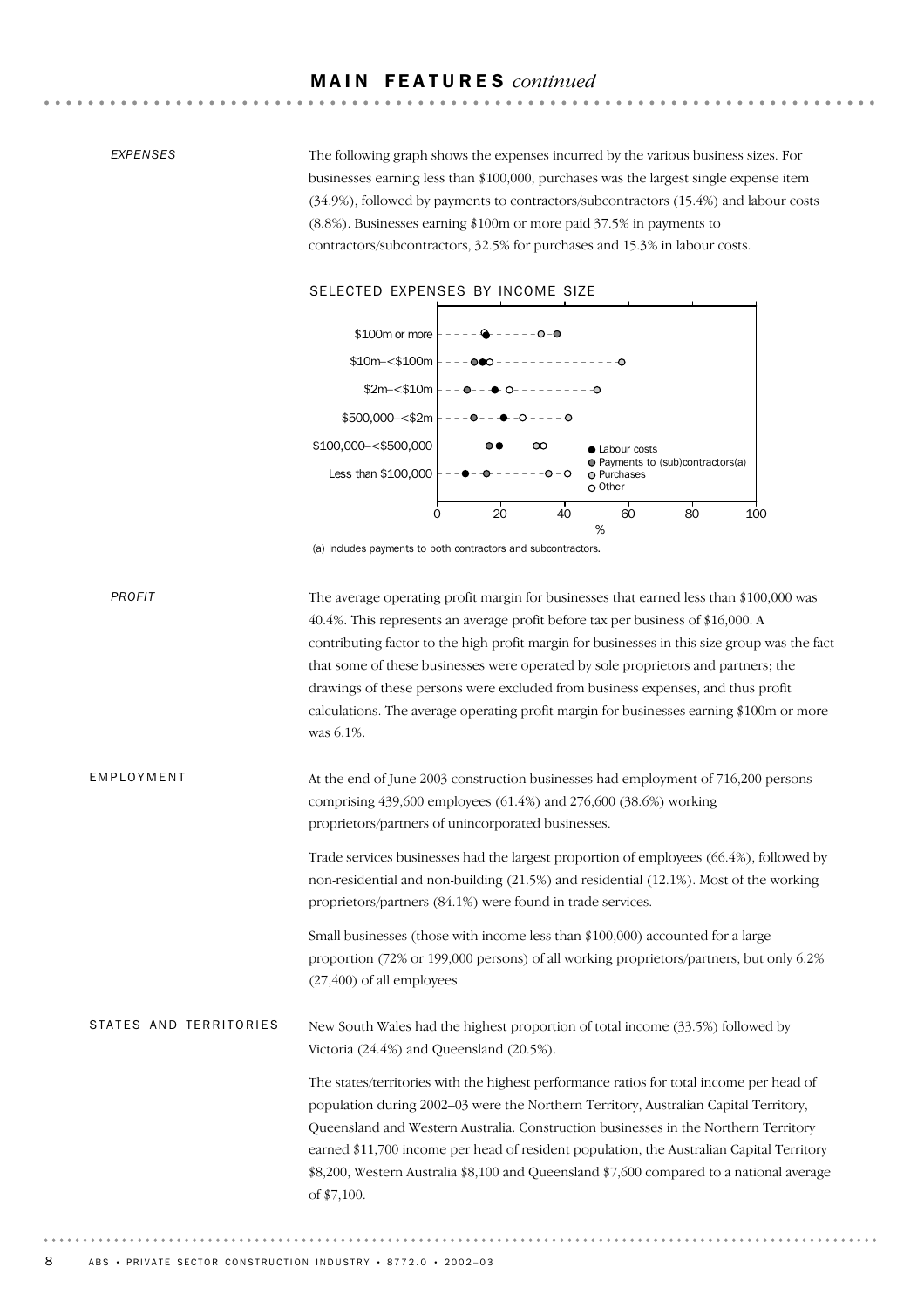| STATES AND TERRITORIES<br>continued | Western Australia, Queensland and the Northern Territory were also above the national<br>average for persons employed by construction businesses per 1,000 population. Western<br>Australia employed 42.6 per 1,000 population, Queensland 37.8 and the Northern<br>Territory 36.8, compared to a national average of 36.0. These same states/territories also<br>paid the highest average wages and salaries per employee; \$42,100 in Western Australia,<br>\$41,000 in the Northern Territory, and \$40,600 in Queensland, compared to a national<br>average of \$39,600. |
|-------------------------------------|------------------------------------------------------------------------------------------------------------------------------------------------------------------------------------------------------------------------------------------------------------------------------------------------------------------------------------------------------------------------------------------------------------------------------------------------------------------------------------------------------------------------------------------------------------------------------|
|                                     | The two states that were below the national averages for income and employment per<br>head of resident population were Tasmania (\$3,500 income per head of population and<br>25.4 persons employed per 1,000) and South Australia (\$5,200 income per head of<br>population and 28.7 persons employed per 1,000).                                                                                                                                                                                                                                                           |
| OWNER BUILDERS STUDY                | The purpose of the Construction Industry Survey was to present data which collected<br>information from businesses whose predominant activity was construction. However,<br>some construction activity, particularly related to residential building, is done by private<br>individuals for their own use. These individuals are generally referred to as owner<br>builders and were excluded from the scope of the Construction Industry Survey.                                                                                                                            |
|                                     | The ABS undertook a study of owner builders to investigate the relationship between the<br>various inputs, which included payments to contractors, purchase of materials and the<br>value of the owner builders own labour. Information on the scope and methodology of<br>this survey can be found in Technical Note 2.                                                                                                                                                                                                                                                     |
|                                     | The study showed that the proportion of the value of the owner builder's labour was<br>higher in alterations and additions (20%) than in new work (18%). Expenses on materials<br>as a proportion of inputs was, however, higher for new work (43%) than for alterations<br>and additions (39%). Data from the study can be found in Technical Note 2.                                                                                                                                                                                                                       |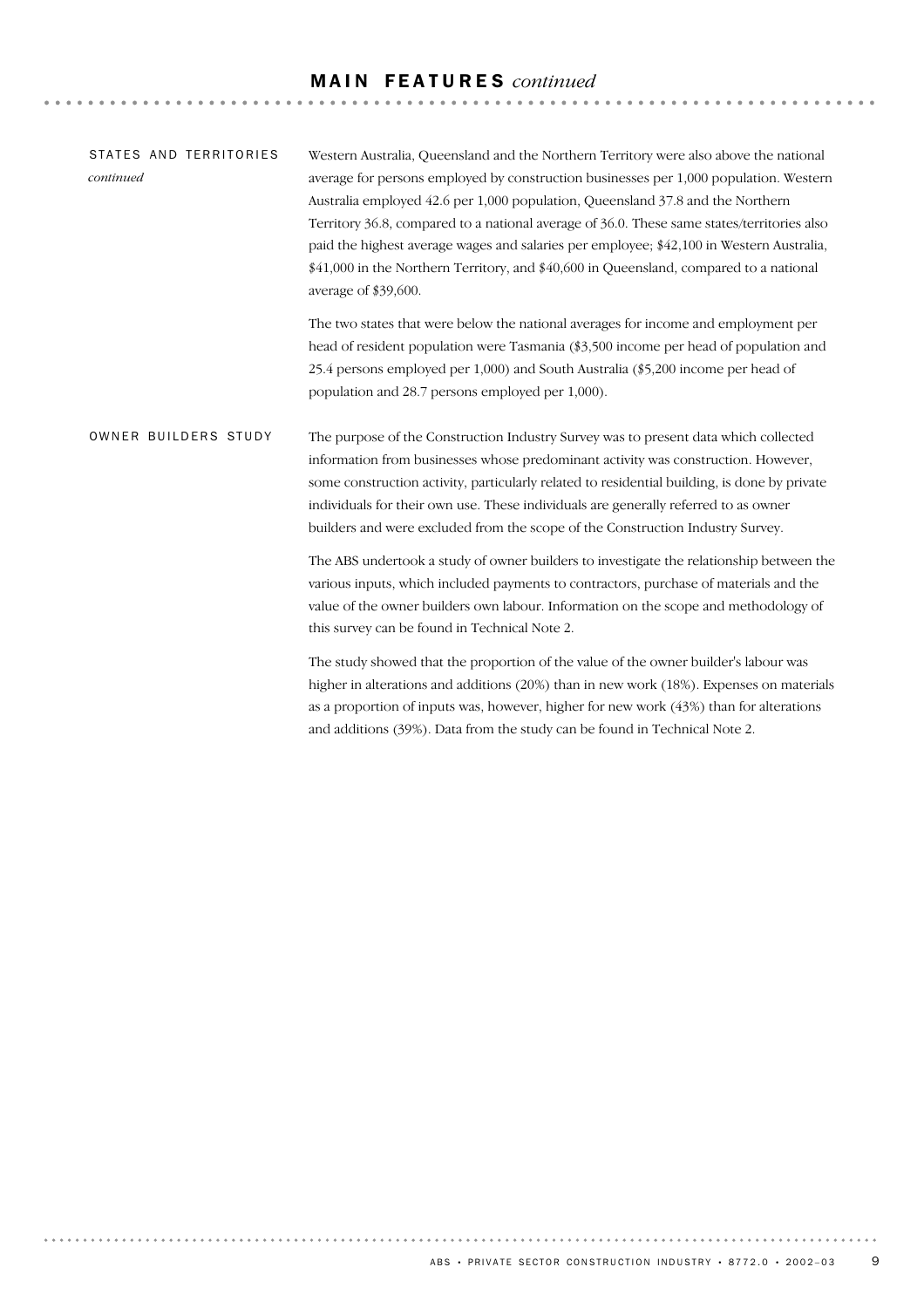## SUMMARY OF OPERATIONS BY CONSTRUCTION INDUSTRY

|                                                                                        | Non-residential |             |              |             |           |  |  |
|----------------------------------------------------------------------------------------|-----------------|-------------|--------------|-------------|-----------|--|--|
|                                                                                        |                 | Residential | and          | Trade       |           |  |  |
|                                                                                        |                 | building    | non-building | services    | Total     |  |  |
|                                                                                        |                 |             |              |             |           |  |  |
| Businesses(a)                                                                          | no.             | 48 201      | 22 553       | 269 228     | 339 982   |  |  |
| Employment at end June<br>Working proprietors and partners of                          |                 |             |              |             |           |  |  |
| unincorporated businesses                                                              | '000            | 32.0        | 12.1         | 232.5       | 276.6     |  |  |
| Employees                                                                              | '000            | 53.3        | 94.4         | 291.9       | 439.6     |  |  |
| Total                                                                                  | '000            | 85.3        | 106.4        | 524.4       | 716.2     |  |  |
| Operating income<br>Income from trade services, building and<br>construction           |                 |             |              |             |           |  |  |
| Contracting                                                                            | \$m             | 29 349.7    | 35 572.3     | 18 094.9    | 83 016.8  |  |  |
| Subcontracting                                                                         | \$m             | 2 945.6     | 3 683.2      | 36 082.1    | 42 710.9  |  |  |
| Total                                                                                  | \$m             | 32 295.3    | 39 255.5     | 54 177.0    | 125 727.8 |  |  |
| Other sales of goods and services                                                      | \$m             | 1898.9      | 3 5 1 9.7    | 6 30 7.2    | 11 725.8  |  |  |
| Other                                                                                  | \$m             | 1 209.9     | 1 187.6      | 1 0 3 2.2   | 3 4 2 9.7 |  |  |
| Total                                                                                  | \$m             | 35 404.1    | 43 962.8     | 61 516.4    | 140 883.2 |  |  |
| Operating expenses<br>Labour costs<br>Payments to contractors and subcontractors for   | \$m             | 2 544.5     | 6487.8       | 12 487.8    | 21 520.1  |  |  |
| trade services, building and construction work                                         | \$m             | 5 5 2 4.8   | 10 933.8     | 6 0 5 1.5   | 22 510.2  |  |  |
| Purchases                                                                              | \$m             | 18 557.5    | 16 443.1     | 20 508.6    | 55 509.2  |  |  |
| Other                                                                                  | \$m             | 6366.0      | 7 7 6 2.6    | 14 630.8    | 28 759.4  |  |  |
| Total                                                                                  | \$m             | 32 992.9    | 41 627.3     | 53 678.7    | 128 298.9 |  |  |
| Operating profit before tax                                                            | \$m             | 2 960.0     | 2 641.2      | 8 2 2 5.9   | 13827.2   |  |  |
| Operating profit margin                                                                | %               | 8.7         | 6.2          | 13.6        | 10.1      |  |  |
| Industry value added                                                                   | \$m             | 5 711.7     | 10 395.8     | 22 741.8    | 38 849.3  |  |  |
| <b>Total assets</b>                                                                    | \$m             | 23 595.6    | 30 063.2     | 27 084.2    | 80 743.0  |  |  |
| <b>Total liabilities</b>                                                               | \$m             | 15 814.6    | 19 650.2     | 19 703.1    | 55 167.9  |  |  |
| Net capital expenditure                                                                | \$m             | 132.2       | 582.7        | 653.6       | 1 3 6 8.4 |  |  |
| Contracting income from trade services, building<br>and construction by type of client |                 |             |              |             |           |  |  |
| Householders                                                                           | \$m             | 19 519.1    | 3 5 6 4.4    | 7 0 24.1    | 30 107.5  |  |  |
| Federal, state and local government                                                    | \$m             | 1 623.4     | 7 051.1      | 904.8       | 9579.4    |  |  |
| Same business (as property owner)                                                      | \$m\$           | 2 120.7     | 2 2 4 8.5    | 982.7       | 5 3 5 1.8 |  |  |
| Other organisations                                                                    | \$m             | 6 086.5     | 22 708.3     | 9 1 8 3 . 4 | 37 978.1  |  |  |
| Total                                                                                  | \$m             | 29 349.7    | 35 572.3     | 18 094.9    | 83 016.8  |  |  |
|                                                                                        |                 |             |              |             |           |  |  |

(a) Operating at any time during the year ended 30 June.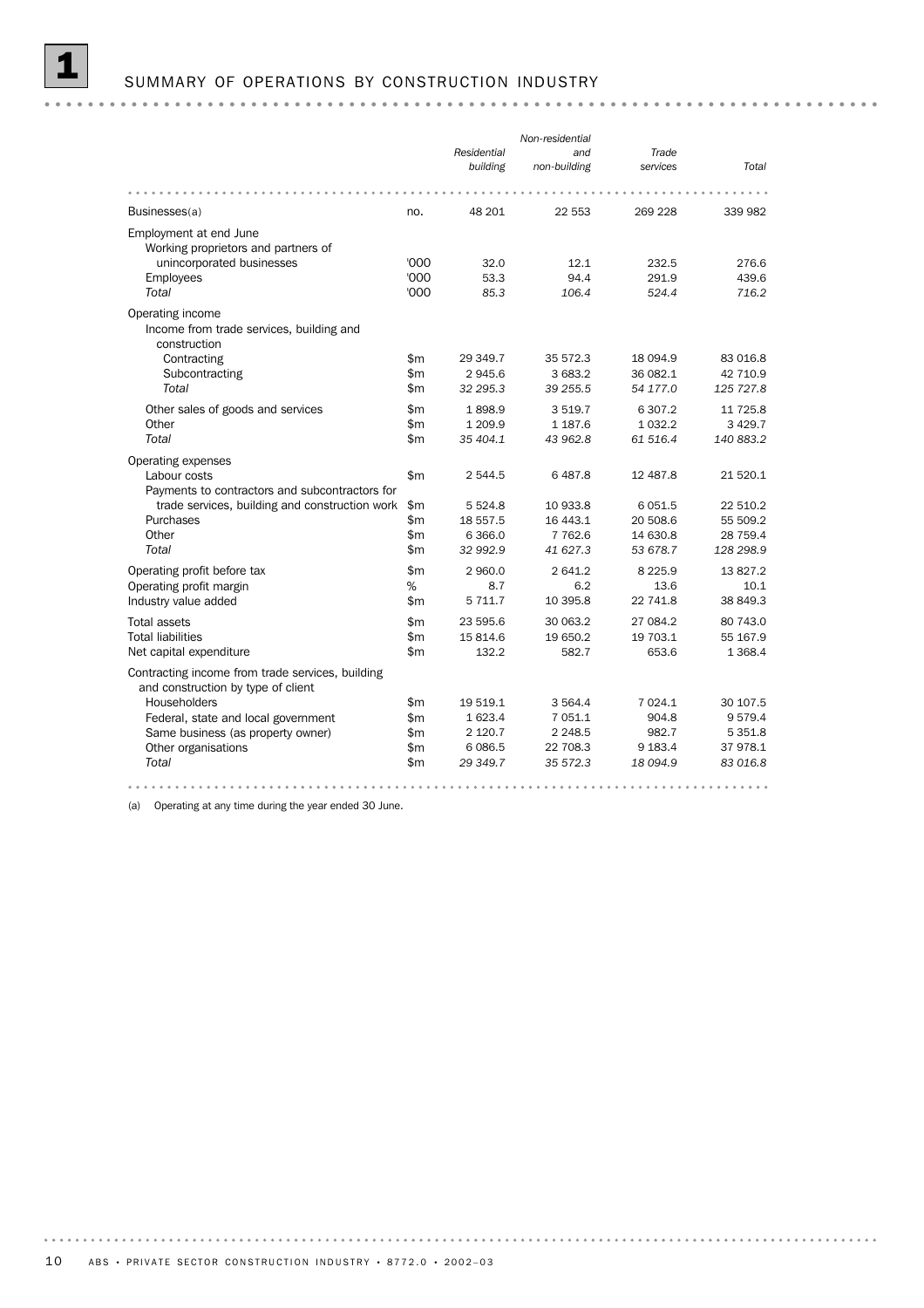|                                                                                             |                  | Less than<br>\$100,000   | \$100,000<br>to less<br>than<br>\$500,000 | \$500,000<br>to less<br>than $$2$<br>million | \$2 million<br>to less<br>than $$10$<br>million | \$10 million<br>to less<br>than \$100<br>million | \$100<br>million<br>or<br>more | Total                     |
|---------------------------------------------------------------------------------------------|------------------|--------------------------|-------------------------------------------|----------------------------------------------|-------------------------------------------------|--------------------------------------------------|--------------------------------|---------------------------|
|                                                                                             |                  | RESIDENTIAL BUILDING     |                                           | $- 0 - 0 - 0 - 0$                            | .                                               |                                                  |                                |                           |
| Businesses(a)                                                                               | no.              | 24 866                   | 13 417                                    | 7 2 0 9                                      | 2 3 0 5                                         | 384                                              | 20                             | 48 201                    |
|                                                                                             | $\%$             | 51.6                     | 27.8                                      | 15.0                                         | 4.8                                             | 0.8                                              | $\overline{\phantom{0}}$       | 100.0                     |
| Employment at end June<br>Working proprietors/partners of unincorporated<br>businesses      | '000<br>$\%$     | 18.7<br>58.2             | 10.1<br>31.4                              | 3.0<br>9.4                                   | 0.3<br>0.9                                      | np<br>np                                         | np<br>np                       | 32.0<br>100.0             |
| Employees                                                                                   | '000             | 3.1                      | 10.8                                      | 15.0                                         | 12.4                                            | np                                               | np                             | 53.3                      |
|                                                                                             | %                | 5.8                      | 20.3                                      | 28.2                                         | 23.2                                            | np                                               | np                             | 100.0                     |
| Total                                                                                       | '000             | 21.7                     | 20.9                                      | 18.1                                         | 12.6                                            | 7.5                                              | 4.5                            | 85.3                      |
|                                                                                             | %                | 25.5                     | 24.4                                      | 21.2                                         | 14.8                                            | 8.8                                              | 5.3                            | 100.0                     |
| Operating income<br>Income from trade services, building and<br>construction<br>Contracting | \$m              | 794.6                    | 2913.9                                    | 6 179.8                                      | 7 507.3                                         | 7 565.0                                          | 4 3 8 9.1                      | 29 349.7                  |
| Subcontracting                                                                              | $\%$             | 2.7                      | 9.9                                       | 21.1                                         | 25.6                                            | 25.8                                             | 15.0                           | 100.0                     |
|                                                                                             | \$m              | 1.1                      | 22.6                                      | 207.6                                        | 648.7                                           | 895.2                                            | 1 170.3                        | 2945.6                    |
|                                                                                             | %                | $\overline{\phantom{0}}$ | 0.8                                       | 7.0                                          | 22.0                                            | 30.4                                             | 39.7                           | 100.0                     |
| Total                                                                                       | \$m              | 795.8                    | 2936.5                                    | 6 3 8 7.4                                    | 8 1 5 5.9                                       | 8 4 6 0.2                                        | 5 5 5 9.5                      | 32 295.3                  |
| Other sales of goods and services                                                           | $\%$             | 2.5                      | 9.1                                       | 19.8                                         | 25.3                                            | 26.2                                             | 17.2                           | 100.0                     |
|                                                                                             | \$m              | 62.8                     | 140.2                                     | 377.4                                        | 552.5                                           | np                                               | np                             | 1898.9                    |
|                                                                                             | %                | 3.3                      | 7.4                                       | 19.9                                         | 29.1                                            | np                                               | np                             | 100.0                     |
| Other                                                                                       | \$m              | 88.5                     | 148.7                                     | 228.2                                        | 425.1                                           | np                                               | np                             | 1 209.9                   |
|                                                                                             | $\%$             | 7.3                      | 12.3                                      | 18.9                                         | 35.1                                            | np                                               | np                             | 100.0                     |
| Total                                                                                       | \$m              | 947.1                    | 3 2 2 5.4                                 | 6993.0                                       | 9 1 3 3 . 5                                     | 9 2 2 4.2                                        | 5880.9                         | 35 404.1                  |
|                                                                                             | $\%$             | 2.7                      | 9.1                                       | 19.8                                         | 25.8                                            | 26.1                                             | 16.6                           | 100.0                     |
| Operating expenses                                                                          |                  |                          |                                           |                                              |                                                 |                                                  |                                |                           |
| Labour costs                                                                                | \$m              | 89.6                     | 356.3                                     | 638.7                                        | 616.0                                           | 464.7                                            | 379.3                          | 2 544.5                   |
|                                                                                             | $\%$             | 3.5                      | 14.0                                      | 25.1                                         | 24.2                                            | 18.3                                             | 14.9                           | 100.0                     |
| Payments to contractors and subcontractors for                                              | \$m              | 248.6                    | 594.2                                     | 769.7                                        | 724.2                                           | 815.0                                            | 2 373.1                        | 5 5 2 4.8                 |
| trade services, building and construction work                                              | %                | 4.5                      | 10.8                                      | 13.9                                         | 13.1                                            | 14.8                                             | 43.0                           | 100.0                     |
| Purchases                                                                                   | \$m              | 427.5                    | 1 080.7                                   | 3 4 18.7                                     | 5 408.2                                         | 6 2 2 9.3                                        | 1992.9                         | 18 557.5                  |
|                                                                                             | %                | 2.3                      | 5.8                                       | 18.4                                         | 29.1                                            | 33.6                                             | 10.7                           | 100.0                     |
| Other                                                                                       | \$m              | 437.2                    | 901.3                                     | 1 686.3                                      | 1683.5                                          | 1 1 2 9.8                                        | 527.8                          | 6 3 6 6.0                 |
|                                                                                             | %                | 6.9                      | 14.2                                      | 26.5                                         | 26.4                                            | 17.7                                             | 8.3                            | 100.0                     |
| Total                                                                                       | \$m              | 1 202.9                  | 2932.5                                    | 6 513.5                                      | 8 4 3 1.9                                       | 8 6 38.8                                         | 5 2 7 3 . 1                    | 32 992.9                  |
|                                                                                             | $\%$             | 3.6                      | 8.9                                       | 19.7                                         | 25.6                                            | 26.2                                             | 16.0                           | 100.0                     |
| Operating profit before tax                                                                 | \$m              | 136.9                    | 387.9                                     | 468.0                                        | 589.9                                           | 618.6                                            | 758.8                          | 2 960.0                   |
|                                                                                             | $\%$             | 4.6                      | 13.1                                      | 15.8                                         | 19.9                                            | 20.9                                             | 25.6                           | 100.0                     |
| Operating profit margin<br>Industry value added                                             | $\%$<br>\$m<br>% | 16.7<br>317.6<br>5.6     | 12.9<br>747.6<br>13.1                     | 6.9<br>1 140.4<br>20.0                       | 6.7<br>1 1 7 6.8<br>20.6                        | 6.8<br>1 0 9 9.3<br>19.2                         | 13.2<br>1 2 3 0.0<br>21.5      | 8.7<br>5 7 1 1.7<br>100.0 |

— nil or rounded to zero (including null cells) and the state of the control of the year ended 30 June.

np not available for publication but included in totals where applicable, unless otherwise indicated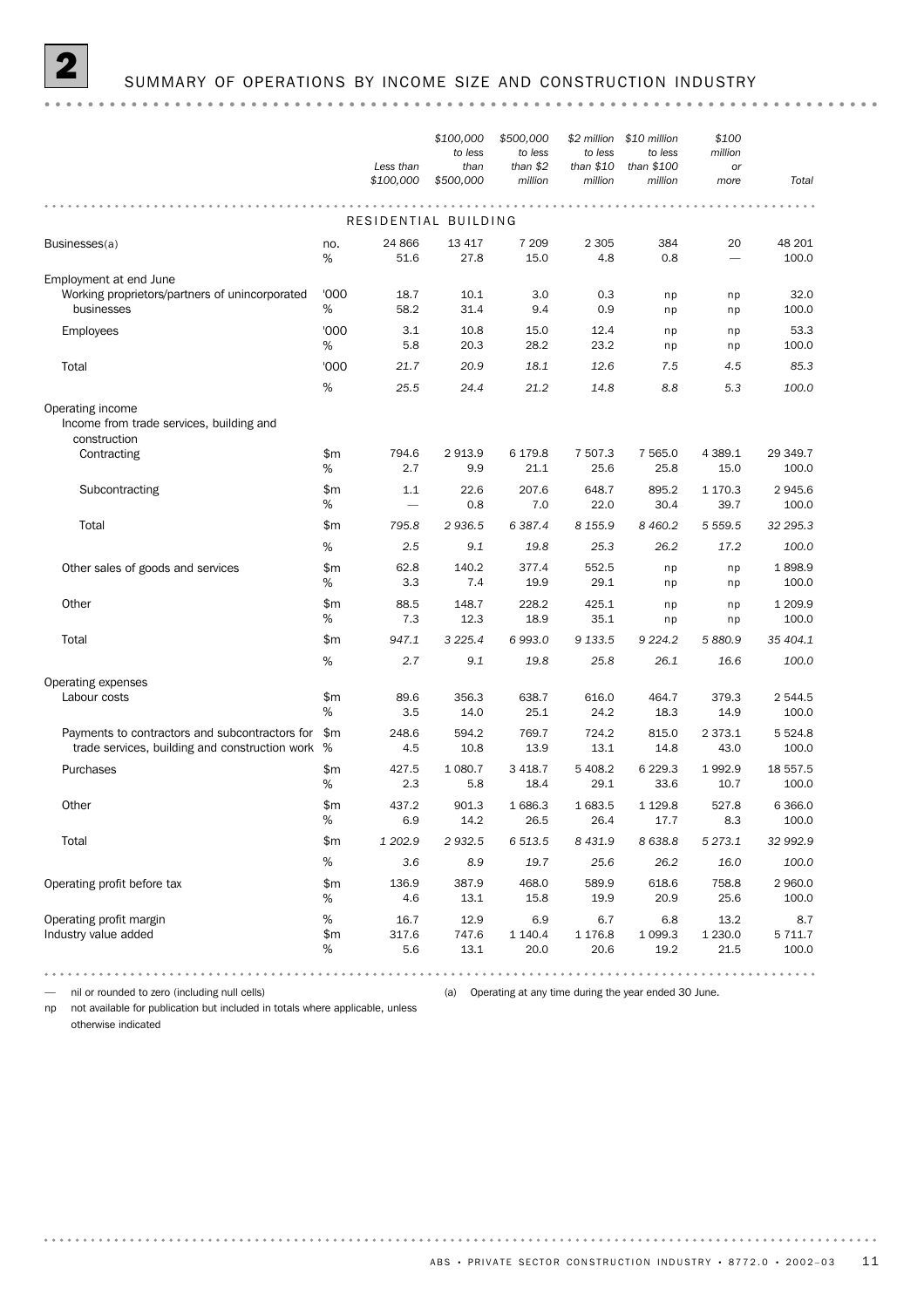. . . . . . . . . . . . .

*\$100 \$10 million \$2 million \$500,000 \$100,000 to less to less to less to less million than \$2 Less than than than \$100 than \$10 or million million million more Total \$500,000 \$100,000* RESIDENTIAL BUILDING  $\mathit{cont.}$ Total assets \$m 3 274.0 2 497.0 3 875.8 4 271.4 3 438.6 6 238.7 23 595.6 % 13.9 10.6 16.4 18.1 14.6 26.4 100.0 Total liabilities **12 128.4** 1 958.4 1 958.3 3 052.0 3 128.0 2 474.7 2 463.1 15 814.6 % 17.3 12.4 19.3 19.8 15.6 15.6 100.0 Net capital expenditure  $\begin{array}{cccccccc}\n\text{$m$} & & 13.3 & & 21.4 & & 8.8 & & 17.9 & & 30.7 & & 40.1 & 132.2 \\
& & & \text{$m$} & & 10.1 & & 16.2 & & 6.6 & & 13.5 & & 23.3 & & 30.3 & & 100.0\n\end{array}$ % 10.1 16.2 6.6 13.5 23.3 30.3 100.0 Contracting income from trade services, building and construction by type of client Householders \$m 549.4 2 046.2 4 269.3 5 164.5 np np 19 519.1 % 2.8 10.5 21.9 26.5 np np 100.0 Federal, state and local government  $\frac{1623.4}{1623.4}$  \$m 5.0 33.5 209.0 466.2 np np 1 623.4 % 0.3 2.1 12.9 28.7 np np 100.0 Same business (as property owner)  $\frac{14.0}{14.0}$  114.6 338.4 481.2 np np 2 120.7 % 0.7 5.4 16.0 22.7 np np 100.0 Other organisations 6086.5 % 3.7 11.8 22.4 22.9 19.3 19.8 100.0 Total \$m *794.6 2 913.9 6 179.8 7 507.3 7 565.0 4 389.1 29 349.7* % *2.7 9.9 21.1 25.6 25.8 15.0 100.0* 

np not available for publication but included in totals where applicable, unless otherwise indicated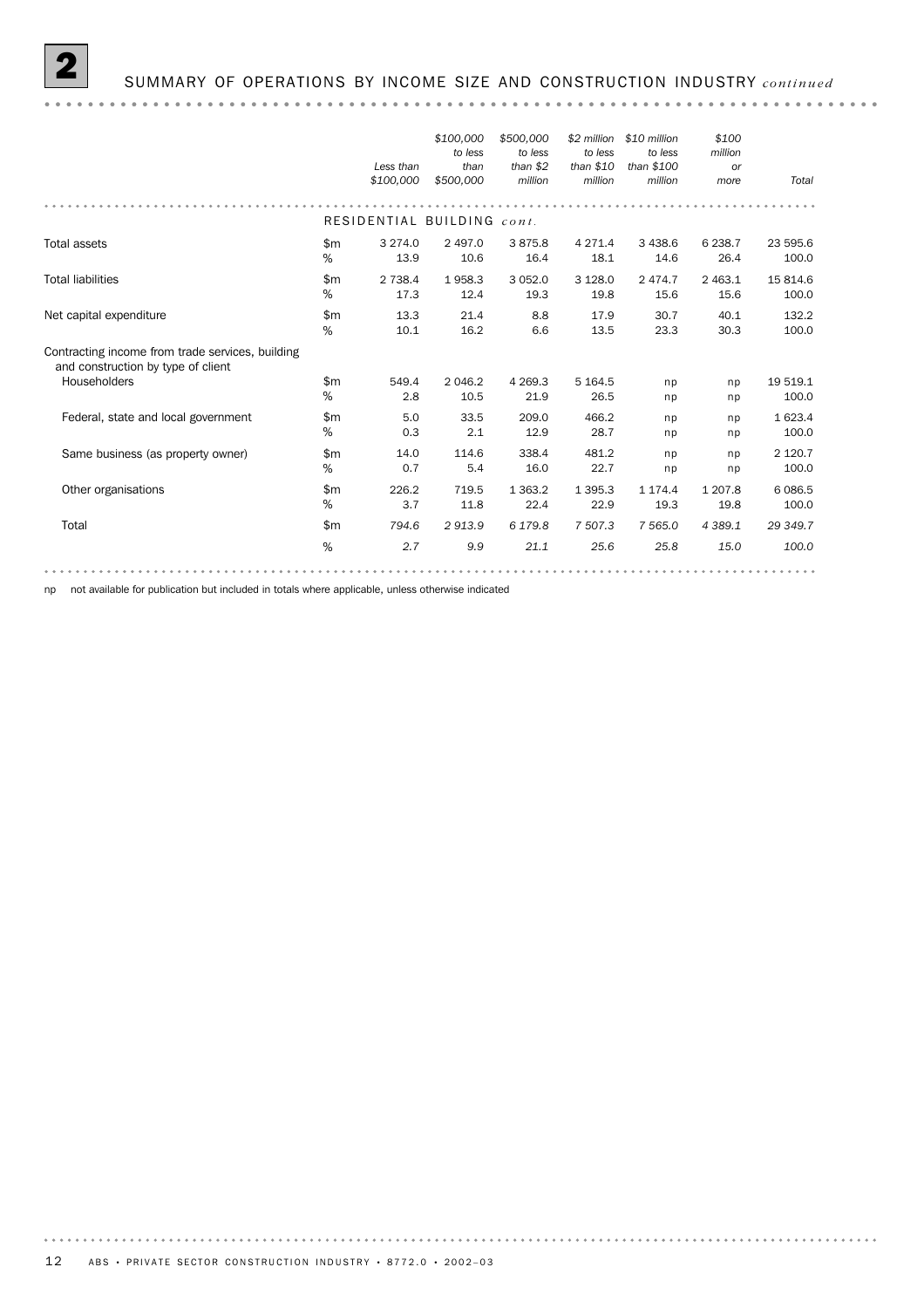|                                                                                                  |                  | Less than<br>\$100,000           | \$100,000<br>to less<br>than<br>\$500,000 | \$500,000<br>to less<br>than $$2$<br>million | \$2 million<br>to less<br>than $$10$<br>million | \$10 million<br>to less<br>than \$100<br>million | \$100<br>million<br>or<br>more | Total                    |
|--------------------------------------------------------------------------------------------------|------------------|----------------------------------|-------------------------------------------|----------------------------------------------|-------------------------------------------------|--------------------------------------------------|--------------------------------|--------------------------|
|                                                                                                  |                  | NON-RESIDENTIAL AND NON-BUILDING |                                           |                                              |                                                 |                                                  |                                |                          |
| Businesses(a)                                                                                    | no.<br>%         | 12 248<br>54.3                   | 5 5 9 2<br>24.8                           | 2 7 2 8<br>12.1                              | 1450<br>6.4                                     | 474<br>2.1                                       | 62<br>0.3                      | 22 553<br>100.0          |
| Employment at end June<br>Working proprietors/partners of unincorporated<br>businesses           | '000<br>%        | 8.3<br>68.9                      | 3.0<br>25.2                               | 0.6<br>4.8                                   | 0.1<br>0.8                                      | np<br>np                                         | np<br>np                       | 12.1<br>100.0            |
| Employees                                                                                        | '000<br>%        | 1.8<br>1.9                       | 6.5<br>6.9                                | 10.6<br>11.2                                 | 17.3<br>18.3                                    | np<br>np                                         | np<br>np                       | 94.4<br>100.0            |
| Total                                                                                            | '000<br>$\%$     | 10.1<br>9.5                      | 9.6<br>9.0                                | 11.2<br>10.5                                 | 17.4<br>16.3                                    | 22.8<br>21.4                                     | 35.4<br>33.3                   | 106.4<br>100.0           |
| Operating income<br>Income from trade services, building and<br>construction<br>Contracting      | \$m              | 369.4                            | 1074.9                                    | 2 2 68.1                                     | 4 8 23.0                                        | 8789.2                                           | 18 247.6                       | 35 572.3                 |
|                                                                                                  | %                | 1.0                              | 3.0                                       | 6.4                                          | 13.6                                            | 24.7                                             | 51.3                           | 100.0                    |
| Subcontracting                                                                                   | \$m<br>%         | 50.6<br>1.4                      | 150.6<br>4.1                              | 308.1<br>8.4                                 | 683.7<br>18.6                                   | 1 3 9 8.5<br>38.0                                | 1 0 9 1.7<br>29.6              | 3 683.2<br>100.0         |
| Total                                                                                            | \$m              | 420.0                            | 1 2 2 5 . 5                               | 2 576.2                                      | 5 506.6                                         | 10 187.8                                         | 19 339.4                       | 39 255.5                 |
|                                                                                                  | $\%$             | 1.1                              | 3.1                                       | 6.6                                          | 14.0                                            | 26.0                                             | 49.3                           | 100.0                    |
| Other sales of goods and services                                                                | \$m<br>%         | 6.0<br>0.2                       | 30.1<br>0.9                               | 107.3<br>3.0                                 | 530.8<br>15.1                                   | 1 5 2 4 . 3<br>43.3                              | 1 3 2 1 . 2<br>37.5            | 3 5 1 9.7<br>100.0       |
| Other                                                                                            | \$m<br>%         | $-1.1$<br>$-0.1$                 | 7.0<br>0.6                                | 30.8<br>2.6                                  | 217.2<br>18.3                                   | 309.6<br>26.1                                    | 624.0<br>52.5                  | 1 1 8 7 . 6<br>100.0     |
| Total                                                                                            | \$m              | 424.9                            | 1 262.6                                   | 2 7 1 4 . 4                                  | 6 2 5 4.6                                       | 12 021.7                                         | 21 284.6                       | 43 962.8                 |
|                                                                                                  | %                | 1.0                              | 2.9                                       | 6.2                                          | 14.2                                            | 27.3                                             | 48.4                           | 100.0                    |
| Operating expenses<br>Labour costs                                                               | \$m<br>$\%$      | 50.5<br>0.8                      | 244.2<br>3.8                              | 500.6<br>7.7                                 | 962.0<br>14.8                                   | 1658.6<br>25.6                                   | 3071.8<br>47.3                 | 6487.8<br>100.0          |
| Payments to contractors and subcontractors for<br>trade services, building and construction work | \$m<br>%         | 71.2<br>0.7                      | 202.6<br>1.9                              | 344.6<br>3.2                                 | 624.6<br>5.7                                    | 1 502.7<br>13.7                                  | 8 188.1<br>74.9                | 10 933.8<br>100.0        |
| Purchases                                                                                        | \$m<br>%         | 155.7<br>0.9                     | 265.3<br>1.6                              | 958.8<br>5.8                                 | 2875.6<br>17.5                                  | 6 206.7<br>37.7                                  | 5 981.0<br>36.4                | 16 443.1<br>100.0        |
| Other                                                                                            | \$m<br>$\%$      | 259.2<br>3.3                     | 324.7<br>4.2                              | 649.8<br>8.4                                 | 1 3 3 5 . 2<br>17.2                             | 1940.3<br>25.0                                   | 3 253.4<br>41.9                | 7 7 6 2.6<br>100.0       |
| Total                                                                                            | \$m              | 536.6                            | 1036.8                                    | 2 453.8                                      | 5 7 9 7.4                                       | 11 308.3                                         | 20 494.4                       | 41 627.3                 |
|                                                                                                  | $\%$             | 1.3                              | 2.5                                       | 5.9                                          | 13.9                                            | 27.2                                             | 49.2                           | 100.0                    |
| Operating profit before tax                                                                      | \$m<br>%         | 31.5<br>1.2                      | 253.7<br>9.6                              | 272.8<br>10.3                                | 413.7<br>15.7                                   | 666.8<br>25.2                                    | 1 0 0 2.6<br>38.0              | 2 641.2<br>100.0         |
| Operating profit margin<br>Industry value added                                                  | $\%$<br>\$m<br>% | 7.5<br>254.9<br>2.5              | 20.3<br>573.1<br>5.5                      | 10.1<br>890.8<br>8.6                         | 6.8<br>1475.8<br>14.2                           | 5.7<br>2614.8<br>25.2                            | 4.8<br>4586.4<br>44.1          | 6.2<br>10 395.8<br>100.0 |

np not available for publication but included in totals where applicable, unless (a) Operating at any time during the year ended 30 June.

otherwise indicated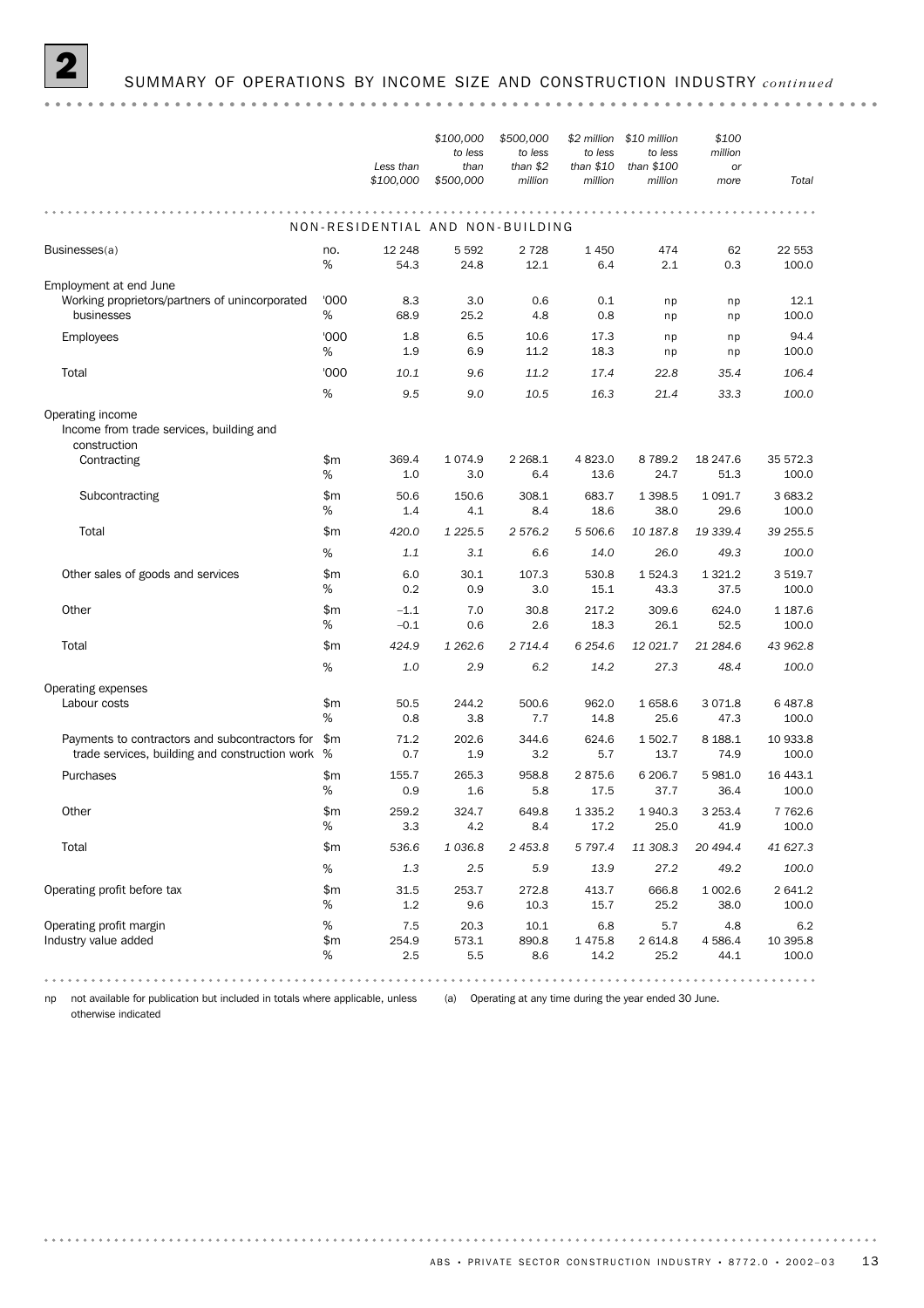|                                                                                        |                                        | Less than<br>\$100,000 | \$100,000<br>to less<br>than<br>\$500,000 | \$500,000<br>to less<br>than $$2$<br>million | \$2 million<br>to less<br>than \$10<br>million | \$10 million<br>to less<br>than \$100<br>million | \$100<br>million<br><b>or</b><br>more | Total     |
|----------------------------------------------------------------------------------------|----------------------------------------|------------------------|-------------------------------------------|----------------------------------------------|------------------------------------------------|--------------------------------------------------|---------------------------------------|-----------|
|                                                                                        | NON-RESIDENTIAL AND NON-BUILDING cont. |                        |                                           |                                              |                                                |                                                  |                                       |           |
| <b>Total assets</b>                                                                    | \$m                                    | 4673.5                 | 1 306.7                                   | 1856.6                                       | 4 0 98.5                                       | 6 505.5                                          | 11 622.3                              | 30 063.2  |
|                                                                                        | %                                      | 15.5                   | 4.3                                       | 6.2                                          | 13.6                                           | 21.6                                             | 38.7                                  | 100.0     |
| <b>Total liabilities</b>                                                               | \$m                                    | 2 688.1                | 934.8                                     | 1 4 1 3.7                                    | 2 601.6                                        | 4 5 2 6.9                                        | 7 485.1                               | 19 650.2  |
|                                                                                        | %                                      | 13.7                   | 4.8                                       | 7.2                                          | 13.2                                           | 23.0                                             | 38.1                                  | 100.0     |
| Net capital expenditure                                                                | \$m                                    | $-3.5$                 | $-5.5$                                    | 17.4                                         | 40.3                                           | 223.1                                            | 310.8                                 | 582.7     |
|                                                                                        | %                                      | $-0.6$                 | $-0.9$                                    | 3.0                                          | 6.9                                            | 38.3                                             | 53.3                                  | 100.0     |
| Contracting income from trade services, building<br>and construction by type of client |                                        |                        |                                           |                                              |                                                |                                                  |                                       |           |
| Householders                                                                           | \$m                                    | 116.0                  | 366.2                                     | 763.9                                        | 1 2 6 1.4                                      | 838.6                                            | 218.3                                 | 3 5 6 4.4 |
|                                                                                        | %                                      | 3.3                    | 10.3                                      | 21.4                                         | 35.4                                           | 23.5                                             | 6.1                                   | 100.0     |
| Federal, state and local government                                                    | \$m                                    | 13.6                   | 46.5                                      | 204.9                                        | 793.3                                          | 1 7 5 4 . 5                                      | 4 2 3 8.4                             | 7 0 5 1.1 |
|                                                                                        | %                                      | 0.2                    | 0.7                                       | 2.9                                          | 11.3                                           | 24.9                                             | 60.1                                  | 100.0     |
| Same business (as property owner)                                                      | \$m                                    | 9.8                    | 47.5                                      | 123.2                                        | 245.2                                          | 283.0                                            | 1539.9                                | 2 2 4 8.5 |
|                                                                                        | %                                      | 0.4                    | 2.1                                       | 5.5                                          | 10.9                                           | 12.6                                             | 68.5                                  | 100.0     |
| Other organisations                                                                    | \$m\$                                  | 230.1                  | 614.8                                     | 1 176.1                                      | 2 5 2 3 .0                                     | 5913.2                                           | 12 251.0                              | 22 708.3  |
|                                                                                        | %                                      | 1.0                    | 2.7                                       | 5.2                                          | 11.1                                           | 26.0                                             | 53.9                                  | 100.0     |
| Total                                                                                  | \$m                                    | 369.4                  | 1074.9                                    | 2 2 68.1                                     | 4823.0                                         | 8789.2                                           | 18 247.6                              | 35 572.3  |
|                                                                                        | %                                      | 1.0                    | 3.0                                       | 6.4                                          | 13.6                                           | 24.7                                             | 51.3                                  | 100.0     |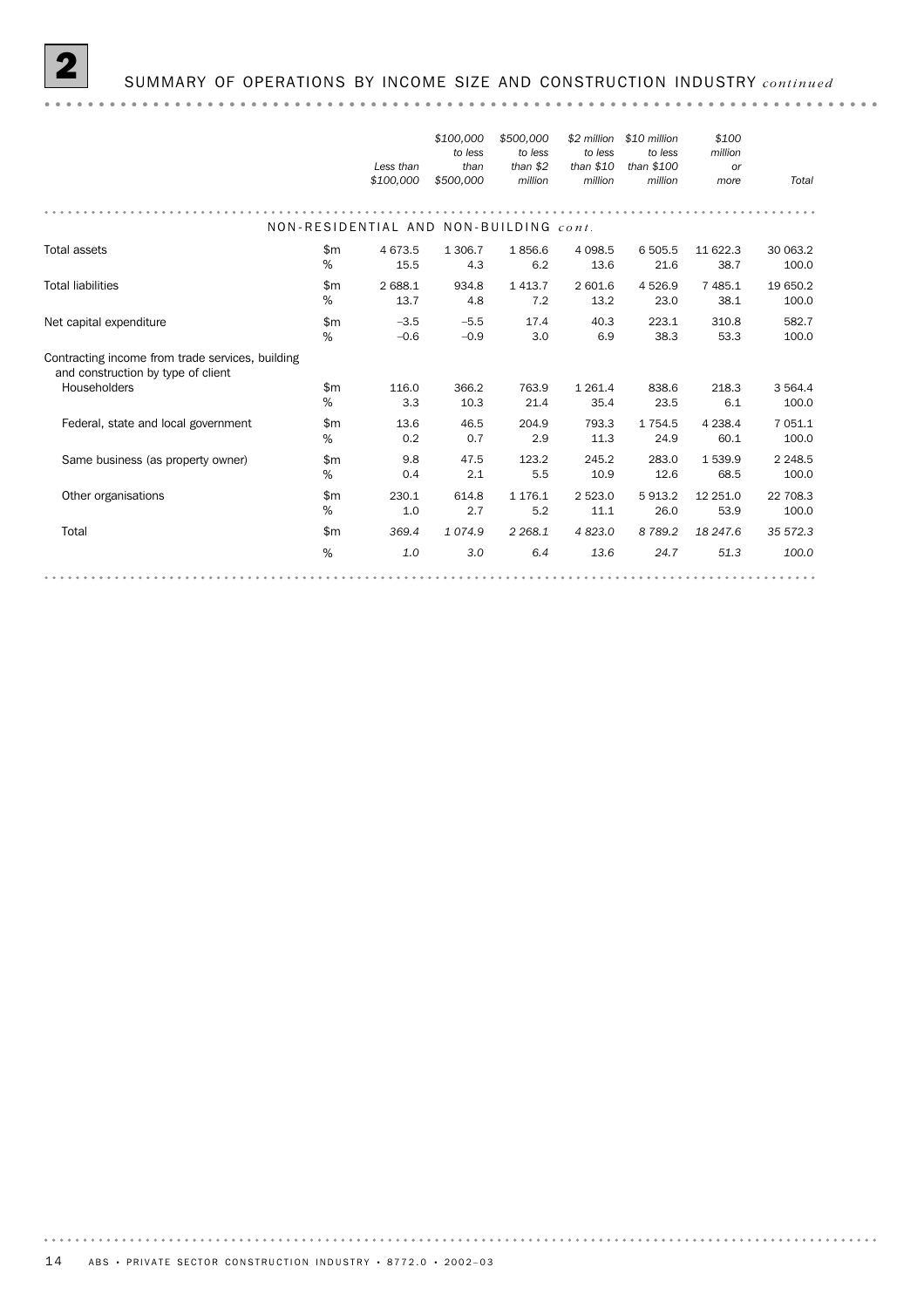|                                                                                             |                  | Less than<br>\$100,000  | \$100,000<br>to less<br>than<br>\$500,000 | \$500,000<br>to less<br>than $$2$<br>million | \$2 million<br>to less<br>than $$10$<br>million | \$10 million<br>to less<br>than \$100<br>million | \$100<br>million<br>or<br>more | Total                     |
|---------------------------------------------------------------------------------------------|------------------|-------------------------|-------------------------------------------|----------------------------------------------|-------------------------------------------------|--------------------------------------------------|--------------------------------|---------------------------|
|                                                                                             |                  |                         | TRADE SERVICES                            |                                              |                                                 |                                                  |                                |                           |
| Businesses(a)                                                                               | no.              | 182 812                 | 67 027                                    | 15 060                                       | 3915                                            | 402                                              | 12                             | 269 228                   |
|                                                                                             | %                | 67.9                    | 24.9                                      | 5.6                                          | 1.5                                             | 0.1                                              | $\overline{\phantom{0}}$       | 100.0                     |
| Employment at end June<br>Working proprietors/partners of unincorporated<br>businesses      | '000<br>%        | 172.1<br>74.0           | 55.9<br>24.1                              | 4.2<br>1.8                                   | 0.3<br>0.1                                      | np<br>np                                         | np<br>np                       | 232.5<br>100.0            |
| Employees                                                                                   | '000             | 22.5                    | 85.6                                      | 83.2                                         | 65.9                                            | np                                               | np                             | 291.9                     |
|                                                                                             | %                | 7.7                     | 29.3                                      | 28.5                                         | 22.6                                            | np                                               | np                             | 100.0                     |
| Total                                                                                       | '000             | 194.5                   | 141.5                                     | 87.4                                         | 66.2                                            | 22.5                                             | 12.4                           | 524.4                     |
|                                                                                             | %                | 37.1                    | 27.0                                      | 16.7                                         | 12.6                                            | 4.3                                              | 2.4                            | 100.0                     |
| Operating income<br>Income from trade services, building and<br>construction<br>Contracting | \$m              | 2 3 5 4.8               | 4 4 6 1.8                                 | 4 295.6                                      | 3857.5                                          | 2079.4                                           | 1 0 4 5.8                      | 18 094.9                  |
| Subcontracting                                                                              | $\%$             | 13.0                    | 24.7                                      | 23.7                                         | 21.3                                            | 11.5                                             | 5.8                            | 100.0                     |
|                                                                                             | \$m              | 4 5 4 5.2               | 7936.7                                    | 8 1 1 2.8                                    | 8938.3                                          | 5 006.2                                          | 1 543.0                        | 36 082.1                  |
| Total                                                                                       | %                | 12.6                    | 22.0                                      | 22.5                                         | 24.8                                            | 13.9                                             | 4.3                            | 100.0                     |
|                                                                                             | \$m              | 6 900.0                 | 12 398.5                                  | 12 408.4                                     | 12 795.8                                        | 7085.6                                           | 2 588.8                        | 54 177.0                  |
|                                                                                             | $\%$             | 12.7                    | 22.9                                      | 22.9                                         | 23.6                                            | 13.1                                             | 4.8                            | 100.0                     |
| Other sales of goods and services                                                           | \$m              | 586.5                   | 1 2 4 5 . 9                               | 1454.4                                       | 1908.4                                          | np                                               | np                             | 6 307.2                   |
|                                                                                             | %                | 9.3                     | 19.8                                      | 23.1                                         | 30.3                                            | np                                               | np                             | 100.0                     |
| Other                                                                                       | \$m              | 79.9                    | 257.7                                     | 261.9                                        | 248.9                                           | np                                               | np                             | 1 0 3 2.2                 |
|                                                                                             | $\%$             | 7.7                     | 25.0                                      | 25.4                                         | 24.1                                            | np                                               | np                             | 100.0                     |
| Total                                                                                       | \$m              | 7 5 6 6.4               | 13 902.1                                  | 14 124.7                                     | 14 953.0                                        | 8 2 7 2.7                                        | 2697.5                         | 61 516.4                  |
|                                                                                             | %                | 12.3                    | 22.6                                      | 23.0                                         | 24.3                                            | 13.4                                             | 4.4                            | 100.0                     |
| Operating expenses                                                                          |                  |                         |                                           |                                              |                                                 |                                                  |                                |                           |
| Labour costs                                                                                | \$m              | 415.8                   | 2 3 8 7 . 1                               | 3 4 68.6                                     | 3511.8                                          | 1809.4                                           | 895.2                          | 12 487.8                  |
|                                                                                             | $\%$             | 3.3                     | 19.1                                      | 27.8                                         | 28.1                                            | 14.5                                             | 7.2                            | 100.0                     |
| Payments to contractors and subcontractors for                                              | \$m              | 653.7                   | 1 710.6                                   | 1 409.1                                      | 1 2 6 6.9                                       | 896.9                                            | 114.3                          | 6 0 5 1.5                 |
| trade services, building and construction work                                              | %                | 10.8                    | 28.3                                      | 23.3                                         | 20.9                                            | 14.8                                             | 1.9                            | 100.0                     |
| Purchases                                                                                   | \$m              | 1629.0                  | 3 4 3 4 .9                                | 4 7 2 5 .5                                   | 5 8 6 9.4                                       | 3577.9                                           | 1 272.0                        | 20 508.6                  |
|                                                                                             | $\%$             | 7.9                     | 16.7                                      | 23.0                                         | 28.6                                            | 17.4                                             | 6.2                            | 100.0                     |
| Other                                                                                       | \$m              | 1892.9                  | 3 908.5                                   | 3 585.4                                      | 3 3 6 3 . 9                                     | 1487.3                                           | 392.8                          | 14 630.8                  |
|                                                                                             | %                | 12.9                    | 26.7                                      | 24.5                                         | 23.0                                            | 10.2                                             | 2.7                            | 100.0                     |
| Total                                                                                       | \$m              | 4 5 9 1.3               | 11 441.1                                  | 13 188.6                                     | 14 011.9                                        | 7771.5                                           | 2674.3                         | 53 678.7                  |
|                                                                                             | $\%$             | 8.6                     | 21.3                                      | 24.6                                         | 26.1                                            | 14.5                                             | 5.0                            | 100.0                     |
| Operating profit before tax                                                                 | \$m              | 3 3 4 4.9               | 2 513.1                                   | 960.2                                        | 911.7                                           | 473.0                                            | 23.1                           | 8 2 2 5.9                 |
|                                                                                             | %                | 40.7                    | 30.6                                      | 11.7                                         | 11.1                                            | 5.8                                              | 0.3                            | 100.0                     |
| Operating profit margin<br>Industry value added                                             | $\%$<br>\$m<br>% | 44.8<br>4 183.3<br>18.4 | 18.4<br>5 4 2 4 . 3<br>23.9               | 6.9<br>4 8 29.3<br>21.2                      | 6.2<br>4 8 2 6.4<br>21.2                        | 5.8<br>2 503.5<br>11.0                           | 0.9<br>975.0<br>4.3            | 13.6<br>22 741.8<br>100.0 |

— nil or rounded to zero (including null cells) and the state of the control of the year ended 30 June.

np not available for publication but included in totals where applicable, unless otherwise indicated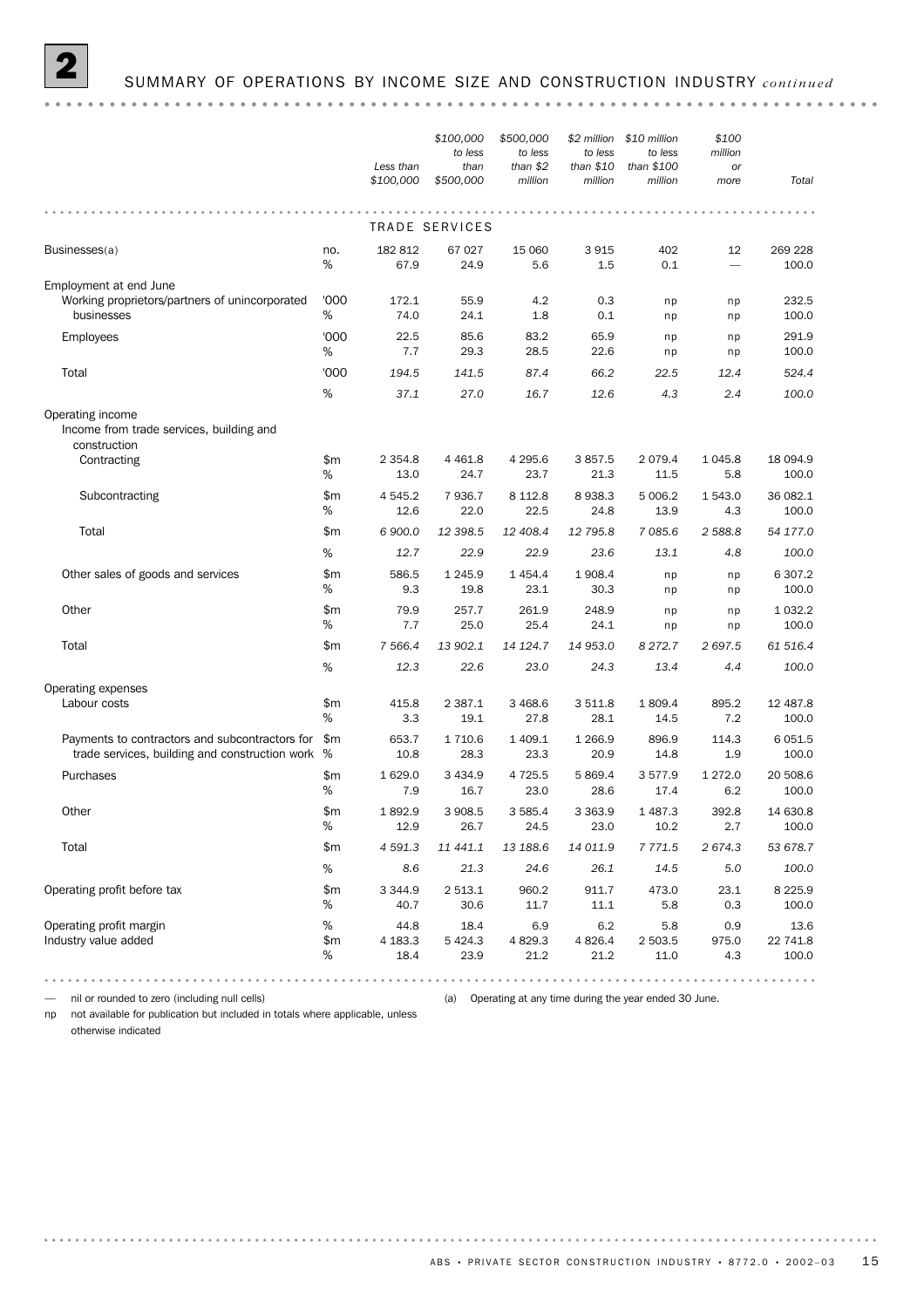|                                                                                        |               | Less than<br>\$100,000 | \$100,000<br>to less<br>than<br>\$500,000 | \$500,000<br>to less<br>than $$2$<br>million | \$2 million<br>to less<br>than \$10<br>million | \$10 million<br>to less<br>than \$100<br>million | \$100<br>million<br><b>or</b><br>more | Total     |
|----------------------------------------------------------------------------------------|---------------|------------------------|-------------------------------------------|----------------------------------------------|------------------------------------------------|--------------------------------------------------|---------------------------------------|-----------|
|                                                                                        |               | TRADE SERVICES cont.   |                                           |                                              |                                                |                                                  |                                       |           |
| <b>Total assets</b>                                                                    | \$m\$         | 3842.0                 | 5 634.8                                   | 5 9 9 1.4                                    | 6 300.7                                        | 3888.6                                           | 1426.6                                | 27 084.2  |
|                                                                                        | %             | 14.2                   | 20.8                                      | 22.1                                         | 23.3                                           | 14.4                                             | 5.3                                   | 100.0     |
| <b>Total liabilities</b>                                                               | \$m           | 2 701.4                | 4 111.7                                   | 4 3 8 1.5                                    | 4 5 5 5.2                                      | 3 0 9 2.7                                        | 860.6                                 | 19 703.1  |
|                                                                                        | %             | 13.7                   | 20.9                                      | 22.2                                         | 23.1                                           | 15.7                                             | 4.4                                   | 100.0     |
| Net capital expenditure                                                                | \$m           | 148.4                  | 142.1                                     | 113.3                                        | 150.3                                          | 82.4                                             | 17.0                                  | 653.6     |
|                                                                                        | $\frac{1}{2}$ | 22.7                   | 21.7                                      | 17.3                                         | 23.0                                           | 12.6                                             | 2.6                                   | 100.0     |
| Contracting income from trade services, building<br>and construction by type of client |               |                        |                                           |                                              |                                                |                                                  |                                       |           |
| Householders                                                                           | \$m           | 1 669.0                | 2 7 1 5 . 7                               | 1 703.2                                      | 736.7                                          | np                                               | np                                    | 7 0 24.1  |
|                                                                                        | %             | 23.8                   | 38.7                                      | 24.2                                         | 10.5                                           | np                                               | np                                    | 100.0     |
| Federal, state and local government                                                    | $\mathsf{m}$  | 38.0                   | 86.7                                      | 208.6                                        | 332.7                                          | np                                               | np                                    | 904.8     |
|                                                                                        | %             | 4.2                    | 9.6                                       | 23.1                                         | 36.8                                           | np                                               | np                                    | 100.0     |
| Same business (as property owner)                                                      | $\mathsf{m}$  | 74.0                   | 208.6                                     | 188.4                                        | 177.3                                          | np                                               | np                                    | 982.7     |
|                                                                                        | %             | 7.5                    | 21.2                                      | 19.2                                         | 18.0                                           | np                                               | np                                    | 100.0     |
| Other organisations                                                                    | \$m           | 573.8                  | 1450.8                                    | 2 195.3                                      | 2 610.8                                        | 1 608.8                                          | 743.9                                 | 9 1 8 3.4 |
|                                                                                        | %             | 6.2                    | 15.8                                      | 23.9                                         | 28.4                                           | 17.5                                             | 8.1                                   | 100.0     |
| Total                                                                                  | \$m           | 2 3 5 4.8              | 4 4 6 1.8                                 | 4 2 9 5.6                                    | 3857.5                                         | 2079.4                                           | 1045.8                                | 18 094.9  |
|                                                                                        | %             | 13.0                   | 24.7                                      | 23.7                                         | 21.3                                           | 11.5                                             | 5.8                                   | 100.0     |

np not available for publication but included in totals where applicable, unless otherwise indicated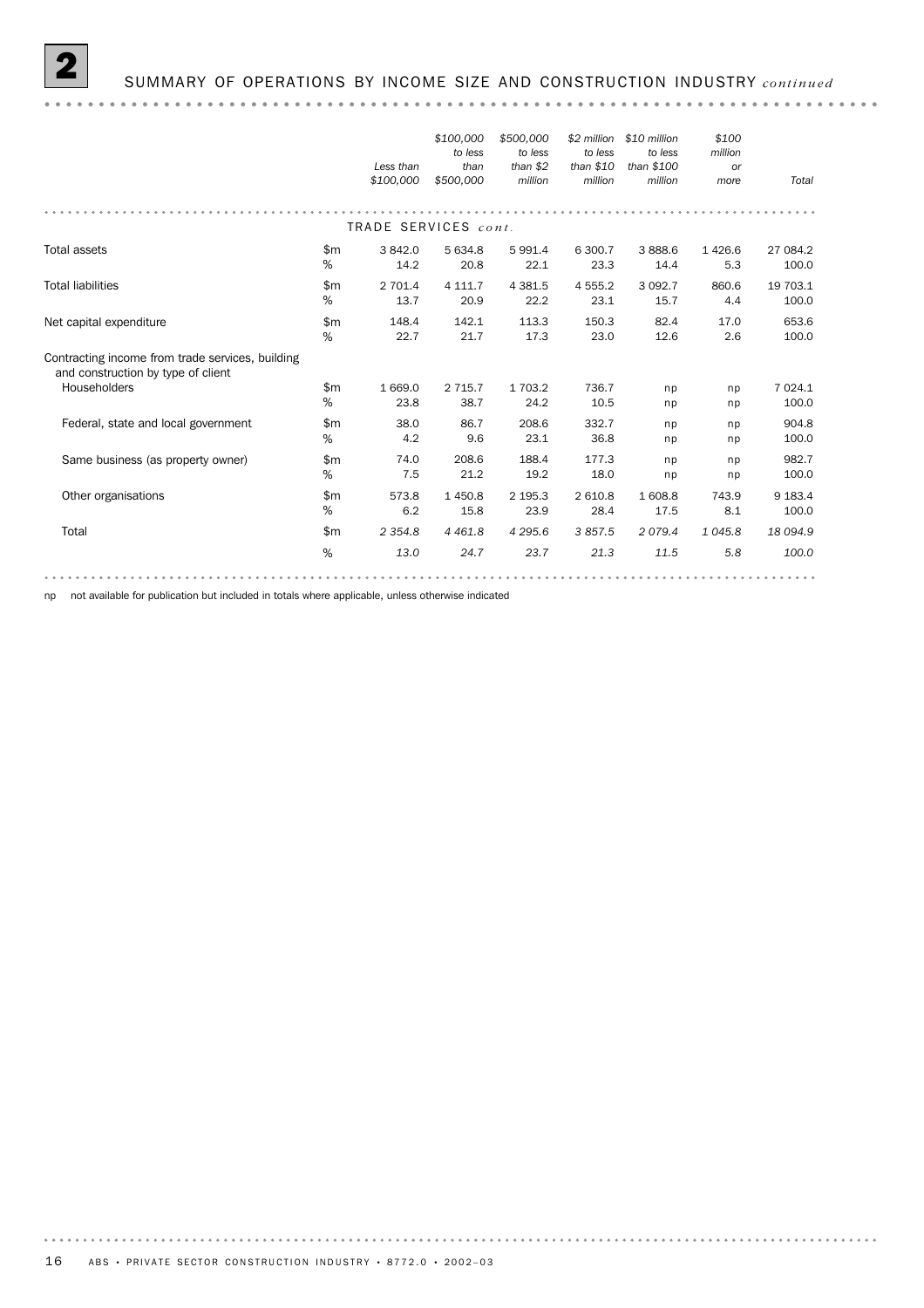|                                                                                        |                    | Less than<br>\$100,000 | \$100,000<br>to less<br>than<br>\$500,000 | \$500,000<br>to less<br>than $$2$<br>million | \$2 million<br>to less<br>than $$10$<br>million | \$10 million<br>to less<br>than \$100<br>million | \$100<br>million<br>or<br>more | Total                      |
|----------------------------------------------------------------------------------------|--------------------|------------------------|-------------------------------------------|----------------------------------------------|-------------------------------------------------|--------------------------------------------------|--------------------------------|----------------------------|
|                                                                                        |                    |                        | <b>TOTAL</b>                              |                                              |                                                 |                                                  |                                |                            |
| Businesses(a)                                                                          | no.                | 219 926                | 86 035                                    | 24 997                                       | 7671                                            | 1 2 6 0                                          | 94                             | 339 982                    |
|                                                                                        | %                  | 64.7                   | 25.3                                      | 7.4                                          | 2.3                                             | 0.4                                              |                                | 100.0                      |
| Employment at end June<br>Working proprietors/partners of unincorporated<br>businesses | '000<br>%          | 199.0<br>72.0          | 69.0<br>25.0                              | 7.8<br>2.8                                   | 0.7<br>0.2                                      | np<br>np                                         | np<br>np                       | 276.6<br>100.0             |
| Employees                                                                              | '000               | 27.4                   | 102.9                                     | 108.8                                        | 95.6                                            | np                                               | np                             | 439.6                      |
|                                                                                        | %                  | 6.2                    | 23.4                                      | 24.8                                         | 21.7                                            | np                                               | np                             | 100.0                      |
| Total                                                                                  | '000               | 226.4                  | 171.9                                     | 116.6                                        | 96.2                                            | 52.8                                             | 52.2                           | 716.2                      |
|                                                                                        | %                  | 31.6                   | 24.0                                      | 16.3                                         | 13.4                                            | 7.4                                              | 7.3                            | 100.0                      |
| Operating income<br>Income from trade services, building and<br>construction           |                    |                        |                                           |                                              |                                                 |                                                  |                                |                            |
| Contracting                                                                            | \$m                | 3 5 18.8               | 8 4 5 0.7                                 | 12 743.5                                     | 16 187.7                                        | 18 433.6                                         | 23 682.6                       | 83 016.8                   |
|                                                                                        | %                  | 4.2                    | 10.2                                      | 15.4                                         | 19.5                                            | 22.2                                             | 28.5                           | 100.0                      |
| Subcontracting                                                                         | \$m                | 4596.9                 | 8 109.9                                   | 8 6 28.5                                     | 10 270.6                                        | 7 300.0                                          | 3 805.0                        | 42 710.9                   |
|                                                                                        | %                  | 10.8                   | 19.0                                      | 20.2                                         | 24.0                                            | 17.1                                             | 8.9                            | 100.0                      |
| Total                                                                                  | \$m                | 8 1 1 5 . 7            | 16 560.5                                  | 21 372.0                                     | 26 458.3                                        | 25 733.6                                         | 27 487.6                       | 125 727.8                  |
|                                                                                        | %                  | 6.5                    | 13.2                                      | 17.0                                         | 21.0                                            | 20.5                                             | 21.9                           | 100.0                      |
| Other sales of goods and services                                                      | \$m                | 655.3                  | 1 4 1 6 . 3                               | 1939.1                                       | 2991.7                                          | 3 106.4                                          | 1617.1                         | 11 725.8                   |
|                                                                                        | %                  | 5.6                    | 12.1                                      | 16.5                                         | 25.5                                            | 26.5                                             | 13.8                           | 100.0                      |
| Other                                                                                  | \$m                | 167.4                  | 413.4                                     | 520.9                                        | 891.1                                           | 678.5                                            | 758.3                          | 3 4 2 9.7                  |
|                                                                                        | %                  | 4.9                    | 12.1                                      | 15.2                                         | 26.0                                            | 19.8                                             | 22.1                           | 100.0                      |
| Total                                                                                  | \$m                | 8 9 38.3               | 18 390.2                                  | 23 832.1                                     | 30 341.2                                        | 29 518.5                                         | 29 862.9                       | 140 883.2                  |
|                                                                                        | %                  | 6.3                    | 13.1                                      | 16.9                                         | 21.5                                            | 21.0                                             | 21.2                           | 100.0                      |
| Operating expenses                                                                     |                    |                        |                                           |                                              |                                                 |                                                  |                                |                            |
| Labour costs                                                                           | \$m                | 555.8                  | 2987.7                                    | 4 607.9                                      | 5 0 8 9.8                                       | 3 9 3 2.6                                        | 4 3 4 6 .3                     | 21 520.1                   |
|                                                                                        | $\%$               | 2.6                    | 13.9                                      | 21.4                                         | 23.7                                            | 18.3                                             | 20.2                           | 100.0                      |
| Payments to contractors and subcontractors for                                         | \$m                | 973.5                  | 2 507.4                                   | 2 523.4                                      | 2 615.7                                         | 3 2 1 4.7                                        | 10 675.5                       | 22 510.2                   |
| trade services, building and construction work                                         | %                  | 4.3                    | 11.1                                      | 11.2                                         | 11.6                                            | 14.3                                             | 47.4                           | 100.0                      |
| Purchases                                                                              | \$m                | 2 2 1 2 . 1            | 4780.9                                    | 9 103.0                                      | 14 153.3                                        | 16 013.9                                         | 9 2 4 5 . 9                    | 55 509.2                   |
|                                                                                        | %                  | 4.0                    | 8.6                                       | 16.4                                         | 25.5                                            | 28.8                                             | 16.7                           | 100.0                      |
| Other                                                                                  | \$m                | 2 589.4                | 5 134.5                                   | 5921.6                                       | 6 3 8 2.6                                       | 4 557.4                                          | 4 174.1                        | 28 759.4                   |
|                                                                                        | $\%$               | 9.0                    | 17.9                                      | 20.6                                         | 22.2                                            | 15.8                                             | 14.5                           | 100.0                      |
| Total                                                                                  | \$m<br>$\%$        | 6 3 3 0.8              | 15 410.4                                  | 22 155.9                                     | 28 241.3                                        | 27 718.7                                         | 28 441.8                       | 128 298.9                  |
| Operating profit before tax                                                            | \$m<br>$\%$        | 4.9<br>3513.3<br>25.4  | 12.0<br>3 1 5 4 . 7<br>22.8               | 17.3<br>1700.9<br>12.3                       | 22.0<br>1915.3<br>13.9                          | 21.6<br>1758.5<br>12.7                           | 22.2<br>1784.5<br>12.9         | 100.0<br>13 827.2<br>100.0 |
| Operating profit margin<br>Industry value added                                        | $\%$<br>\$m\$<br>% | 40.4<br>4755.8<br>12.2 | 17.6<br>6745.0<br>17.4                    | 7.3<br>6860.5<br>17.7                        | 6.5<br>7 4 7 9 .0<br>19.3                       | 6.1<br>6 217.6<br>16.0                           | 6.1<br>6791.5<br>17.5          | 10.1<br>38 849.3<br>100.0  |

— nil or rounded to zero (including null cells) and the state of the control of the operating at any time during the year ended 30 June.

np not available for publication but included in totals where applicable, unless otherwise indicated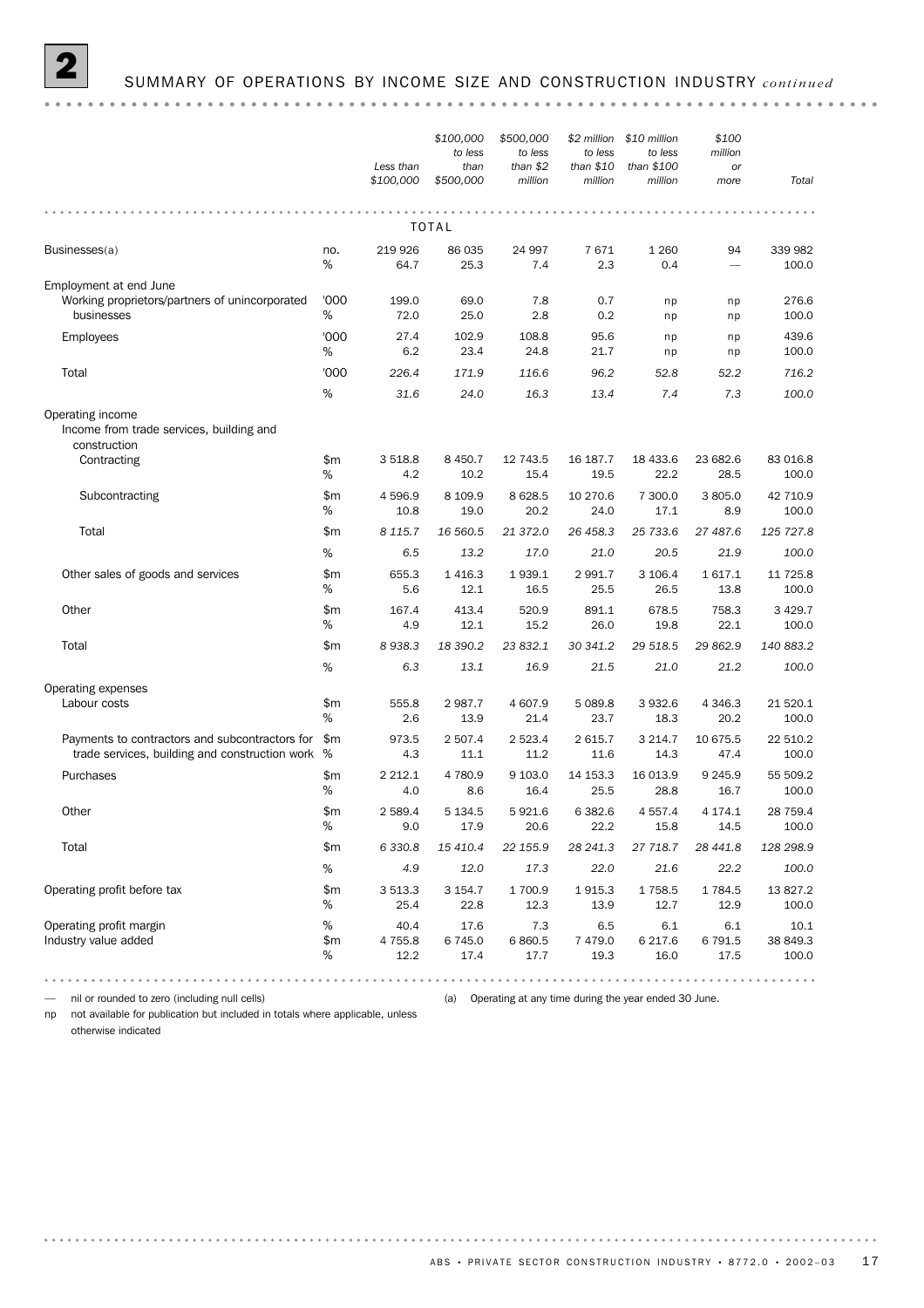|                                                                                        |              | Less than<br>\$100,000 | \$100,000<br>to less<br>than<br>\$500,000 | \$500,000<br>to less<br>than $$2$<br>million | \$2 million<br>to less<br>than \$10<br>million | \$10 million<br>to less<br>than \$100<br>million | \$100<br>million<br><b>or</b><br>more | Total     |
|----------------------------------------------------------------------------------------|--------------|------------------------|-------------------------------------------|----------------------------------------------|------------------------------------------------|--------------------------------------------------|---------------------------------------|-----------|
|                                                                                        |              |                        | TOTAL cont.                               |                                              |                                                |                                                  |                                       |           |
| <b>Total assets</b>                                                                    | \$m          | 11 789.6               | 9 4 38.4                                  | 11 723.9                                     | 14 670.7                                       | 13 832.8                                         | 19 287.7                              | 80 743.0  |
|                                                                                        | %            | 14.6                   | 11.7                                      | 14.5                                         | 18.2                                           | 17.1                                             | 23.9                                  | 100.0     |
| <b>Total liabilities</b>                                                               | \$m          | 8 1 2 7 . 9            | 7 0 0 4.9                                 | 8847.2                                       | 10 284.8                                       | 10 094.4                                         | 10 808.7                              | 55 167.9  |
|                                                                                        | %            | 14.7                   | 12.7                                      | 16.0                                         | 18.6                                           | 18.3                                             | 19.6                                  | 100.0     |
| Net capital expenditure                                                                | \$m          | 158.3                  | 158.0                                     | 139.5                                        | 208.5                                          | 336.2                                            | 367.9                                 | 1 3 6 8.4 |
|                                                                                        | %            | 11.6                   | 11.5                                      | 10.2                                         | 15.2                                           | 24.6                                             | 26.9                                  | 100.0     |
| Contracting income from trade services, building<br>and construction by type of client |              |                        |                                           |                                              |                                                |                                                  |                                       |           |
| Householders                                                                           | \$m          | 2 3 3 4 . 4            | 5 1 28.1                                  | 6 7 3 6.5                                    | 7 162.6                                        | 6 300.0                                          | 2 4 4 6.0                             | 30 107.5  |
|                                                                                        | %            | 7.8                    | 17.0                                      | 22.4                                         | 23.8                                           | 20.9                                             | 8.1                                   | 100.0     |
| Federal, state and local government                                                    | \$m          | 56.6                   | 166.7                                     | 622.5                                        | 1592.3                                         | 2 5 8 2.2                                        | 4 5 5 9.2                             | 9579.4    |
|                                                                                        | %            | 0.6                    | 1.7                                       | 6.5                                          | 16.6                                           | 27.0                                             | 47.6                                  | 100.0     |
| Same business (as property owner)                                                      | \$m          | 97.7                   | 370.7                                     | 649.9                                        | 903.7                                          | 855.1                                            | 2 4 7 4 . 7                           | 5 3 5 1.8 |
|                                                                                        | %            | 1.8                    | 6.9                                       | 12.1                                         | 16.9                                           | 16.0                                             | 46.2                                  | 100.0     |
| Other organisations                                                                    | \$m          | 1 0 3 0.1              | 2 785.1                                   | 4 7 3 4 . 6                                  | 6 5 29.1                                       | 8 6 9 6.4                                        | 14 202.7                              | 37 978.1  |
|                                                                                        | %            | 2.7                    | 7.3                                       | 12.5                                         | 17.2                                           | 22.9                                             | 37.4                                  | 100.0     |
| Total                                                                                  | $\mathsf{m}$ | 3 518.8                | 8 4 5 0.7                                 | 12 743.5                                     | 16 187.7                                       | 18 433.6                                         | 23 682.6                              | 83 016.8  |
|                                                                                        | %            | 4.2                    | 10.2                                      | 15.4                                         | 19.5                                           | 22.2                                             | 28.5                                  | 100.0     |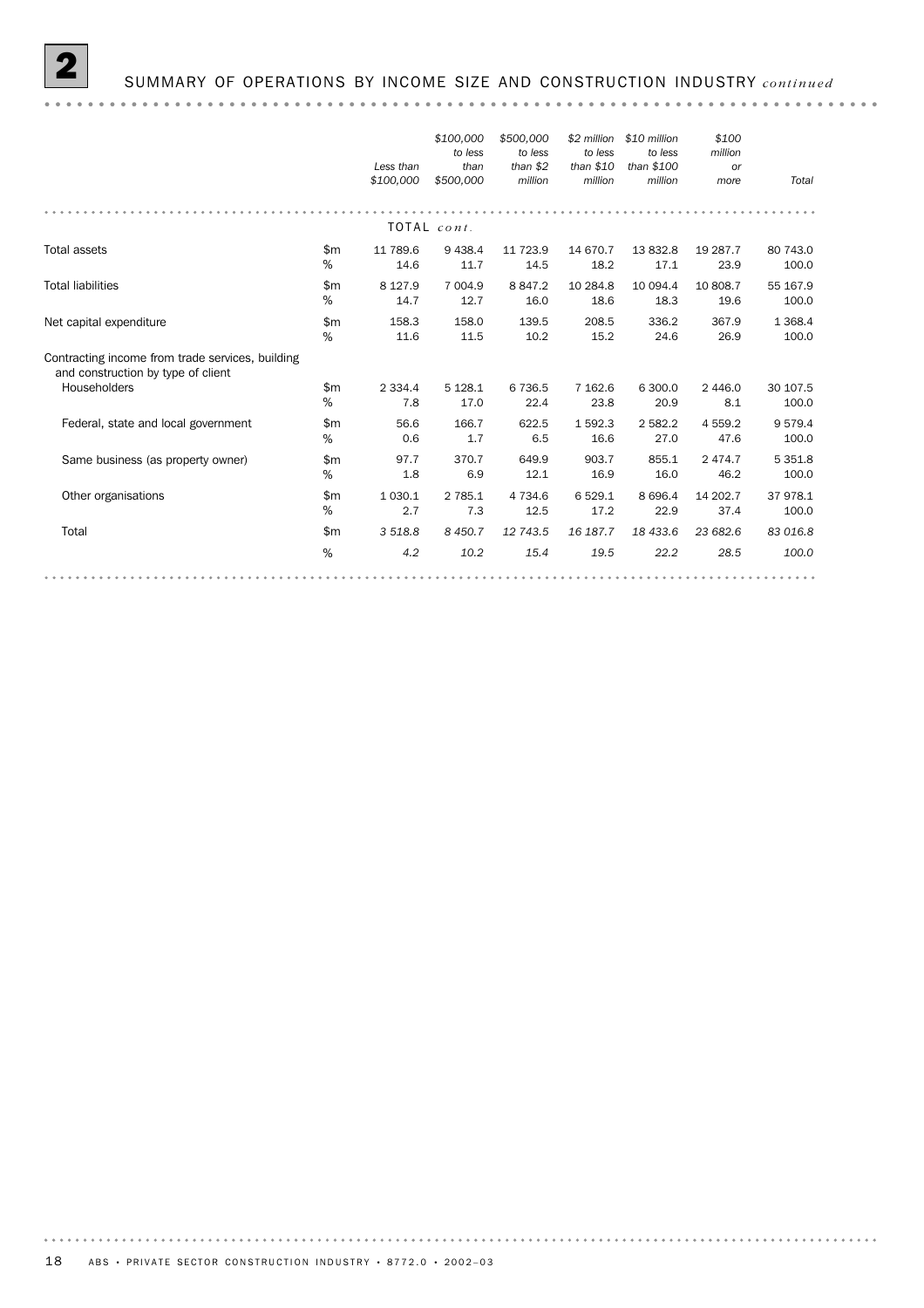

INCOME FROM TRADE SERVICES, BUILDING AND CONSTRUCTION BY TYPE OF CONTRACT<br>AND ASSET

CONTRACTING SUBCONTRACTING WORK(a) TOTAL WORK(a) . . . . . . . . . . . . . . . . . . . . *Proportion Proportion Proportion of total of total of total Income income Income income Income income* \$m % \$m % \$m % . . . . . . . . Type of asset and nature of work done Houses(a) New construction work(a) 21 372.6 25.7 15 261.1 35.7 36 633.7 29.1 Alterations, additions, renovations and improvements(a) 7 019.6 8.5 1 546.0 3.6 8 565.6 6.8 Repairs and maintenance  $\begin{array}{cccc} 2 & 173.9 & 2.6 & 1 & 001.0 & 2.3 & 3 & 174.9 & 2.5 \\ 2 & 2 & 2 & 3 & 3 & 5 & 17 & 41.7 & 48 & 374.2 & 38.5 \end{array}$ *Total 30 566.1 36.8 17 808.1 41.7 48 374.2 38.5* Other residential building(a) New construction work(a)  $5374.7$   $6.5$   $5201.3$   $12.2$   $10\,576.0$   $8.4$ Alterations, additions, renovations and improvements(a) 3 030.8 3.7 532.9 1.2 3 563.7 2.8 Repairs and maintenance  $\begin{array}{cccc} 600.7 & 0.7 & 370.8 & 0.9 & 971.4 & 0.8 \\ 9006.2 & 10.8 & 6105.0 & 14.3 & 15111.2 & 12.0 \end{array}$ *Total 9 006.2 10.8 6 105.0 14.3 15 111.2 12.0* Non-residential building New construction work(a) 13 185.7 15.9 10 382.7 24.3 23 568.4 18.7 Alterations, additions, renovations and 7 607.8 9.2 2 286.8 5.4 9 894.5 7.9 improvements(a) Repairs and maintenance **2 933.7** 3.5 1 024.0 2.4 3 957.7 3.1<br>  $Total \text{Total}$  23 727.1 28.6 13 693.5 32.1 37 420.6 29.8 *Total 23 727.1 28.6 13 693.5 32.1 37 420.6 29.8* Road and bridge construction New work and improvements 3 629.9 4.4 1 017.4 2.4 4 647.3 3.7 Repairs and maintenance  $754.2$  0.9 520.5 1.2 1 274.7 1.0 *Total 4 384.1 5.3 1 537.9 3.6 5 922.0 4.7* Other non-building construction New work and improvements 12 048.0 14.5 3 196.7 15 15 244.7 12.1 Repairs and maintenance 3 285.3 4.0 369.8 0.9 3 655.0 2.9 *Total 15 333.3 18.5 3 566.4 8.4 18 899.8 15.0* Total income from trade services, building and construction 83 016.8 100.0 42 710.9 100.0 125 727.8 100.0 Income from trade services, building and construction work by nature of work done New work and improvements  $73\,269.1$  88.3  $39\,424.9$  92.3 112 694.0 89.6 Repairs and maintenance **9747.7** 11.7 3 286.0 7.7 13 033.8 10.4 *Total 83 016.8 100.0 42 710.9 100.0 125 727.8 100.0* . . . . . . . . . . . . . . . . . . . . . . . . . . . . . .

(a) These estimates are subject to reporting errors. For more information, refer to Explanatory Notes paragraphs 31–32.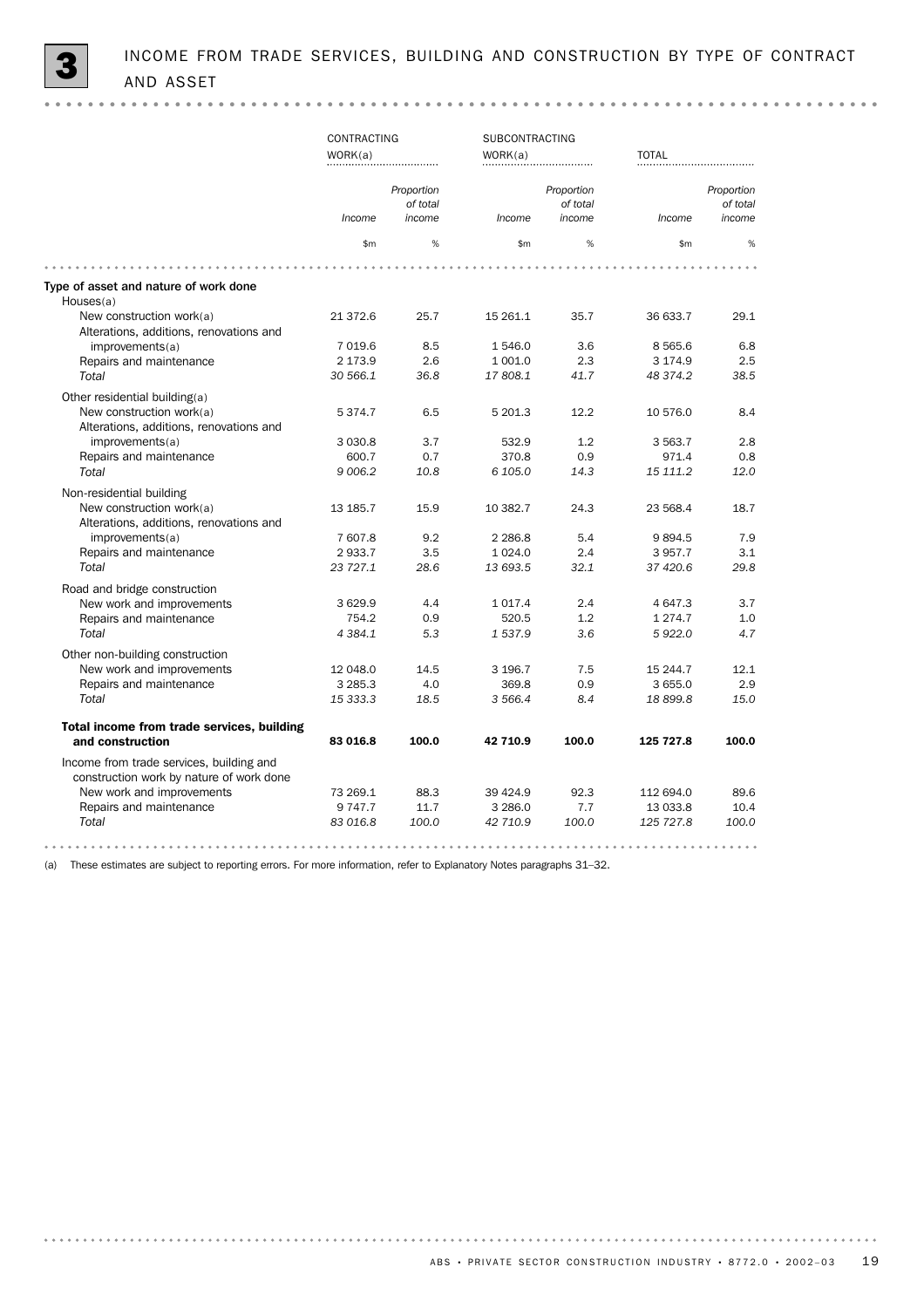

 $\alpha = \alpha$ 

|                                                             |                      |                                 | NON-RESIDENTIAL  |                                 |                       |                                 |
|-------------------------------------------------------------|----------------------|---------------------------------|------------------|---------------------------------|-----------------------|---------------------------------|
|                                                             | RESIDENTIAL BUILDING |                                 | AND NON-BUILDING |                                 | <b>TRADE SERVICES</b> |                                 |
|                                                             | Expenditure          | Proportion of<br>total expenses | Expenditure      | Proportion of<br>total expenses | Expenditure           | Proportion of<br>total expenses |
|                                                             | \$m\$                | %                               | \$m\$            | $\%$                            | \$m\$                 | %                               |
|                                                             |                      |                                 |                  |                                 |                       |                                 |
| Labour costs                                                |                      |                                 |                  |                                 |                       |                                 |
| Wages and salaries                                          | 2 0 3 0.6            | 6.2                             | 5 192.1          | 12.5                            | 10 172.4              | 19.0                            |
| Employer contributions into superannuation                  | 307.6                | 0.9                             | 505.2            | 1.2                             | 1 1 7 3 .5            | 2.2                             |
| Workers' compensation costs                                 | 111.4                | 0.3                             | 339.9            | 0.8                             | 538.2                 | 1.0                             |
| Fringe benefits tax                                         | 17.3                 | 0.1                             | 91.2             | 0.2                             | 48.3                  | 0.1                             |
| Payroll tax                                                 | 77.7                 | 0.2                             | 359.4            | 0.9                             | 555.3                 | 1.0                             |
| Total                                                       | 2 544.5              | 7.7                             | 6 487.8          | 15.6                            | 12 487.8              | 23.3                            |
| Payments for trade services, building and construction work |                      |                                 |                  |                                 |                       |                                 |
| To contractors                                              | 151.7                | 0.5                             | 77.4             | 0.2                             | 390.1                 | 0.7                             |
| To subcontractors                                           | 5 3 7 3 . 1          | 16.3                            | 10 856.4         | 26.1                            | 5 661.4               | 10.5                            |
| Total                                                       | 5 5 2 4.8            | 16.7                            | 10 933.8         | 26.3                            | 6 0 5 1.5             | 11.3                            |
| Payment for services and fees                               |                      |                                 |                  |                                 |                       |                                 |
| Builders and other licence fees                             | 1.9                  |                                 | 6.8              |                                 | 37.7                  | 0.1                             |
| Architectural services                                      | np                   | np                              | np               | np                              | 37.9                  | 0.1                             |
| Surveying services                                          | np                   | np                              | np               | np                              | 24.9                  | $\overline{\phantom{0}}$        |
| Security services                                           | 2.0                  |                                 | 4.1              |                                 | 4.5                   |                                 |
| Engineering and other technical services                    | 7.9                  | $\overline{\phantom{0}}$        | 86.4             | 0.2                             | 40.7                  | 0.1                             |
| Real estate agent commissions and fees                      | 39.8                 | 0.1                             | 1.2              | $\overline{\phantom{0}}$        | 13.1                  |                                 |
| Waste removal expenses                                      | 8.3                  | $\overbrace{\qquad \qquad }^{}$ | 6.6              | $\overbrace{\phantom{12332}}$   | 40.9                  | 0.1                             |
| Building development and approval charges                   | 7.0                  | $\overline{\phantom{0}}$        | 42.2             | 0.1                             | 12.1                  |                                 |
| Total                                                       | 110.8                | 0.3                             | 172.3            | 0.4                             | 211.7                 | 0.4                             |
| Purchases                                                   |                      |                                 |                  |                                 |                       |                                 |
| Construction, trade and building materials                  | 17 421.5             | 52.8                            | 15 322.2         | 36.8                            | 17 733.3              | 33.0                            |
| Petroleum products/fuel                                     | 42.4                 | 0.1                             | 503.8            | 1.2                             | 1601.7                | 3.0                             |
| Other                                                       | 1 0 9 3.6            | 3.3                             | 617.0            | 1.5                             | 1 1 7 3 . 6           | 2.2                             |
| Total                                                       | 18 557.5             | 56.2                            | 16 443.1         | 39.5                            | 20 508.6              | 38.2                            |
| Costs associated with the transfer of real estate           | 1.2                  | -                               | 0.2              |                                 | 2.5                   |                                 |
| Payments to employment agencies                             | 3 5 3 4 .5           | 10.7                            | 2 0 7 4 .2       | 5.0                             | 4 906.5               | 9.1                             |
| Motor vehicle running expenses                              | 340.1                | 1.0                             | 332.6            | 0.8                             | 2 0 9 2.0             | 3.9                             |
| Repair and maintenance                                      | 73.1                 | 0.2                             | 273.2            | 0.7                             | 665.8                 | 1.2                             |
| Telecommunication services                                  | 323.5                | 1.0                             | 317.2            | 0.8                             | 500.5                 | 0.9                             |
| Advertising                                                 | 90.8                 | 0.3                             | 39.7             | 0.1                             | 220.9                 | 0.4                             |
| Depreciation and amortisation                               | 279.2                | 0.8                             | 897.7            | 2.2                             | 1589.9                | 3.0                             |
| Interest expenses                                           | 494.7                | 1.5                             | 783.9            | 1.9                             | 553.3                 | 1.0                             |
| Insurance premiums                                          | 528.0                | 1.6                             | 468.0            | 1.1                             | 556.8                 | $1.0\,$                         |
| Bank charges other than interest                            | 7.7                  | $\overline{\phantom{m}}$        | 23.1             | 0.1                             | 56.0                  | 0.1                             |
| Bad and doubtful debts                                      | 19.3                 | 0.1                             | $^{\wedge}39.5$  | 0.1                             | 87.2                  | 0.2                             |
| Rent, leasing and hiring expenses                           | 81.4                 | 0.2                             | 465.7            | 1.1                             | 1 1 3 2.3             | 2.1                             |
| Land tax and land rates                                     | 43.8                 | 0.1                             | 23.5             | 0.1                             | 33.8                  | 0.1                             |
| Freight and cartage                                         | 1.0                  |                                 | 61.0             | 0.1                             | 176.4                 | 0.3                             |
| Audit and other accounting                                  | np                   | np                              | np               | np                              | np                    | np                              |
| Legal                                                       | np                   | np                              | np               | np                              | np                    | np                              |
| Training services provided by other businesses              | 4.5                  | $\overline{\phantom{0}}$        | 19.6             | $\overline{\phantom{m}}$        | 15.8                  |                                 |
| Paper, printing and stationery                              | 13.2                 |                                 | 34.3             | 0.1                             | 94.3                  | 0.2                             |
| Postal, mailing and courier services                        | 2.8                  |                                 | 12.9             |                                 | 8.9                   |                                 |
| Travelling, accommodation and entertainment                 | 9.4                  |                                 | 123.7            | 0.3                             | 308.5                 | 0.6                             |
| Computer software expensed                                  | 62.5                 | 0.2                             | 43.8             | 0.1                             | 20.6                  |                                 |
|                                                             |                      |                                 |                  |                                 |                       |                                 |

 $\hat{\ }$  estimate has a relative standard error of 10% to less than 25% and should be  $\qquad$  np not available for publication but included in totals where applicable, unless used with caution

otherwise indicated

— nil or rounded to zero (including null cells)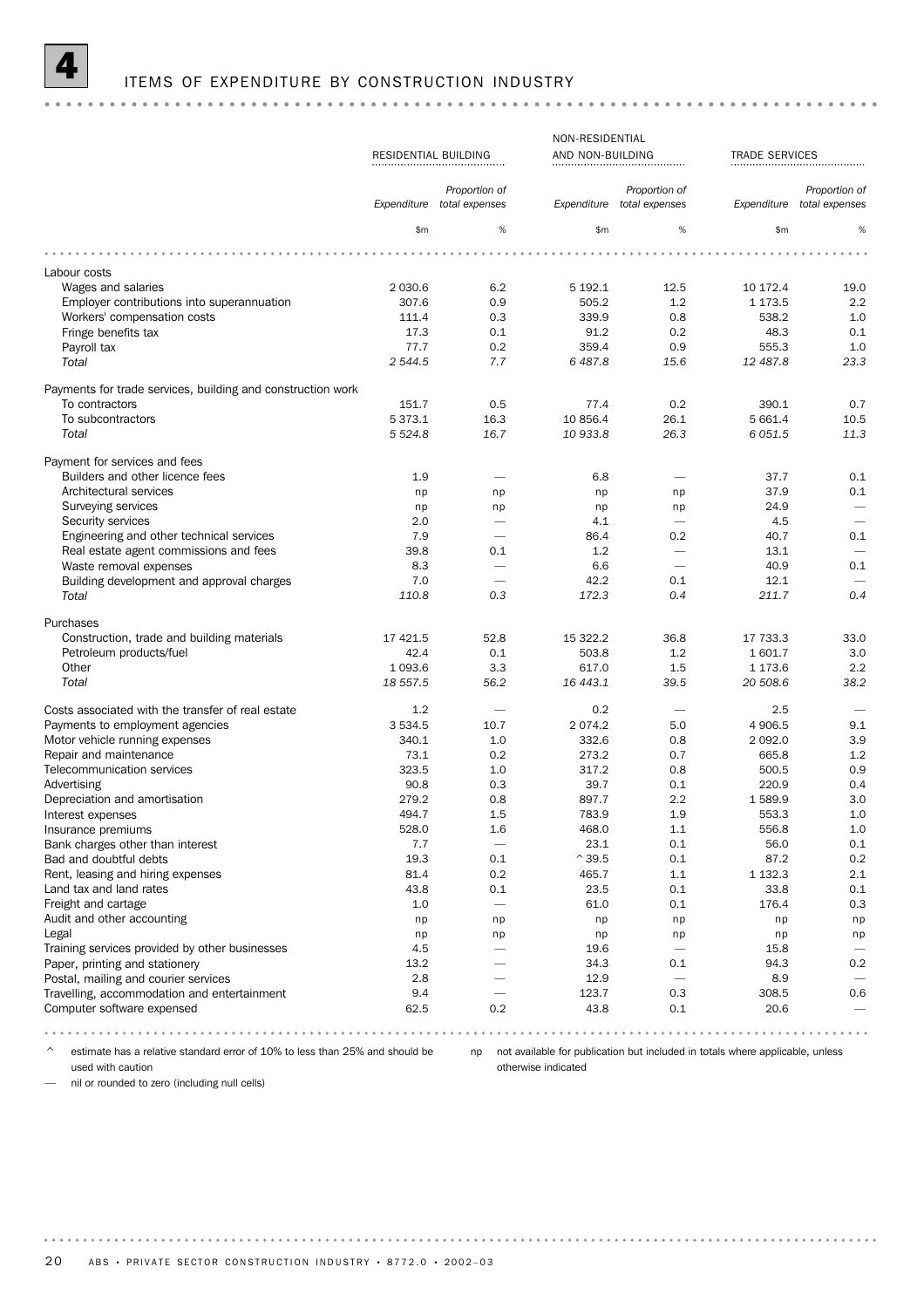

used with caution

#### 4 ITEMS OF EXPENDITURE BY CONSTRUCTION INDUSTRY *continued*

#### NON-RESIDENTIAL RESIDENTIAL BUILDING AND NON-BUILDING TRADE SERVICES *Proportion of Proportion of Proportion of Expenditure total expenses Expenditure total expenses Expenditure total expenses* \$m % \$m % \$m % Cleaning services provided by other businesses  $4.7$   $-$  6.6  $-$  7.4 Subscriptions to magazines and periodicals  $0.5$   $3.7$   $2.9$   $-$ Subscriptions to professional organisations  $1.6$   $5.5$   $11.3$   $-$ <br>Staff amenities  $*4.2$   $*3$   $*50.6$   $0.1$ <br>December 11.3  $-$ Other management and administrative services and the details and the term of the management and administrative services and the details and the management and administrative services and the details and the management and Staff amenities  $\begin{array}{ccc} 6.6 & 1.16 & 0.16 \end{array}$   $\begin{array}{ccc} 4.2 & - & 0.3 & - & 0.16 \end{array}$ Contract and and the contract and and the contract and commission expenses and commission expenses and commission expenses and commission expenses and commission expenses and commission expenses and commission expenses and  $R$ oyalties and the control of the control of the control of  $p$  is np  $p$  and  $p$  and  $p$  and  $p$  and  $p$  and  $p$  and  $p$  and  $p$  and  $p$  and  $p$  and  $p$  and  $p$  and  $p$  and  $p$  and  $p$  and  $p$  and  $p$  and  $p$  and  $p$  an Other operating expenses 64.0 1.1 2.1 6.2 731.7 1.8 564.0 1.1 Total 32 992.9 100.0 41 627.3 100.0 53 678.7 100.0

^ estimate has a relative standard error of 10% to less than 25% and should be

— nil or rounded to zero (including null cells)

np not available for publication but included in totals where applicable, unless otherwise indicated

estimate has a relative standard error of 25% to 50% and should be used with caution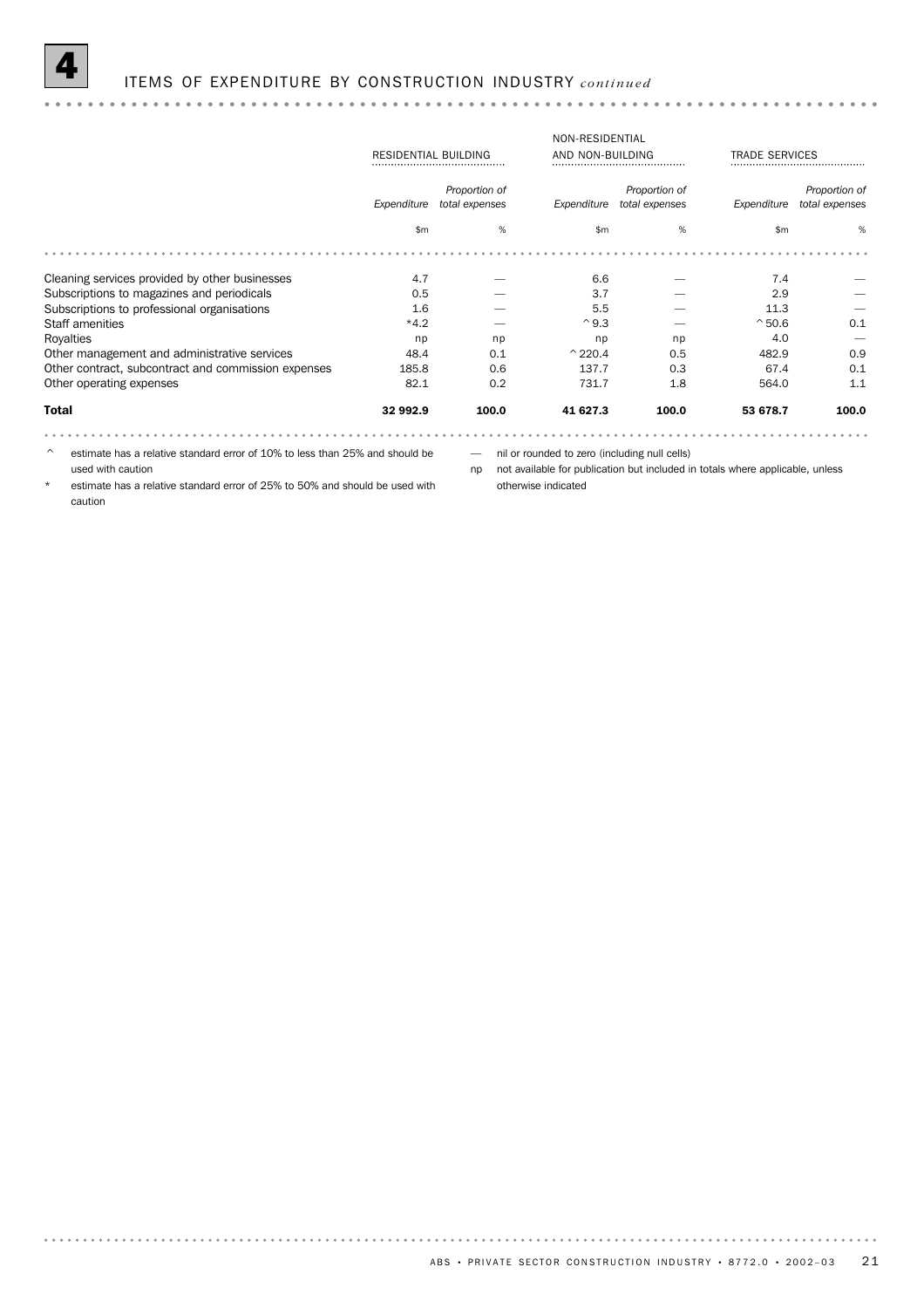|                                                                   | TOTAL           |                            |
|-------------------------------------------------------------------|-----------------|----------------------------|
|                                                                   |                 |                            |
|                                                                   |                 | Proportion of              |
|                                                                   |                 | Expenditure total expenses |
|                                                                   |                 |                            |
|                                                                   | \$m             | %                          |
|                                                                   |                 |                            |
| Labour costs                                                      |                 |                            |
| Wages and salaries                                                | 17 395.0        | 13.6                       |
| Employer contributions into superannuation                        | 1986.2          | 1.5                        |
| Workers' compensation costs                                       | 989.5           | 0.8                        |
| Fringe benefits tax                                               | 156.9           | 0.1                        |
| Payroll tax                                                       | 992.4           | 0.8                        |
| Total                                                             | 21 520.1        | 16.8                       |
| Payments for trade services, building and construction work       |                 |                            |
| To contractors                                                    | 619.3           | 0.5                        |
| To subcontractors                                                 | 21 890.9        | 17.1                       |
| Total                                                             | 22 510.2        | 17.5                       |
| Payment for services and fees                                     |                 |                            |
| Builders and other licence fees                                   | 46.4            |                            |
| Architectural services                                            | 87.8            | 0.1                        |
| Surveying services                                                | 43.8            |                            |
| Security services                                                 | 10.6            |                            |
| Engineering and other technical services                          | 135.0           | 0.1                        |
| Real estate agent commissions and fees                            | 54.0            |                            |
| Waste removal expenses                                            | 55.8            |                            |
| Building development and approval charges                         | 61.3            |                            |
| Total                                                             | 494.7           | 0.4                        |
| Purchases                                                         |                 |                            |
| Construction, trade and building materials                        | 50 477.0        | 39.3                       |
| Petroleum products/fuel                                           | 2 147.9         | 1.7                        |
| Other                                                             | 2884.3          | 2.2                        |
| Total                                                             | 55 509.2        | 43.3                       |
|                                                                   |                 |                            |
| Costs associated with the transfer of real estate                 | 3.9<br>10 515.3 | 8.2                        |
| Payments to employment agencies<br>Motor vehicle running expenses | 2 764.7         | 2.2                        |
| Repair and maintenance                                            | 1 0 1 2.1       | 0.8                        |
| Telecommunication services                                        | 1 141.3         | 0.9                        |
| Advertising                                                       | 351.3           | 0.3                        |
| Depreciation and amortisation                                     | 2 766.8         | 2.2                        |
| Interest expenses                                                 | 1831.8          | 1.4                        |
| Insurance premiums                                                | 1 552.8         | 1.2                        |
| Bank charges other than interest                                  | 86.8            | 0.1                        |
| Bad and doubtful debts                                            | 146.0           | 0.1                        |
| Rent, leasing and hiring expenses                                 | 1 679.3         | 1.3                        |
| Land tax and land rates                                           | 101.1           | 0.1                        |
| Freight and cartage                                               | 238.4           | 0.2                        |
| Audit and other accounting                                        | 577.8           | 0.5                        |
| Legal                                                             | 80.0            | 0.1                        |
| Training services provided by other businesses                    | 39.9            | $\overline{\phantom{0}}$   |
| Paper, printing and stationery                                    | 141.8           | 0.1                        |
| Postal, mailing and courier services                              | 24.6            | $\overline{\phantom{0}}$   |
| Travelling, accommodation and entertainment                       | 441.6           | 0.3                        |
| Computer software expensed                                        | 126.9           | 0.1                        |

— nil or rounded to zero (including null cells)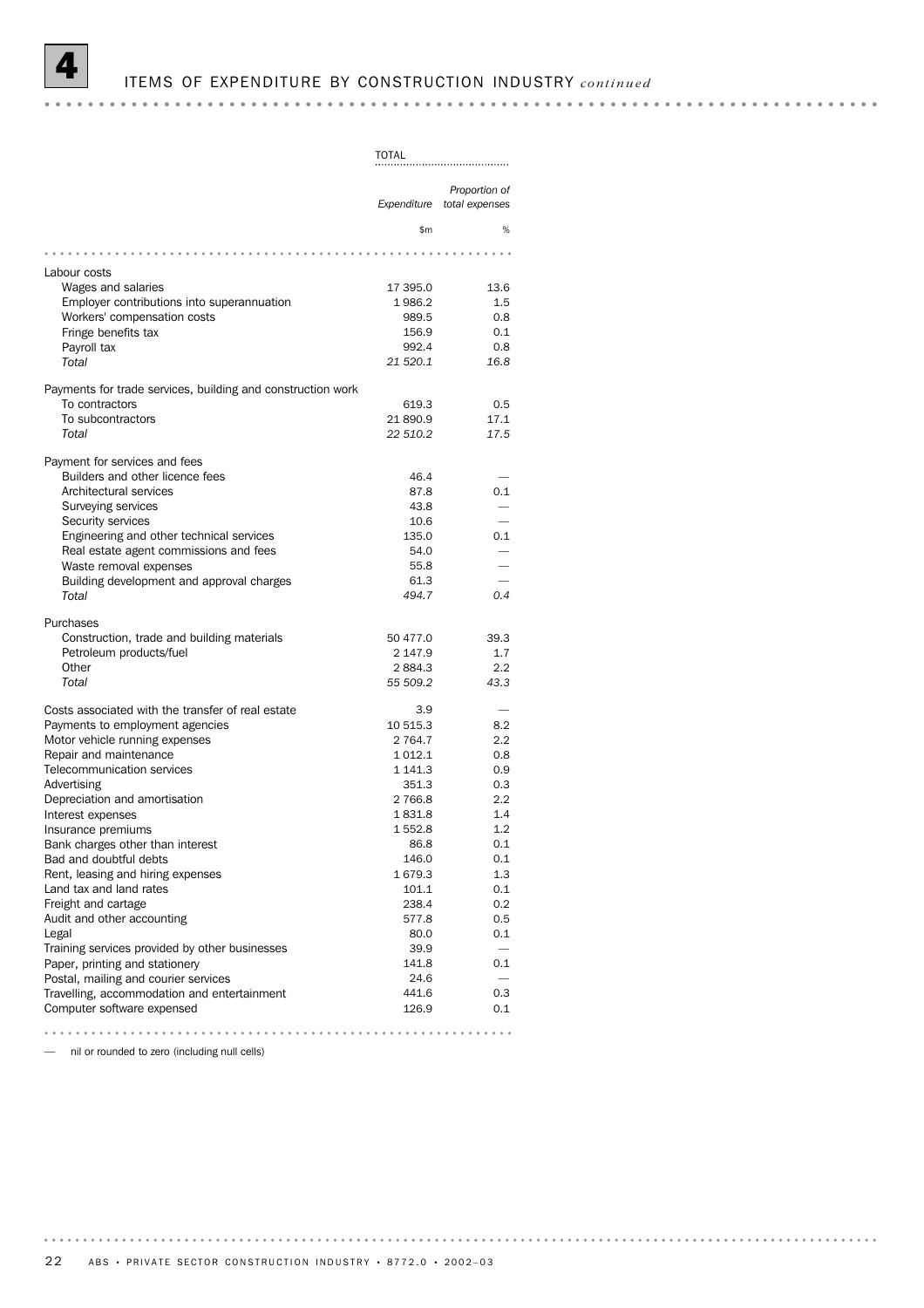#### 4 ITEMS OF EXPENDITURE BY CONSTRUCTION INDUSTRY *continued*

. . . . . . . . . .

|                                                     | TOTAL           |                                 |
|-----------------------------------------------------|-----------------|---------------------------------|
|                                                     | Expenditure     | Proportion of<br>total expenses |
|                                                     | \$m             | %                               |
|                                                     |                 |                                 |
| Cleaning services provided by other businesses      | 18.7            |                                 |
| Subscriptions to magazines and periodicals          | 7.1             |                                 |
| Subscriptions to professional organisations         | 18.3            |                                 |
| Staff amenities                                     | $^{\circ}$ 64.1 |                                 |
| Royalties                                           | 11.9            |                                 |
| Other management and administrative services        | 751.7           | 0.6                             |
| Other contract, subcontract and commission expenses | 390.9           | 0.3                             |
| Other operating expenses                            | 1 377.8         | 1.1                             |
| <b>Total</b>                                        | 128 298.9       | 100.0                           |

estimate has a relative standard error of 10% to less than 25% and should be used with caution

— nil or rounded to zero (including null cells)



. . . . . . . . . . . . .

## 5 SUMMARY OF OPERATIONS BY STATE

|                                                                                                 |           | New<br>South<br>Wales | Victoria          | Queensland        | South<br>Australia | Western<br>Australia | Tasmania       | Northern<br>Territory | Australian<br>Capital<br>Territory | Australia          |
|-------------------------------------------------------------------------------------------------|-----------|-----------------------|-------------------|-------------------|--------------------|----------------------|----------------|-----------------------|------------------------------------|--------------------|
|                                                                                                 |           |                       |                   |                   |                    |                      |                |                       |                                    |                    |
| Businesses(a)                                                                                   | no.       | 115 084               | 83 214            | 68 268            | 21 236             | 37 637               | 6 3 0 6        | 3 3 7 4               | 5 3 9 1                            | 339 982            |
|                                                                                                 | %         | 33.9                  | 24.5              | 20.1              | 6.2                | 11.1                 | 1.9            | 1.0                   | 1.6                                | 100.0              |
| Employment at end June<br>Working proprietors and partners '000<br>of unincorporated businesses | %         | 89.1<br>32.2          | 62.2<br>22.5      | 59.1<br>21.4      | 19.4<br>7.0        | 33.5<br>12.1         | 6.0<br>2.2     | 2.6<br>1.0            | 4.6<br>1.7                         | 276.6<br>100.0     |
| Employees                                                                                       | '000<br>% | 151.1<br>34.4         | 113.6<br>25.8     | 84.5<br>19.2      | 24.4<br>5.6        | 49.6<br>11.3         | 6.2<br>1.4     | 4.7<br>1.1            | 5.6<br>1.3                         | 439.6<br>100.0     |
| Total                                                                                           | '000      | 240.2                 | 175.8             | 143.6             | 43.8               | 83.2                 | 12.1           | 7.3                   | 10.2                               | 716.2              |
|                                                                                                 | %         | 33.5                  | 24.5              | 20.0              | 6.1                | 11.6                 | 1.7            | 1.0                   | 1.4                                | 100.0              |
| Total operating income                                                                          | \$m<br>%  | 47 206.9<br>33.5      | 34 417.2<br>24.4  | 28 846.4<br>20.5  | 7 990.8<br>5.7     | 15 763.6<br>11.2     | 1 669.2<br>1.2 | 2 3 2 8.9<br>1.7      | 2 660.3<br>1.9                     | 140 883.2<br>100.0 |
| Wages and salaries                                                                              | \$m<br>%  | 5840.4<br>33.6        | 4 4 6 5.8<br>25.7 | 3 4 3 0.4<br>19.7 | 928.3<br>5.3       | 2 0 8 9.6<br>12.0    | 236.3<br>1.4   | 191.1<br>1.1          | 213.3<br>1.2                       | 17 395.0<br>100.0  |
|                                                                                                 |           |                       |                   |                   |                    |                      |                |                       |                                    |                    |

(a) Operating at any time during the year ended 30 June. As businesses may have operated in more than one state, the counts of businesses for each state or territory do not sum to the total.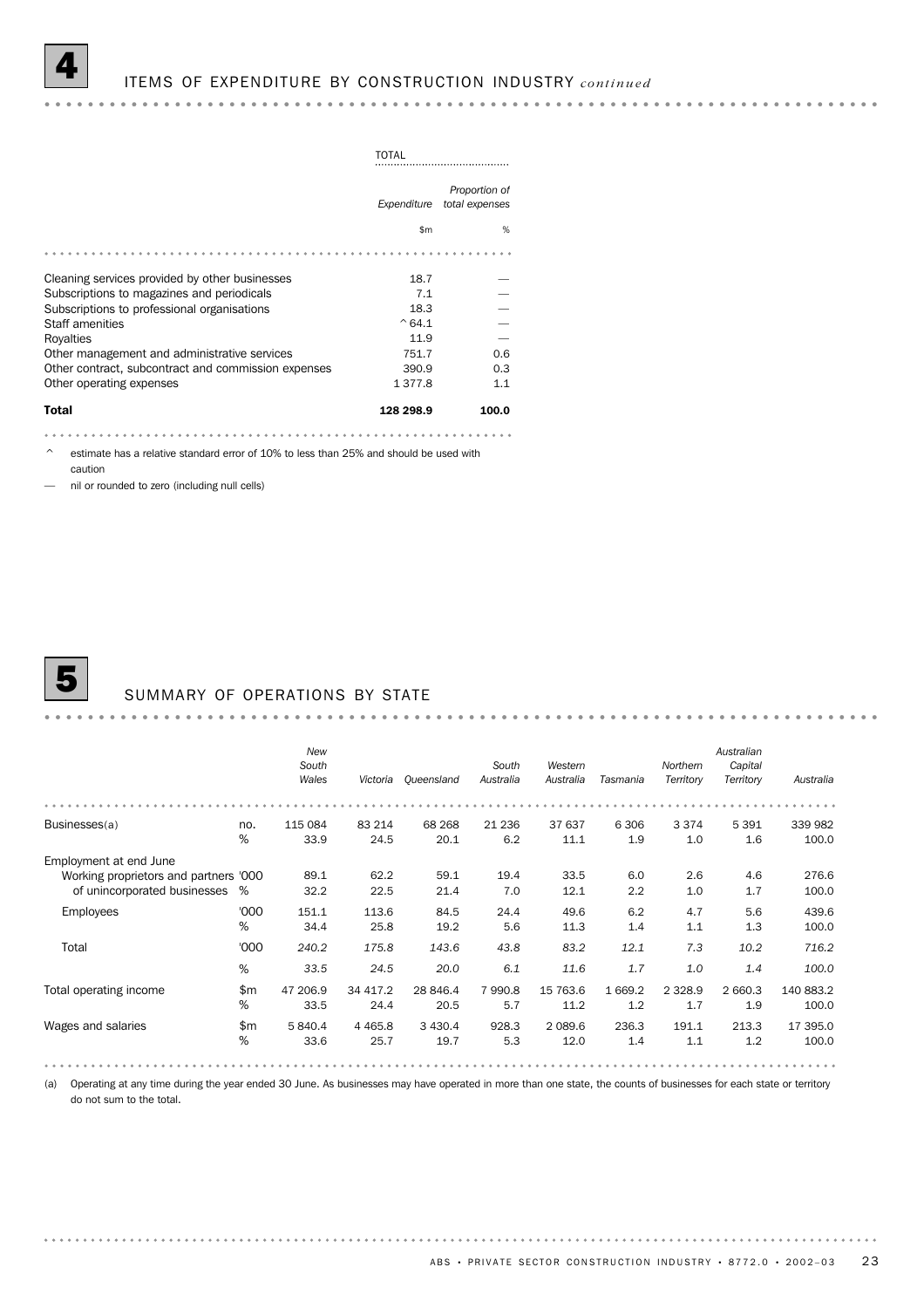## EXPLANATORY NOTES

| <b>INTRODUCTION</b>                              | <b>1</b> This publication presents results from a survey of construction services businesses<br>for the reference year 2002-03. This is the fifth time the ABS has conducted this survey.<br>Previous statistics were released for 1978-79, 1984-85, 1988-89, and 1996-97.                                                                                                                                                                                                                                                                                                                                                                                                                                                                                                                                                                                                                                                                                                                                                                                                                                                                                                                                                                                                                                                                                                                                                                                                                                                                                                                                                                                                                                                                                                                                                                                                                                                                                                                                                                          |
|--------------------------------------------------|-----------------------------------------------------------------------------------------------------------------------------------------------------------------------------------------------------------------------------------------------------------------------------------------------------------------------------------------------------------------------------------------------------------------------------------------------------------------------------------------------------------------------------------------------------------------------------------------------------------------------------------------------------------------------------------------------------------------------------------------------------------------------------------------------------------------------------------------------------------------------------------------------------------------------------------------------------------------------------------------------------------------------------------------------------------------------------------------------------------------------------------------------------------------------------------------------------------------------------------------------------------------------------------------------------------------------------------------------------------------------------------------------------------------------------------------------------------------------------------------------------------------------------------------------------------------------------------------------------------------------------------------------------------------------------------------------------------------------------------------------------------------------------------------------------------------------------------------------------------------------------------------------------------------------------------------------------------------------------------------------------------------------------------------------------|
|                                                  | The estimates for <i>Private Sector Construction Industry</i> , Australia have been sourced<br>2<br>from a combination of data directly collected by the ABS and business income tax data<br>provided to the Australian Taxation Office (ATO). Under taxation law, data may be<br>passed by the Commissioner for Taxation to the ABS for statistical purposes. Further<br>information on the methodology can be found in Technical Note 1.                                                                                                                                                                                                                                                                                                                                                                                                                                                                                                                                                                                                                                                                                                                                                                                                                                                                                                                                                                                                                                                                                                                                                                                                                                                                                                                                                                                                                                                                                                                                                                                                          |
| SCOPE                                            | The scope of the survey was all employing and non-employing private and public<br>З<br>trading sector businesses on the ABS Business Register, classified to Division E -<br>CONSTRUCTION - of the Australian and New Zealand Standard Industrial Classification<br>(ANZSIC). ANZSIC Division E consists of businesses mainly engaged in:<br>Residential building construction (ANZSIC Classes 4111 and 4112) - businesses<br>mainly engaged in the construction of houses or other residential buildings, or in<br>carrying out alterations, additions or renovations or general repairs to such<br>buildings, or in organising or managing these activities.<br>Non-residential building construction (ANZSIC Class 4113) - businesses mainly<br>engaged in the construction of non-residential buildings such as hotels, motels,<br>hostels, hospitals, prisons, or other institutional buildings, in carrying out<br>alterations, additions or renovations or general repairs to such buildings, or in<br>organising or managing their construction;<br>Non-building construction (ANZSIC Classes 4121 and 4122) - businesses mainly<br>engaged in the construction or general repair of roads, bridges, railways, dams,<br>pipelines or other non-building construction projects, the on-site assembly of<br>boilers, furnaces or heavy electrical machinery from pre-fabricated components, or<br>organising or managing their construction or assembly. The quarrying of earth, soil<br>or filling or other construction materials carried out in conjunction with road or<br>bridge construction by the same unit is included in this industry.<br>■ <i>Construction trade services</i> (ANZSIC Subdivision $42$ ) – businesses mainly engaged<br>in providing special building or construction trade services, such as structural steel<br>erection, carpentry, bricklaying, concreting, plumbing, painting, plastering, tiling,<br>carpeting and selected installation services, e.g. electrical wiring, heating and<br>air-conditioning. |
|                                                  | The scope excluded activity undertaken by private individuals for their own use.<br>4<br>General government organisations were also excluded.                                                                                                                                                                                                                                                                                                                                                                                                                                                                                                                                                                                                                                                                                                                                                                                                                                                                                                                                                                                                                                                                                                                                                                                                                                                                                                                                                                                                                                                                                                                                                                                                                                                                                                                                                                                                                                                                                                       |
| STATISTICAL UNITS DEFINED<br>ON THE ABS REGISTER | The ABS uses an economic statistics model on the ABS Business Register to describe<br>5<br>the characteristics of businesses, and the structural relationships between related<br>businesses. The units model is also used to break groups of related businesses into<br>relatively homogeneous components that can provide data to the ABS.                                                                                                                                                                                                                                                                                                                                                                                                                                                                                                                                                                                                                                                                                                                                                                                                                                                                                                                                                                                                                                                                                                                                                                                                                                                                                                                                                                                                                                                                                                                                                                                                                                                                                                        |
|                                                  | 6 In mid-2002, to better use the information available as a result of The New Tax<br>System, the ABS changed its economic statistics units model. The new units model<br>allocates businesses to one of two sub-populations. The vast majority of businesses are in<br>what is called the Australian Taxation Office (ATO) Maintained Population, while the<br>remaining businesses are in the ABS Maintained Population. Together, these two<br>sub-populations make up the ABS Business Register population.                                                                                                                                                                                                                                                                                                                                                                                                                                                                                                                                                                                                                                                                                                                                                                                                                                                                                                                                                                                                                                                                                                                                                                                                                                                                                                                                                                                                                                                                                                                                      |
| ATO Maintained Population                        | Most businesses in Australia need to obtain an Australian Business Number (ABN),<br>7<br>and are then included on the ATO Australian Business Register. Most of these businesses<br>have simple structures; therefore the unit registered for an ABN satisfies ABS statistical<br>requirements. For these businesses, the ABS has aligned its statistical units structure with<br>the ABN unit. The businesses with simple structures constitute the ATO Maintained                                                                                                                                                                                                                                                                                                                                                                                                                                                                                                                                                                                                                                                                                                                                                                                                                                                                                                                                                                                                                                                                                                                                                                                                                                                                                                                                                                                                                                                                                                                                                                                 |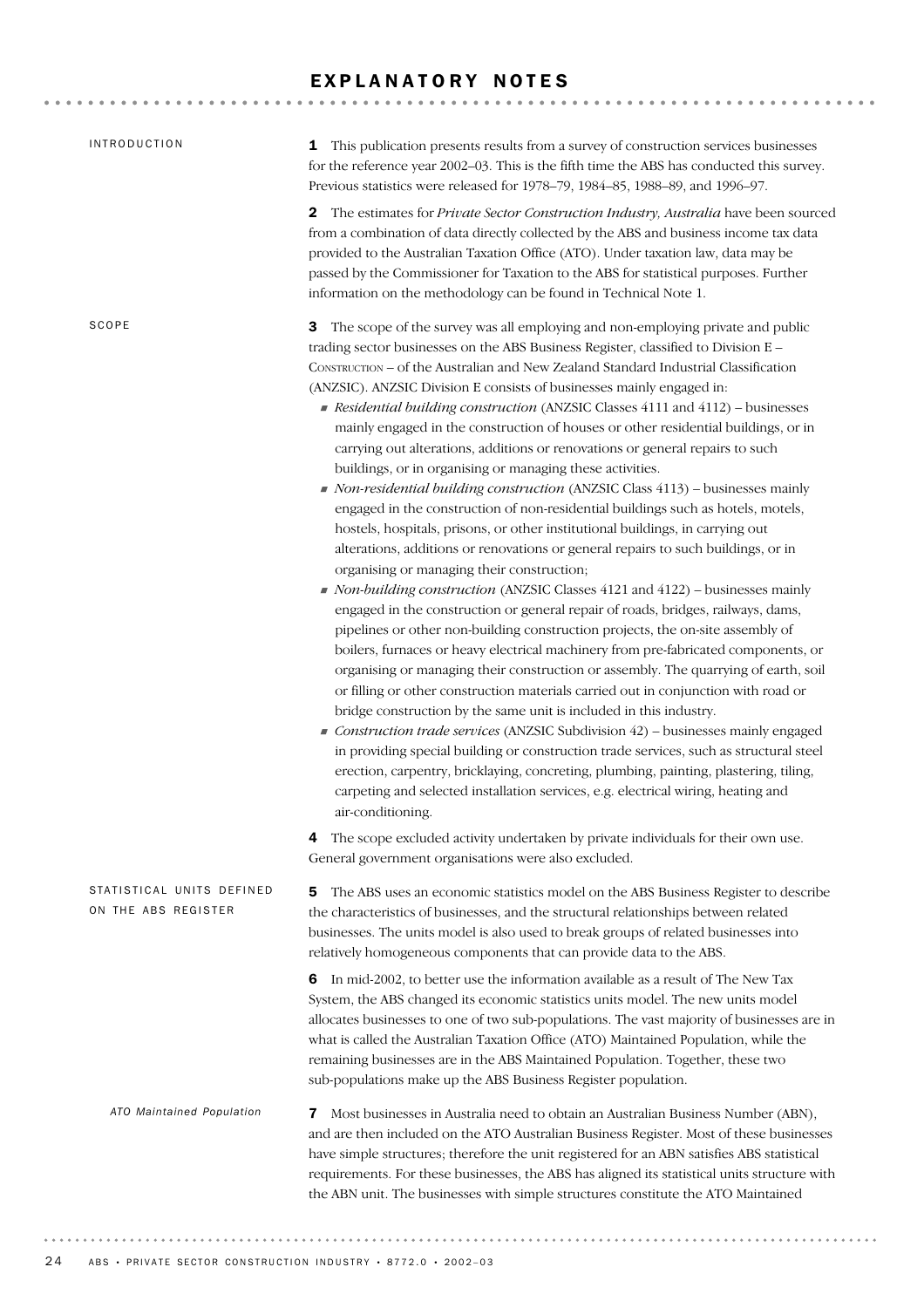*ATO Maintained Population continued*

Population, and the ABN unit is used as the economic statistics unit for all economic collections.

*ABS Maintained Population*

COVERAGE

COVERAGE

8 For the population of businesses where the ABN unit is not suitable for ABS statistical requirements, the ABS will maintain its own units structure through direct contact with the business. These businesses constitute the ABS Maintained Population. This population consists mainly of large, complex and diverse businesses. The new statistical units model described below has been introduced to cover such businesses:

- ! *Enterprise Group:* This is a unit covering all the operations in Australia of one or more legal entities under common ownership and/or control. It covers all the operations in Australia of legal entities which are related in terms of the current Corporations Law (as amended by the *Corporations Legislation Amendment Act 1991*), including legal entities such as companies, trusts, and partnerships. Majority ownership is not required for control to be exercised.
- ! *Enterprise:* The enterprise is an institutional unit comprising (i) a single legal entity or business entity, or (ii) more than one legal entity or business entity within the same Enterprise Group and in the same institutional subsector (i.e. they are all classified to a single Standard Institutional Sector Classification of Australia subsector).
- ! *Type of Activity Unit (TAU):* The TAU is comprised of one or more business entities, sub-entities or branches of a business entity within an Enterprise Group that can report production and employment data for similar activities. When a minimum set of data items are available, a TAU is created which covers all the operations within an industry subdivision (and the TAU is classified to the relevant subdivision of the ANZSIC). Where a business cannot supply adequate data for each industry, a TAU is formed which contains activity in more than one industry subdivision.

9 For more information on the impacts of the introduction of the new economic statistics units model, refer to *Information Paper: Improvements in ABS Economic Statistics [Arising from the New Tax System]* (cat. no. 1372.0).

**10** The frame used for the direct collect component of the Construction Industry Survey, like most ABS economic surveys, was taken from the ABS Business Register. The ABS Business Register is primarily based on registrations to the Australian Taxation Office's Pay-As-You-Go-Withholding (PAYGW) scheme (and prior to 1 July 2000, the Group Employer (GE) scheme). The frame is updated quarterly to take account of new businesses and those which have ceased employing.

> **11** Businesses which have ceased employing are identified when the Australian Taxation Office cancels their PAYGW registration (or previously their GE registration). In addition, from July 1999 to the end of June 2000, businesses which did not remit under the GE scheme for the previous five quarters were removed from the frame. A similar process has recently been adopted to remove businesses which do not remit under the PAYGW scheme.

**12** The introduction of The New Tax System has a number of significant implications for ABS business statistics, and these are discussed in *Information Paper: ABS Statistics and The New Tax System* (cat. no. 1358.0) and *Information Paper: Improvements in ABS Economic Statistics [Arising from The New Tax System]* (cat. no. 1372.0).

13 Estimates in this publication from the directly collected businesses have been adjusted to allow for lags in processing new businesses to the ABS Business Register, and the omission of some businesses from the register. The majority of businesses affected, and to which the adjustments apply, are small in size. IMPROVEMENTS TO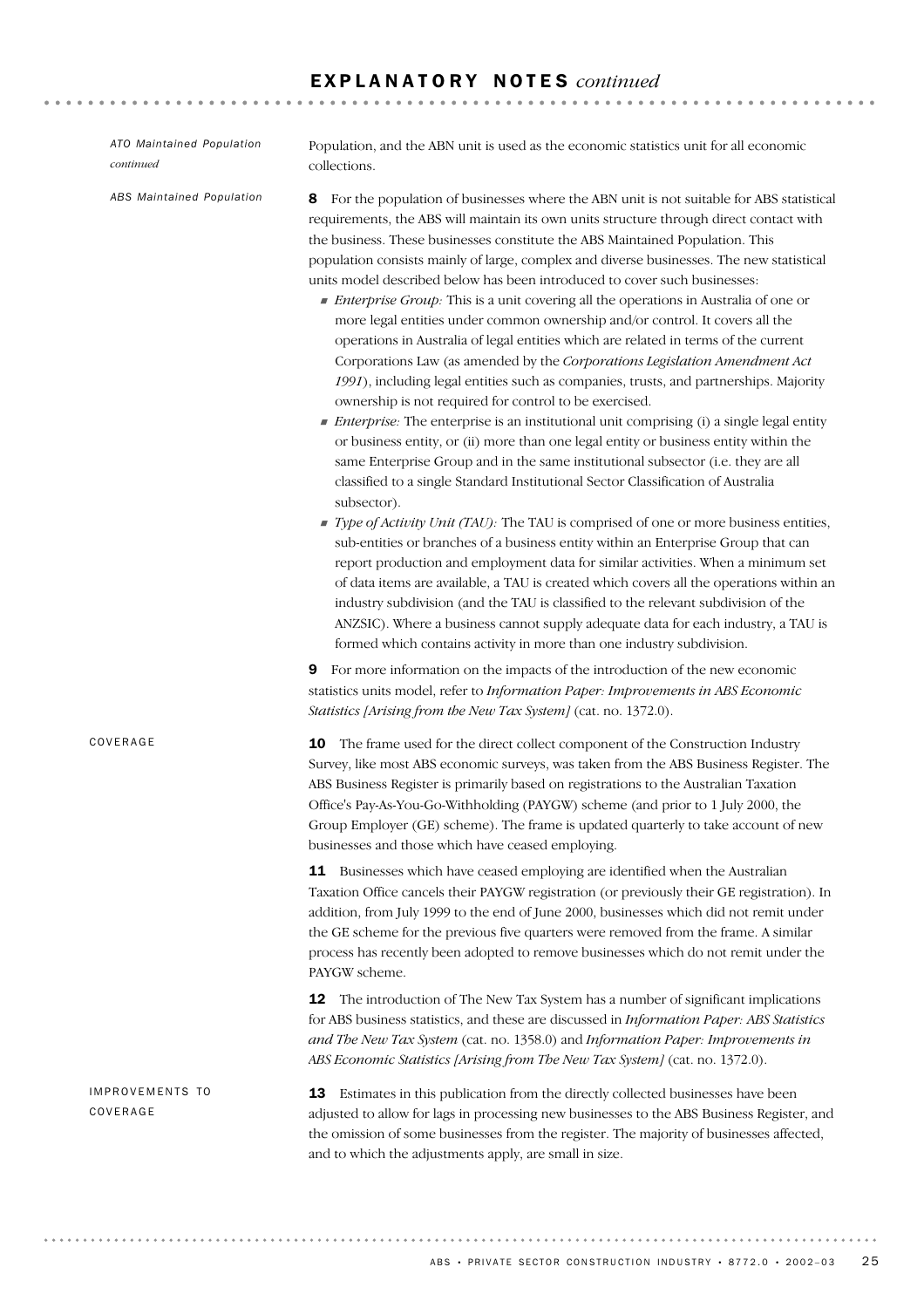| <b>IMPROVEMENTS TO</b><br>COVERAGE continued | 14 Adjustments have been made to include new businesses in the estimates in the<br>periods in which they commenced operations, rather than when they were processed to<br>the ABS Business Register. Adjustments of this type will continue to be applied in future<br>periods.                                                                                                                                                                                                                                                                                                                                                                                                                                                                                                                                                                                                                                                                                                   |
|----------------------------------------------|-----------------------------------------------------------------------------------------------------------------------------------------------------------------------------------------------------------------------------------------------------------------------------------------------------------------------------------------------------------------------------------------------------------------------------------------------------------------------------------------------------------------------------------------------------------------------------------------------------------------------------------------------------------------------------------------------------------------------------------------------------------------------------------------------------------------------------------------------------------------------------------------------------------------------------------------------------------------------------------|
|                                              | For more information on these adjustments, please refer to the ABS publication<br>15<br>Information Paper: Improvements to ABS Economic Statistics, 1997 (cat. no. 1357.0).                                                                                                                                                                                                                                                                                                                                                                                                                                                                                                                                                                                                                                                                                                                                                                                                       |
| COMPARISON WITH OTHER<br>ABS STATISTICS      | The ABS publications <i>Building Activity, Australia</i> (cat. no. 8752.0) and <i>Engineering</i><br>16<br>Construction Activity, Australia (cat. no. 8762.0) present information on the value of<br>building and construction work done for buildings and for non-building construction<br>work respectively.                                                                                                                                                                                                                                                                                                                                                                                                                                                                                                                                                                                                                                                                    |
|                                              | The Private Sector Construction Industry publication presents a detailed<br>17<br>examination of the structure and performance of businesses involved in construction for<br>2002-03. Detailed information was collected on the income generated by type of asset<br>and nature of construction work done.                                                                                                                                                                                                                                                                                                                                                                                                                                                                                                                                                                                                                                                                        |
|                                              | <b>18</b> Differences in scope may be one reason why estimates for contracting income differ<br>from estimates in other ABS publications for value of work done. The Construction<br>Industry Survey used a sample drawn from construction businesses on the ABS Business<br>Register. Activity undertaken by businesses coded to industries other than construction<br>(for example, installation of plant and equipment by manufacturing businesses), were<br>excluded as was any activity undertaken by owner builders or other individuals or<br>businesses who were not represented on the ABS Business Register (for example, no<br>ABN registration).                                                                                                                                                                                                                                                                                                                      |
|                                              | The Building Activity Survey used a sample drawn from building approvals. The<br>19<br>sample was drawn from approvals for jobs of \$10,000 or more for residential, and<br>\$50,000 or more for non-residential. Therefore, activity from jobs below these cutoffs, as<br>well as activity in jobs where an approval was not obtained, were not included in the<br><b>Building Activity publication.</b>                                                                                                                                                                                                                                                                                                                                                                                                                                                                                                                                                                         |
|                                              | The Building Activity Survey collects building activity which includes construction of<br>20<br>new buildings and alterations and additions to existing buildings, excluding the value of<br>land. Construction activity not defined as building (e.g. construction of roads, bridges,<br>railways, landscaping, outdoor swimming pools, etc.) is compiled from the ABS<br>Engineering Construction Survey. Results from the Building Activity Survey, together<br>with estimates from the Engineering Construction Survey, provide a quarterly picture of<br>building and construction. Neither of these surveys collects the value associated with<br>land, plant and machinery not integral to the structure, expenses for relocation of utility<br>services or the demolition of existing buildings. The Private Sector Construction<br>Industry publication included any of these elements if they formed part of the<br>contracting income paid to construction businesses. |
| HISTORICAL COMPARISONS                       | Caution should be exercised when making comparisons to earlier iterations of the<br>21<br>Construction Industry Survey. The survey was not designed to support accurate<br>estimates of change. There were also scope differences since the conduct of the last<br>survey in 1996-97. The scope of the 1996-97 survey excluded non-employers in the<br>non-residential building and non-building construction industry, whereas these<br>businesses were included in 2002-03. Non-employers within residential building<br>construction and construction trade services industries were included in both 1996-97<br>and 2002-03. The methodology for the 2002-03 survey was different from that used for<br>the 1996-97 survey. Refer to Technical Note 1 for more information.                                                                                                                                                                                                   |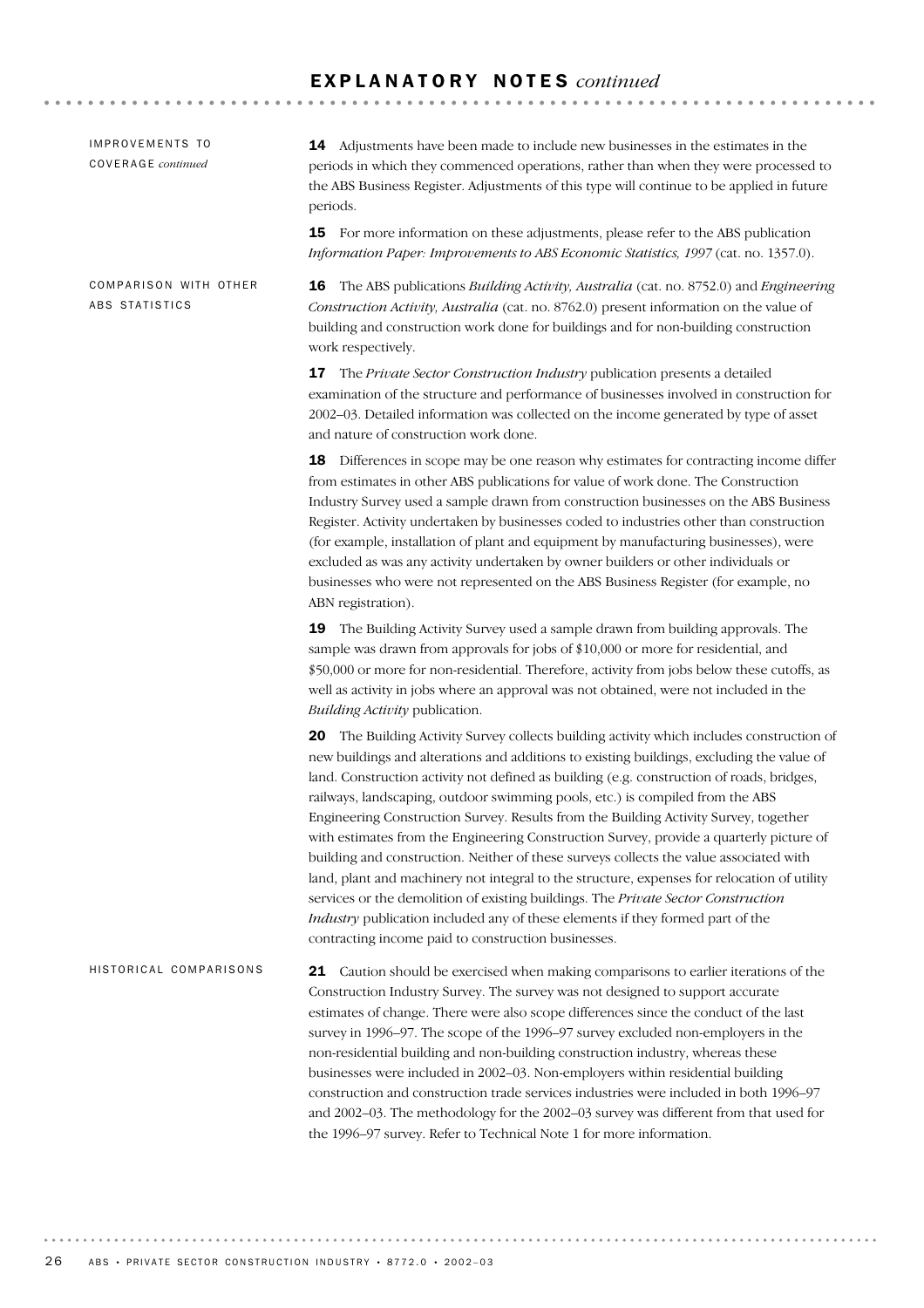| HISTORICAL COMPARISONS<br>continued | 22 A number of concepts, such as contracting, subcontracting, house, other residential<br>building, non-residential building, road and bridge construction and other non-building<br>construction were carefully defined on the survey form for the 2002-03 survey. These<br>concepts were not defined on the survey form for the 1996-97 survey and hence the<br>results would have reflected self-interpretation of these concepts by providers.                                                                                                                                                                                                                                                                                                            |  |  |  |  |  |  |  |
|-------------------------------------|---------------------------------------------------------------------------------------------------------------------------------------------------------------------------------------------------------------------------------------------------------------------------------------------------------------------------------------------------------------------------------------------------------------------------------------------------------------------------------------------------------------------------------------------------------------------------------------------------------------------------------------------------------------------------------------------------------------------------------------------------------------|--|--|--|--|--|--|--|
|                                     | The quality of the 1996–97 survey results was affected by a relatively low response<br>23<br>rate of 79% (i.e. percentage of operating businesses responding). The 2002-03 survey<br>achieved a response rate of 91%, therefore, 2002-03 estimates can generally be<br>considered to be of slightly higher quality than 1996-97 estimates.                                                                                                                                                                                                                                                                                                                                                                                                                    |  |  |  |  |  |  |  |
|                                     | 24 Prior to the 2002-03 cycle, the survey used the management unit as the statistical<br>unit. For issues of this publication relating to 2002-03 onwards, the statistical unit is the<br>ABN unit for businesses with simple structures, and the TAU for businesses with complex<br>structures. In most cases, ABN/TAU units concord with the management units used in<br>previous cycles.                                                                                                                                                                                                                                                                                                                                                                   |  |  |  |  |  |  |  |
| RELIABILITY OF THE DATA             | <b>25</b> When interpreting the results of a survey it is important to take into account factors<br>that may affect the reliability of estimates. Such factors can be classified as either<br>sampling or non-sampling error.                                                                                                                                                                                                                                                                                                                                                                                                                                                                                                                                 |  |  |  |  |  |  |  |
| SAMPLING ERROR                      | <b>26</b> The estimates are based on information obtained from a randomly selected<br>stratified sample of construction businesses in the Australian business population, and an<br>incomplete file of business income taxation data. Consequently, the estimates in this<br>publication are subject to sampling variability, that is they may differ from the figures that<br>would have been obtained if all units had been included in the survey and all business<br>income tax data had been available (that is, if a census was conducted). One measure of<br>the likely difference is given by the standard error (SE), which indicates the extent to<br>which an estimate might have varied by chance because only a sample of units was<br>included. |  |  |  |  |  |  |  |
|                                     | 27<br>There are about two chances in three that a sample estimate will differ by less than<br>one SE from the figure that would have been obtained if a census was conducted and<br>approximately 19 chances in 20 that the difference will be less than two SEs.                                                                                                                                                                                                                                                                                                                                                                                                                                                                                             |  |  |  |  |  |  |  |
|                                     | Sampling variability can also be measured by the relative standard error (RSE),<br>28<br>which is obtained by expressing the SE as a percentage of the estimate to which it refers.<br>The RSE is a useful measure in that it provides an immediate indication of the sampling<br>error in percentage terms, and this avoids the need to refer also to the size of the<br>estimate.                                                                                                                                                                                                                                                                                                                                                                           |  |  |  |  |  |  |  |
|                                     | 29 Estimates of total income and total expenditure have RSEs of approximately 1% for<br>residential, non-residential and non-building, and approximately 0.5% for trade services<br>and total construction.                                                                                                                                                                                                                                                                                                                                                                                                                                                                                                                                                   |  |  |  |  |  |  |  |
|                                     | <b>30</b> There are about two chances in three that the difference between the estimate<br>shown and the true value will be within one SE, and about 19 chances in 20 that the<br>difference will be within two SEs. For example, an estimate of total income for residential<br>building businesses in 2002-03 was \$35.4b and the RSE was estimated to be 1%, giving a<br>SE of approximately \$354m. Therefore, there would be two chances in three that, if all<br>units had been included in the survey, a figure in the range of \$35b to \$35.8b would have<br>been obtained, and 19 chances in 20 (i.e. a confidence interval of 95%) that the figure<br>would have been within the range of \$34.7b to \$36.1b.                                      |  |  |  |  |  |  |  |
| REPORTING ERROR                     | 31 While every care was taken in questionnaire design to specify concepts and<br>definitions clearly, there were some known reporting errors. The main reporting errors<br>identified during processing were:<br>Some other residential structures were reported as houses.                                                                                                                                                                                                                                                                                                                                                                                                                                                                                   |  |  |  |  |  |  |  |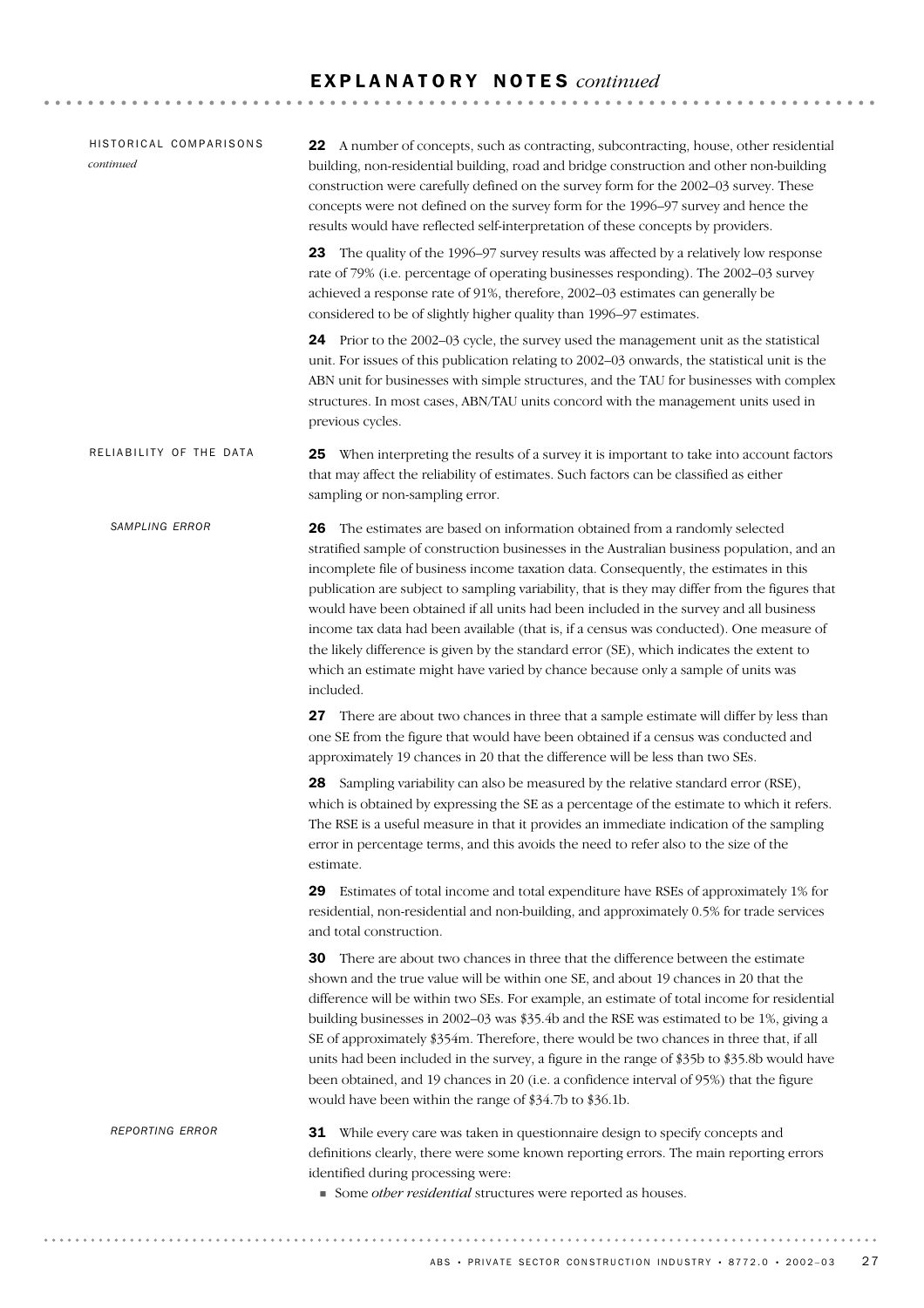**\*\*\*\*\*\*\*\*\*\*\*\*\*\*\*\*\*\*\***\*

**37** Where figures have been rounded, discrepancies may occur between the sum of ROUNDING 33 Estimates for components of income and expenditure are subject to both sampling error and errors introduced by the proration estimation (for more information on proration refer to Technical Note 1). In general, smaller income and expense items have larger relative sampling and estimation errors than larger income and expense items. 34 Estimates of counts of businesses and counts of employment at 30 June 2003 were generated by model-based estimation techniques. These counts were subject to a larger relative estimation error than most income and expense items. **35** Users of business count data should also note that these items are statistical counts of operating ABNs, or TAU units for large and complex businesses. A particular business trading name may be represented by multiple ABN or TAU units, so the number of businesses may appear to be higher than expected. 36 Users of employment count data should also be aware that total employment is the sum of employment of each operating ABN/TAU unit. An individual may have been employed by more than one ABN/TAU unit. Total employment counts an individual once for each business unit that they were employed by. This means that total employment was greater than the number of persons employed. *OTHER SOURCES OF ERROR* ! Some *other non-building work* was reported in other categories, e.g. installations of swimming pools reported under houses. ! *New construction work* was defined as construction of new buildings/structures, while *alterations, additions, renovations and improvements* was defined as improvements to existing buildings/structures. Some trades services businesses reported the installation of new electrical wiring, new heating or air conditioning equipment, or similar improvements as new work. ! *Contracting income* was defined as the income earned by a business that acted as head contractor for the entire construction project. However, many trade services businesses, in particular electrical services, air conditioning and heating services, and fire and security system services reported contracting income for projects where they were not the head contractor. Income from these businesses should have been reported as *subcontracting*. As this reporting error was found to have a significant impact on the estimates, a correction was applied to recode any contracting income from new work reported by trade services businesses to subcontracting income from new work. ! The distinction between working proprietors/partners of unincorporated businesses and employees was not always clearly understood, especially by small businesses. A working proprietor/partner of an unincorporated business is not classified as an *employee*, however they are *employed* within their own business. Reporting problems in this area were addressed by checking reported numbers of working proprietors/partners against the legal type of the business, and correcting inconsistencies. For example, unincorporated sole proprietor businesses were assigned one working proprietor if they were operating on 30 June 2003, or zero if not operating on that date. 32 The most significant examples of these errors, where identified, were corrected. The final estimates are suitable for most purposes, however they should be treated with caution if making detailed comparisons. *REPORTING ERROR continued*

or ratio, and the ratio of the separate components.

component items and the total. Similar discrepancies may occur between a proportion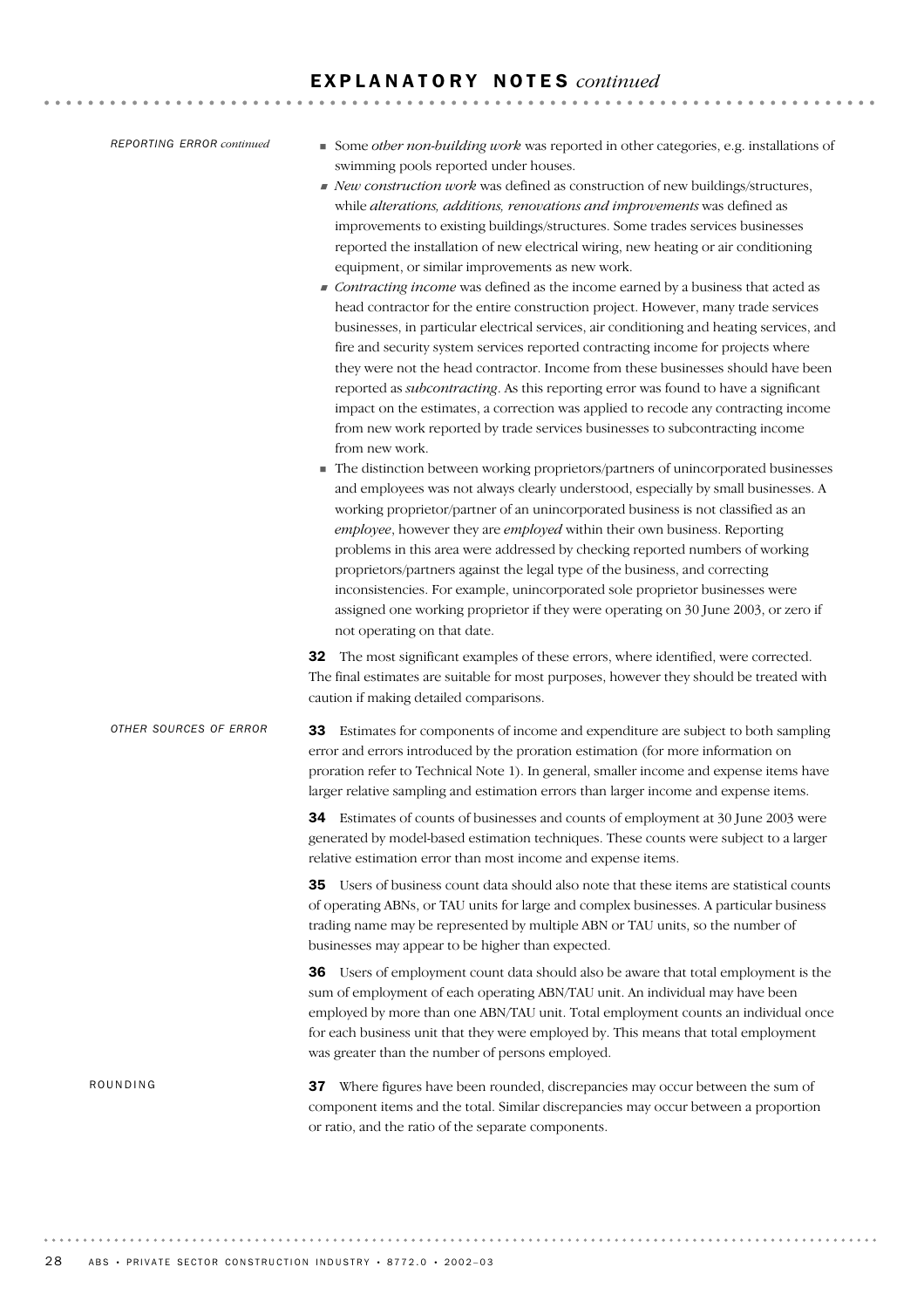| REFERENCE PERIOD             | <b>38</b> Financial estimates and counts of businesses included the activity of any business<br>that ceased or commenced operations during the year. Employment included only those<br>persons working for a construction business during the last pay period ending in June<br>2003.                                                                                                                                  |
|------------------------------|------------------------------------------------------------------------------------------------------------------------------------------------------------------------------------------------------------------------------------------------------------------------------------------------------------------------------------------------------------------------------------------------------------------------|
| ACKNOWLEDGMENT               | <b>39</b> ABS publications draw extensively on information provided freely by individuals,<br>businesses, governments and other organisations. Their continued cooperation is very<br>much appreciated; without it, the wide range of statistics published by the ABS would<br>not be available. Information received by the ABS is treated in strict confidence as<br>required by the Census and Statistics Act 1905. |
|                              | The ABS acknowledges the valuable contribution of a small number of industry<br>40<br>associations in providing assistance with the testing of the survey forms.                                                                                                                                                                                                                                                       |
| DATA AVAILABLE ON<br>REQUEST | Inquiries about these statistics and more detailed statistics than those presented in<br>41<br>this publication should be made by telephoning the contact shown on the front page.                                                                                                                                                                                                                                     |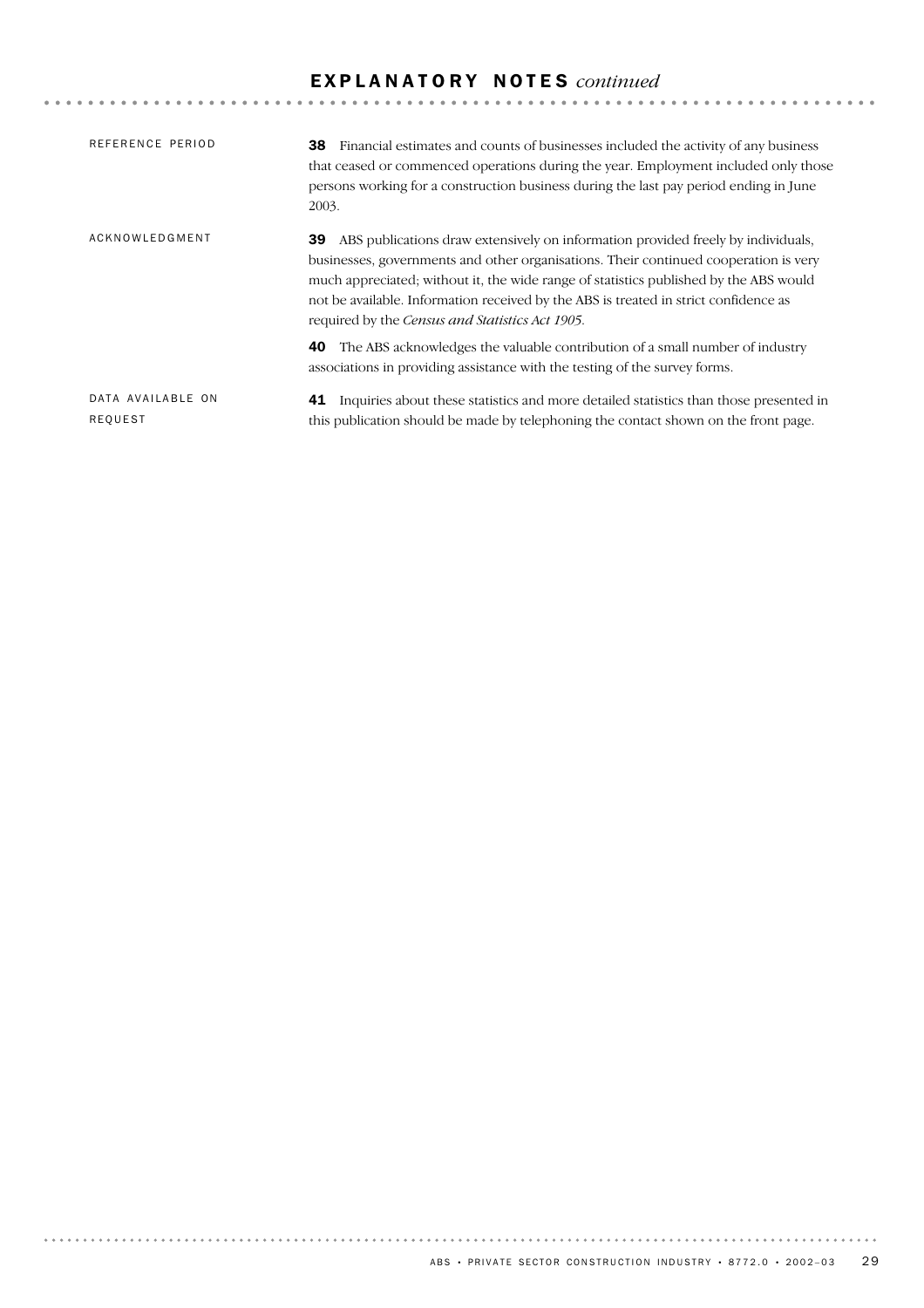## TECHNICAL NOTE 1 ESTIMATION METHODOLOGY

| <b>INTRODUCTION</b>        | 1 The estimates in this publication have been sourced from a combination of data<br>directly collected from businesses as part of the Construction Industry Survey conducted<br>by the ABS, and business income tax data provided to the Australian Tax Office (ATO).                                                                                                                                                                                                                                                                                                           |
|----------------------------|---------------------------------------------------------------------------------------------------------------------------------------------------------------------------------------------------------------------------------------------------------------------------------------------------------------------------------------------------------------------------------------------------------------------------------------------------------------------------------------------------------------------------------------------------------------------------------|
| COLLECTION DESIGN          | 2 In order to decrease the statistical reporting load placed on providers while<br>maintaining the range of information available to users of statistical data, the strategy for<br>this survey was to adopt the use of both directly collected data from a smaller sample of<br>providers and data from the ATO. Under taxation law, data may be passed by the<br>Commissioner for Taxation to the ABS for specified statistical purposes.                                                                                                                                     |
|                            | 3 Businesses were only selected to participate in the Construction Industry Survey (i.e.<br>the direct collect sample) if they met a threshold level of activity. Very small businesses<br>with annual income less than the threshold were not eligible for selection. Thresholds<br>were set to account for 85% of total turnover in each ANZSIC subdivision.                                                                                                                                                                                                                  |
|                            | 4 In order to minimise the statistical reporting load even further for very small<br>businesses, the direct collect population was divided into two streams. Businesses with<br>employment of less than four persons completed a 'short form' (i.e. not all detailed<br>income and expense items were collected from these businesses) while all other<br>businesses completed a form with finer level income and expense items.                                                                                                                                                |
| ESTIMATION METHODOLOGY     | 5 Large and/or complex businesses were completely enumerated by the Construction<br>Industry Survey. Estimates for these businesses were formed by adding together the<br>values reported to the survey. ATO business income tax data (BIT) was not used for<br>these businesses due to difficulty in identifying all of the ABNs that were used by large<br>and complex businesses.                                                                                                                                                                                            |
|                            | For all other businesses that could be readily matched to BIT data, the strategy was<br>6<br>to use this data source for broad economic data and apply proration techniques for data<br>items not available from ATO.                                                                                                                                                                                                                                                                                                                                                           |
|                            | This twofold approach was required to overcome some of the limitations in using<br>$\mathbf{7}$<br>ATO data. These limitations included: the non-availability, on the BIT file, of detailed<br>income and expense items required for the compilation of the national accounts; the<br>inability to identify all legal entities associated with large businesses or some small and<br>medium employing businesses; and the absence of tax exempt businesses on the income<br>tax file.                                                                                           |
| <b>TWO STAGE PRORATION</b> | 8 Detailed income and expense items directly collected from the Construction Industry<br>Survey were used to produce a series of 'factors' to prorate broad economic data items,<br>such as sales, into finer components, such as contracting and subcontracting income.<br>Two stages of proration were used.                                                                                                                                                                                                                                                                  |
|                            | <b>FIRST STAGE</b>                                                                                                                                                                                                                                                                                                                                                                                                                                                                                                                                                              |
|                            | 9 One set of proration factors was estimated within the direct collect population using<br>the full detailed income and expense items from businesses with employment between<br>5-19 persons. These factors were then applied to produce the detailed data items not<br>directly collected from businesses with employment of less than four persons that were<br>sent the short form. At the end of this stage each business that responded to the<br>Construction Industry Survey had been assigned values for the full range of Construction<br>Industry Survey data items. |
|                            | SECOND STAGE                                                                                                                                                                                                                                                                                                                                                                                                                                                                                                                                                                    |
|                            | The survey sample was used to produce a second set of proration factors. These<br>10<br>factors were used to produce any data items that were not included on the BIT file. Only<br>broad income and expense items were available from the BIT file.                                                                                                                                                                                                                                                                                                                            |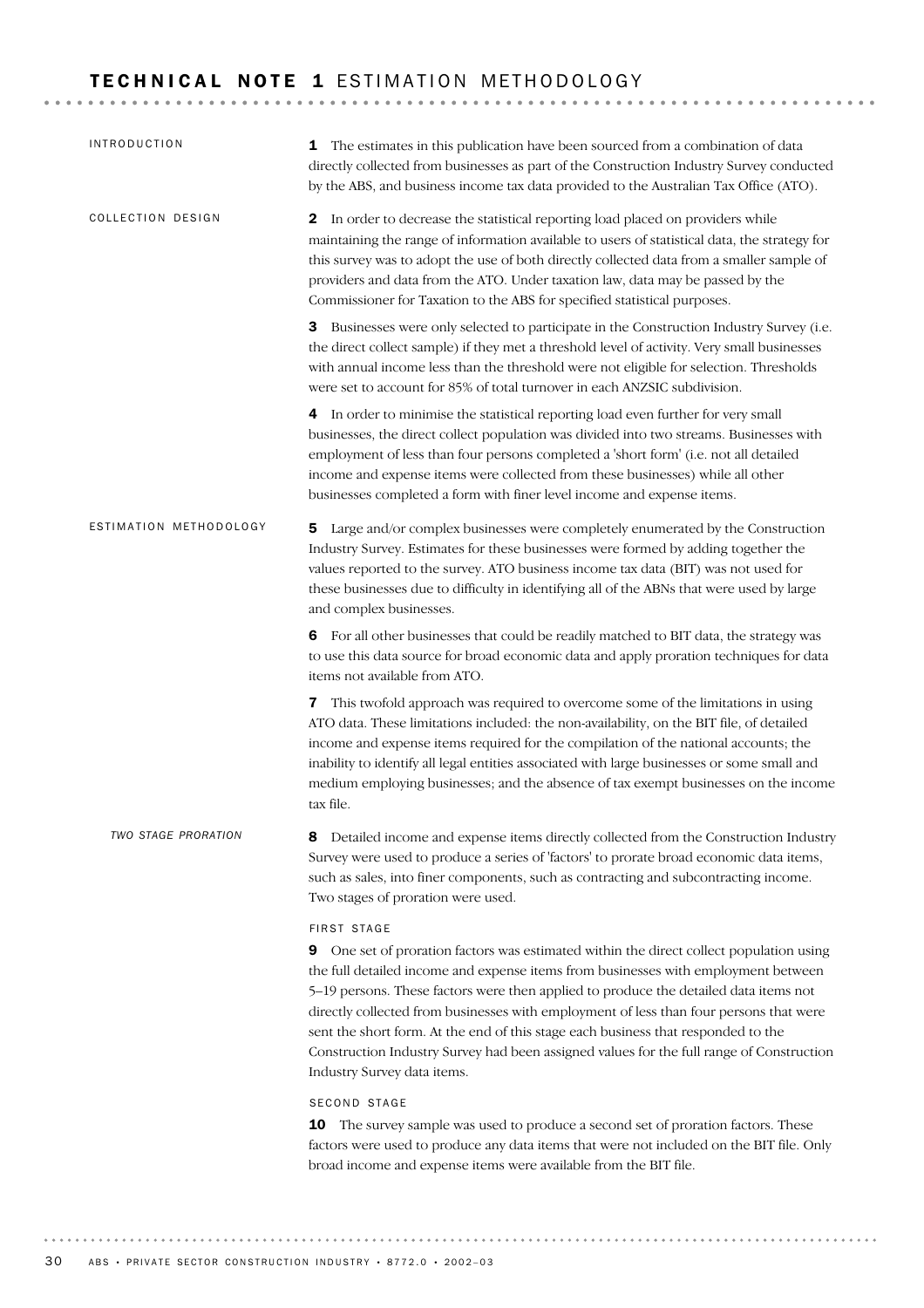*TWO STAGE PRORATION continued*

 $\sim$   $\sim$   $\sim$ 

#### S E C O N D S T A G E *continued*

11 At the end of this second stage each business in the Construction Industry Survey population (i.e. direct collect sample and ATO populations) held data for the full range of Construction Industry Survey data items. These data were then aggregated and adjusted to account for survey non-response, ABNs that did not match to business income tax data, and other sources of error such as newly established businesses that were not fully represented on the ABS Business Register.

12 For more information, contact Geoff Frost on (03) 9615 7787.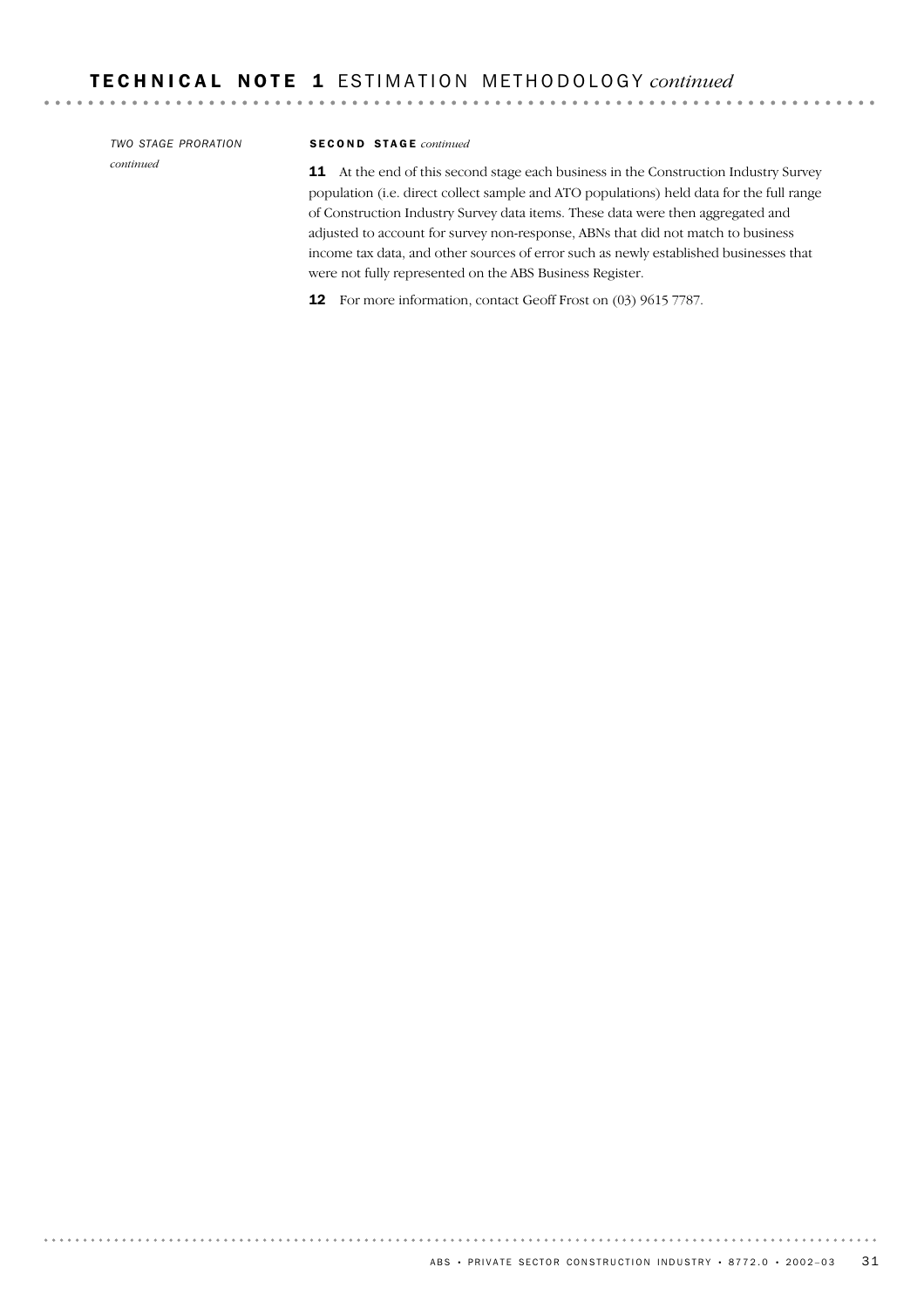| <b>INTRODUCTION</b> | <b>1</b> This publication presents data from the Construction Industry Survey which<br>collected information from businesses whose predominant activity was construction.<br>However, some construction activity, particularly related to residential building is done<br>by private individuals for their own use. These individuals are generally referred to as<br>owner builders and were excluded from the scope of the Construction Industry Survey.    |              |                    |       |  |
|---------------------|---------------------------------------------------------------------------------------------------------------------------------------------------------------------------------------------------------------------------------------------------------------------------------------------------------------------------------------------------------------------------------------------------------------------------------------------------------------|--------------|--------------------|-------|--|
|                     | The ABS undertook a study of owner builders to investigate the relationship between<br>2<br>the various inputs, which included payments to contractors, purchase of materials and<br>the value of the owner builders' own labour. Owner builders are, however, included in<br>the ABS Building Activity Survey, and were recorded as undertaking 13% (\$2.9b) of the<br>total work done on private sector houses in 2002-03 in current price, original terms. |              |                    |       |  |
| STUDY DESIGN        | This study selected 300 representative construction jobs from the quarterly Building<br>3<br>Activity Survey sample that:<br>were classified as a house;<br>• had been undertaken by an identified private sector owner builder; and<br>nad been completed in the December 2002, March 2003 or June 2003 reference<br>quarters.                                                                                                                               |              |                    |       |  |
|                     | Of these jobs, 183 owner builders responded and were in-scope of the study.<br>4                                                                                                                                                                                                                                                                                                                                                                              |              |                    |       |  |
| <b>FINDINGS</b>     | The results of the investigation are presented in the table below showing the ratio of<br>5<br>selected inputs. For further discussion of the results, refer to the Main features on page<br>9.                                                                                                                                                                                                                                                               |              |                    |       |  |
|                     | RATIO OF SELECTED INPUTS                                                                                                                                                                                                                                                                                                                                                                                                                                      |              |                    |       |  |
|                     |                                                                                                                                                                                                                                                                                                                                                                                                                                                               |              |                    |       |  |
|                     |                                                                                                                                                                                                                                                                                                                                                                                                                                                               | TYPE OF WORK |                    |       |  |
|                     |                                                                                                                                                                                                                                                                                                                                                                                                                                                               |              | Alterations<br>and |       |  |
|                     |                                                                                                                                                                                                                                                                                                                                                                                                                                                               | New(a)       | additions(b)       | Total |  |
|                     | Expenses                                                                                                                                                                                                                                                                                                                                                                                                                                                      | %            | %                  | $\%$  |  |
|                     | Payments to contractors                                                                                                                                                                                                                                                                                                                                                                                                                                       | 37           | 38                 | 37    |  |
|                     | Purchases of materials                                                                                                                                                                                                                                                                                                                                                                                                                                        | 43           | 39                 | 42    |  |

Value of own labour 18 20 18 

*Total 82 80 82* Other 3 2 3

(a) Building activity which results in the creation of a building that did not previously exist.

(b) Building activity carried out on an existing building.

6 For more information on the Owner Builders Study, contact David Signorelli on (08) 8237 7308.

7 For more information on building activity, please see the publication *Building Activity, Australia* (cat. no. 8752.0).

. . . . . . . . .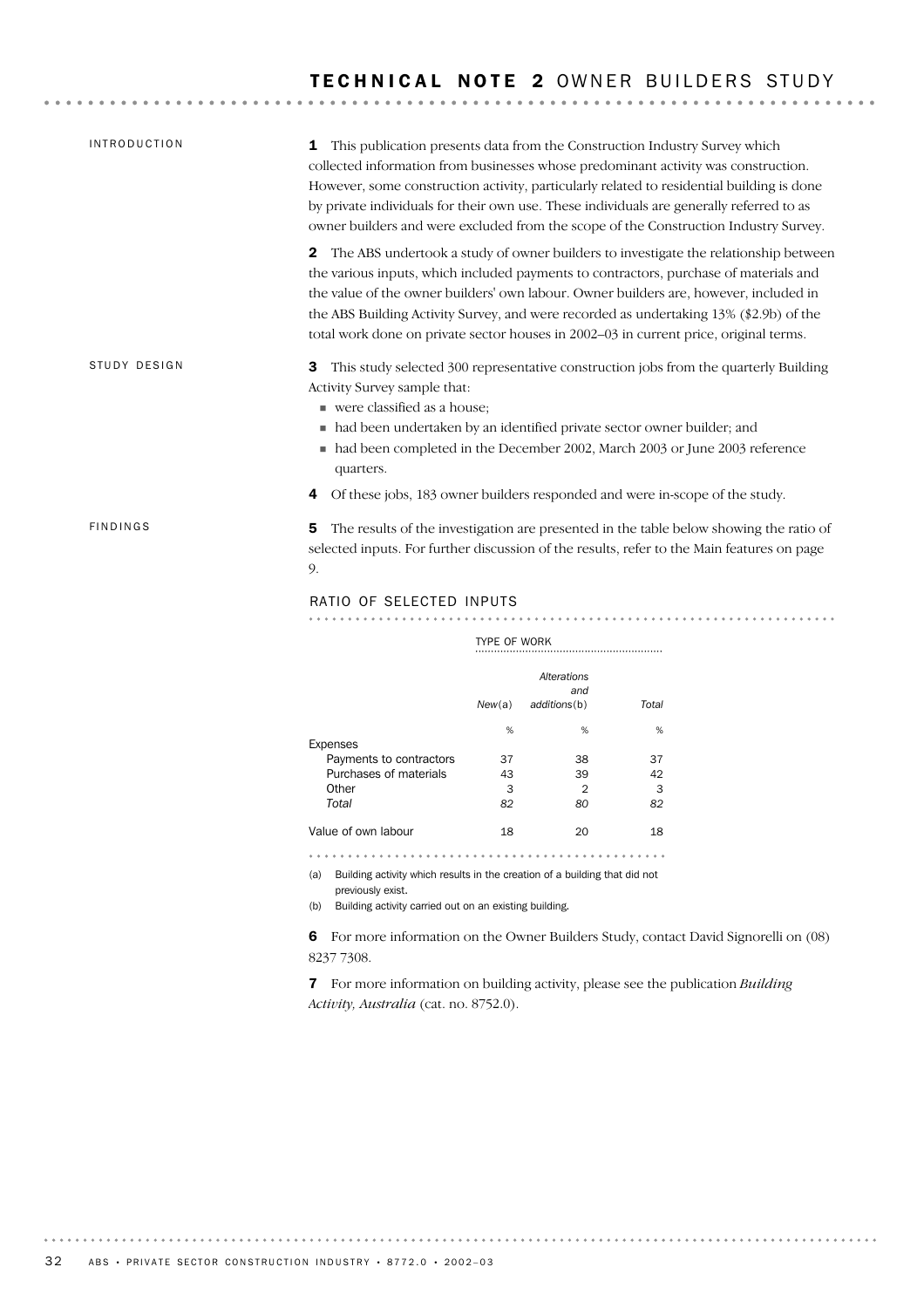## GLOSSARY

| Advertising expenses                                                    | This item refers to the costs incurred by a business for promotional and publicity<br>campaigns aimed at bringing the activities of the business to the attention of consumers<br>for the purpose of increasing sales. It includes amounts paid to advertising agencies and<br>amounts paid directly to radio, television and the press.                                                                                                                                        |
|-------------------------------------------------------------------------|---------------------------------------------------------------------------------------------------------------------------------------------------------------------------------------------------------------------------------------------------------------------------------------------------------------------------------------------------------------------------------------------------------------------------------------------------------------------------------|
| Alterations, additions,<br>renovations and improvements                 | This item refers to income from trade services, building and construction work which<br>adds to the capital value of existing assets and/or prolongs the effective life of existing<br>assets. It excludes repairs and maintenance of an existing asset.                                                                                                                                                                                                                        |
| Architectural services payments                                         | This item refers to expenses incurred for the provision of services related to the<br>designing and construction of building projects.                                                                                                                                                                                                                                                                                                                                          |
| Assets                                                                  | Assets are items with future economic benefits, for example providing future costs<br>savings or generating future revenue. This item represents the book value of all assets<br>and includes current and non-current and tangible and intangible assets.                                                                                                                                                                                                                       |
| Audit and other accounting<br>expenses                                  | This item refers to the costs incurred for the professional advice and skills of an auditor<br>or accountant.                                                                                                                                                                                                                                                                                                                                                                   |
| Bad and doubtful debts                                                  | This item refers to the amount of accounts receivable that is either written off, or<br>estimated to be uncollectible during an accounting period, that are expensed in a<br>period's profit calculations.                                                                                                                                                                                                                                                                      |
| Bank charges other than<br>interest                                     | This item refers to the bank imposed cost of banking services to businesses.                                                                                                                                                                                                                                                                                                                                                                                                    |
| Builders and other licence fees                                         | This item refers to the fees paid to regulatory bodies for a licence to carry out<br>construction and related activity.                                                                                                                                                                                                                                                                                                                                                         |
| Building development and<br>approval charges                            | This item refers to the expenses incurred in gaining formal permission for proposed<br>building works from government authorities.                                                                                                                                                                                                                                                                                                                                              |
| Businesses (number of)                                                  | This is a count of businesses operating at any time during the year.                                                                                                                                                                                                                                                                                                                                                                                                            |
| Cleaning services provided by<br>other businesses                       | This item refers to the expenses incurred when the business premises are cleaned by an<br>external business.                                                                                                                                                                                                                                                                                                                                                                    |
| Computer software expensed                                              | This item refers to the cost of computer software that has been fully charged to profit as<br>an expense in the current accounting period.                                                                                                                                                                                                                                                                                                                                      |
| Contracting income from trade<br>services, building and<br>construction | This item refers to income earned by a trade services or construction business where it<br>acts as head contractor/construction project manager, irrespective of whether the<br>business is the property owner. Contracting income also includes income from trade<br>services provided directly to non-construction businesses and householders.                                                                                                                               |
| Depreciation and amortisation                                           | This item refers to financial charges made in the accounts to reflect that part of the value<br>of the asset which may be regarded as having been used up in producing revenue in a<br>particular accounting period. Depreciation generally refers to physical (tangible)<br>non-current assets and amortisation generally refers to intangible non-current assets.                                                                                                             |
| Employees                                                               | This item refers to persons working for a construction business. It excludes working<br>proprietors and partners, non-salaried directors, contractors, subcontractors and persons<br>paid solely by commission without a retainer.                                                                                                                                                                                                                                              |
| Employer contributions to<br>superannuation funds                       | This item refers to the cost of the employer's contributions during the reference period<br>made on behalf of employees including salary sacrificed amounts.                                                                                                                                                                                                                                                                                                                    |
| Employment                                                              | Employment represents all working proprietors and partners, and employees on the<br>payroll during the last pay period ending in June. Employees absent on paid or prepaid<br>leave are included, together with employees on workers' compensation who continue to<br>be paid through the payroll. Non-salaried directors are excluded, together with persons<br>solely paid by commission without a retainer and self-employed persons such as<br>consultants and contractors. |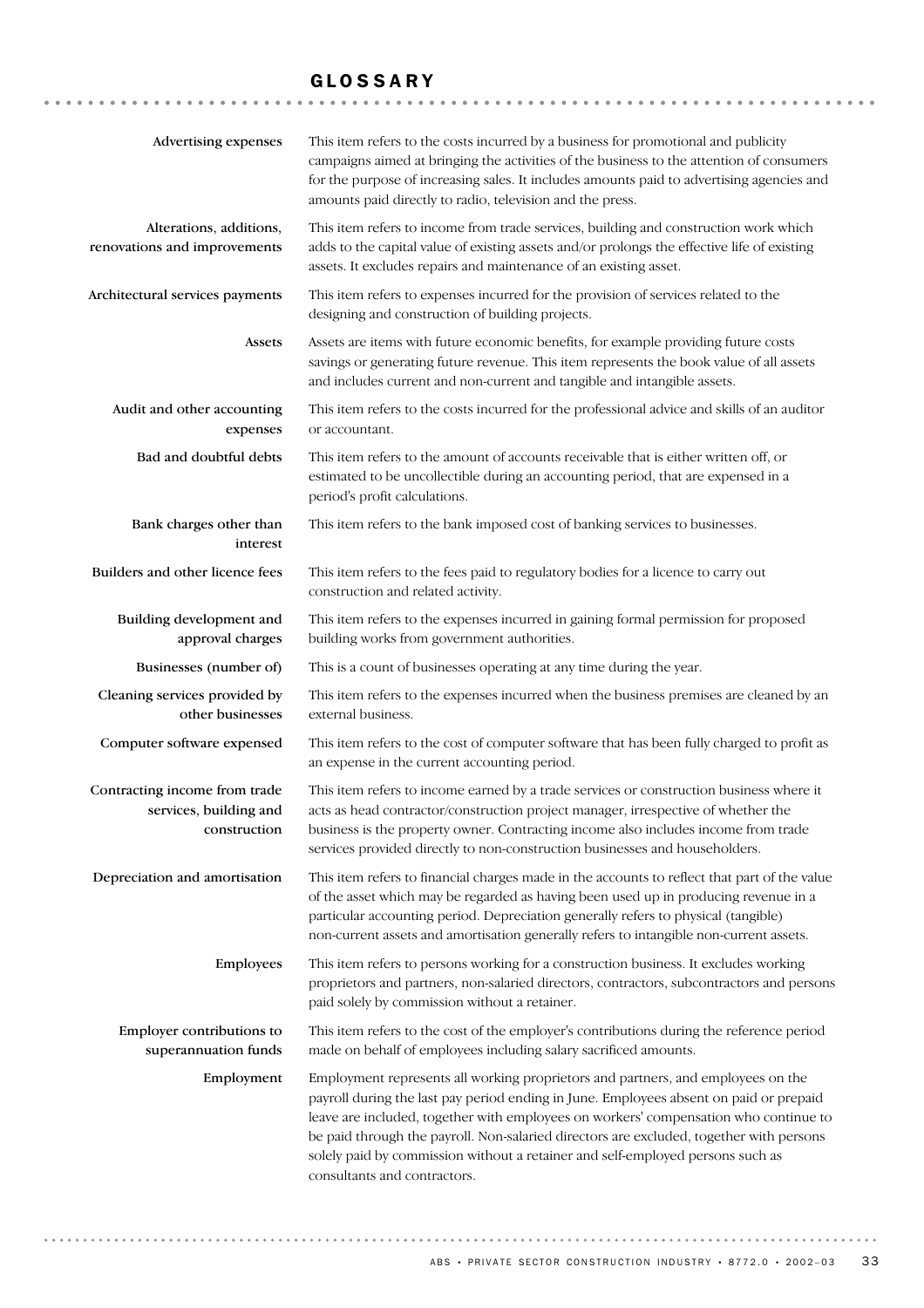| Engineering services payments                            | This item refers to the expenses incurred for the provision of services related to the<br>design and construction of machinery, equipment, building and other structures.                                                                                                                                                                                                                                                                                                                                                                                                                                                                                                                                                                                                                                                                                    |
|----------------------------------------------------------|--------------------------------------------------------------------------------------------------------------------------------------------------------------------------------------------------------------------------------------------------------------------------------------------------------------------------------------------------------------------------------------------------------------------------------------------------------------------------------------------------------------------------------------------------------------------------------------------------------------------------------------------------------------------------------------------------------------------------------------------------------------------------------------------------------------------------------------------------------------|
| Federal, state and local<br>government clients           | This item refers to Federal, state or local government agencies which commissioned<br>construction work.                                                                                                                                                                                                                                                                                                                                                                                                                                                                                                                                                                                                                                                                                                                                                     |
| Freight and cartage expenses                             | This item refers to the costs charged to a business for the transport and delivery of goods<br>by rail, air, road and/or sea.                                                                                                                                                                                                                                                                                                                                                                                                                                                                                                                                                                                                                                                                                                                                |
| Fringe benefits tax                                      | This item refers to the tax payable by employers when certain benefits in excess of<br>normal wages or salaries (e.g. free or discounted goods or services) are received by their<br>employees (or associates of employees) in connection with their employment.                                                                                                                                                                                                                                                                                                                                                                                                                                                                                                                                                                                             |
| Head contractor/construction<br>project manager          | This term refers to the sole entity which has overall control in managing and organising<br>the construction work for a given project.                                                                                                                                                                                                                                                                                                                                                                                                                                                                                                                                                                                                                                                                                                                       |
| House                                                    | A house is a detached (free standing) building consisting of a single dwelling. A dwelling<br>is a self-contained suite of rooms, including cooking and bathing facilities and intended<br>for long-term residential use.                                                                                                                                                                                                                                                                                                                                                                                                                                                                                                                                                                                                                                    |
| Household clients                                        | This item refers to private individuals who commissioned construction work.                                                                                                                                                                                                                                                                                                                                                                                                                                                                                                                                                                                                                                                                                                                                                                                  |
| Income from trade services,<br>building and construction | This item refers to subcontracting and contracting income earned for trade services,<br>building or construction work.                                                                                                                                                                                                                                                                                                                                                                                                                                                                                                                                                                                                                                                                                                                                       |
| Industry value added                                     | This item is an estimate of the difference between the market value of the output of an<br>industry and the purchases of materials and selected expenses incurred in the<br>production of that output. For market producers, it has been derived by determining the<br>income associated with the production (in this case sales of goods and services, changes<br>in level of trading stock inventories, operational funding from government and capital<br>work done by own employees for own use or for rental or lease), and subtracting the<br>direct costs of producing these outputs (purchases of goods and services used in<br>production of goods for resale and selected expenses related to the sale of goods and<br>administrative expenses, exclusive of indirect taxes such as payroll tax, fringe benefits tax,<br>land tax and land rates). |
| Insurance premiums                                       | This item refers to expenses incurred by an organisation in respect of different types of<br>insurance policies but excluding workers' compensation and compulsory third party<br>motor vehicle insurance.                                                                                                                                                                                                                                                                                                                                                                                                                                                                                                                                                                                                                                                   |
| Interest expenses                                        | This item refers to outflows of funds related to the cost of borrowing money.                                                                                                                                                                                                                                                                                                                                                                                                                                                                                                                                                                                                                                                                                                                                                                                |
| Labour costs                                             | This item refers to staff related costs such as wages and salaries, fringe benefits tax and<br>payroll tax, employer contributions to superannuation, workers' compensation<br>premiums, and provision expenses for employee entitlements.                                                                                                                                                                                                                                                                                                                                                                                                                                                                                                                                                                                                                   |
| Land tax and land rates                                  | Land tax is an annual tax assessed to the owner of the land. Land rates are annual charges<br>levied by local government for the provision of local government services. This is a<br>combination of these two items.                                                                                                                                                                                                                                                                                                                                                                                                                                                                                                                                                                                                                                        |
| Legal expenses                                           | This item refers to fees incurred when a business secures the services of a legal<br>representative, or requires legal representation, or seeks professional advice on legal<br>matters.                                                                                                                                                                                                                                                                                                                                                                                                                                                                                                                                                                                                                                                                     |
| Liabilities                                              | Liabilities are the debts or obligations of a business and are recorded in a business's<br>accounts as either current or non-current. This item represents the book value of all<br>liabilities.                                                                                                                                                                                                                                                                                                                                                                                                                                                                                                                                                                                                                                                             |
| Motor vehicle running<br>expenses                        | This item refers to the costs incurred in using on-road motor vehicles owned by the<br>business for business purposes, and includes such items as fuel, registration fees,<br>compulsory third-party insurance premiums, and repair and maintenance.                                                                                                                                                                                                                                                                                                                                                                                                                                                                                                                                                                                                         |
| Net capital expenditure                                  | This item comprises acquisitions less disposals for plant, machinery, equipment and<br>land.                                                                                                                                                                                                                                                                                                                                                                                                                                                                                                                                                                                                                                                                                                                                                                 |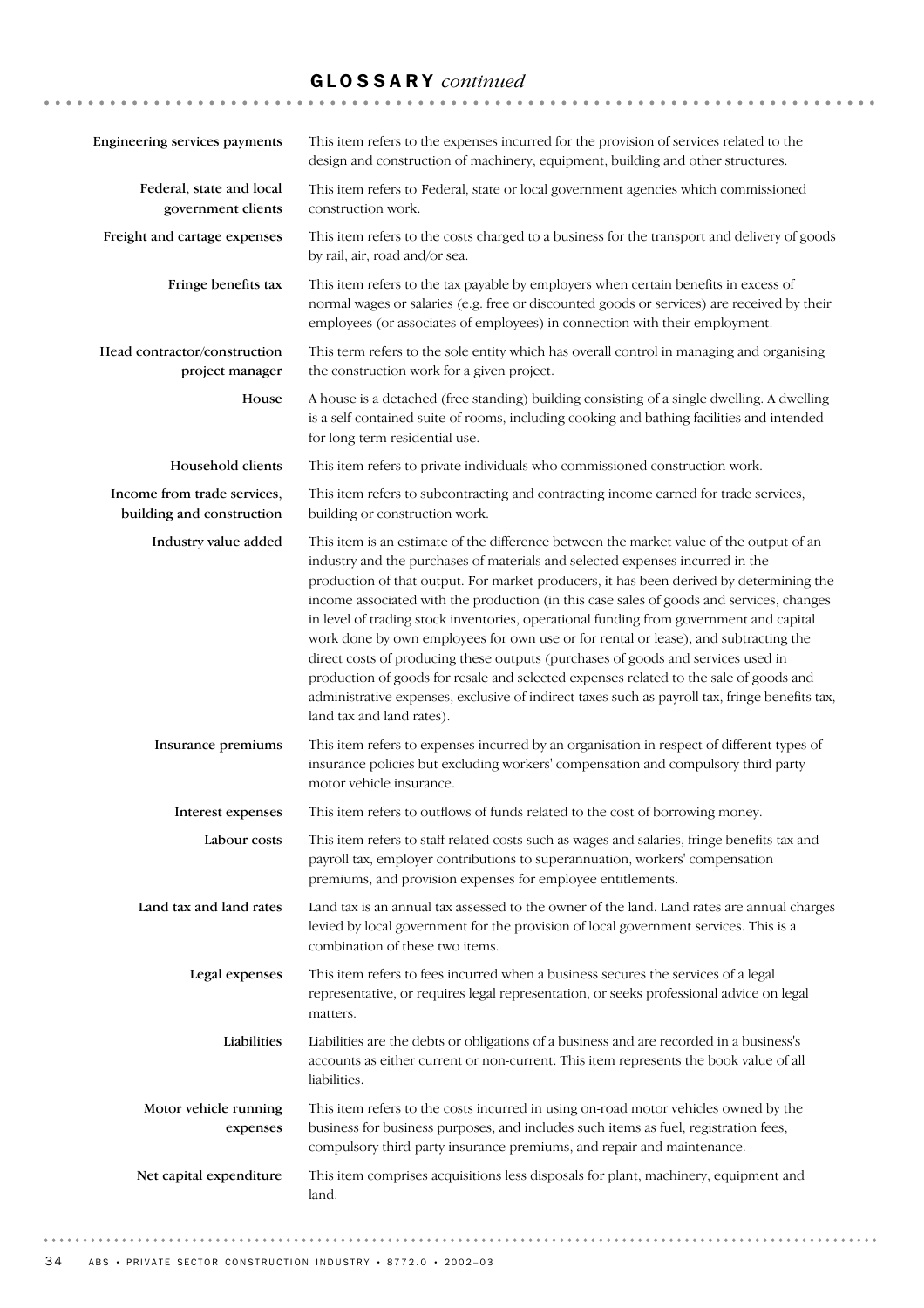| New construction work                                                            | This item refers to income from trade services, building and construction work which<br>adds to the capital value of assets by creating a new asset.                                                                                                                                                                                                                                                                                                                                                                                                                                        |
|----------------------------------------------------------------------------------|---------------------------------------------------------------------------------------------------------------------------------------------------------------------------------------------------------------------------------------------------------------------------------------------------------------------------------------------------------------------------------------------------------------------------------------------------------------------------------------------------------------------------------------------------------------------------------------------|
| New work and improvements                                                        | This item refers to income from trade services, building and construction work which<br>adds to the capital value of assets either by creating a new asset or improving an existing<br>asset. It excludes repairs and maintenance of an existing asset.                                                                                                                                                                                                                                                                                                                                     |
| Non-residential building                                                         | This item refers to a building primarily consisting of other than dwellings, that is, it is not<br>intended for long-term residential use. Examples include factories, warehouses and other<br>industrial buildings; commercial buildings such as offices, shops and restaurants; hotels,<br>motels, boarding houses, hostels, holiday apartment buildings and other premises<br>offering short-term accommodation; hospitals; nursing homes; entertainment and<br>recreational facilities; educational facilities; farm buildings; defence buildings; prisons;<br>and religious buildings. |
| Operating profit before tax                                                      | This item is a measure of profit/surplus (or loss/deficit), during the reference period,<br>taken before extraordinary items are brought into account and prior to the deduction of<br>income tax and appropriations to owners (i.e. dividends paid, drawings). It is generally<br>derived by subtracting total expenses from total income, and adding the difference<br>between closing inventory and opening inventory for the period.                                                                                                                                                    |
| Operating profit margin                                                          | This item refers to the percentage of an organisation's sales of goods and services which<br>becomes profit after all operating expenses have been deducted. It is derived by<br>expressing total operating profit before tax as a percentage of total sales of goods and<br>services.                                                                                                                                                                                                                                                                                                      |
| Other contract, subcontract<br>and commission expenses                           | This item refers to the amounts, not listed separately, paid to other businesses and<br>self-employed persons for work done or sales made on a contract or commission basis.                                                                                                                                                                                                                                                                                                                                                                                                                |
| Other management and<br>administrative services<br>expenses                      | This item refers to the amounts, not listed separately, paid to another<br>business/consultant for providing administrative services or management expertise.                                                                                                                                                                                                                                                                                                                                                                                                                               |
| Other non-building<br>construction                                               | This item includes all non-building construction other than road and bridge<br>construction. It includes dams, canals, lakes, jetties, pipelines, tunnels (for any purpose),<br>railways, sewage treatment plants, energy supply systems, irrigation systems, golf<br>courses, sports fields, television and radio transmitting towers, oil refineries, mine sites<br>and the on-site assembly of boilers, furnaces and heavy electrical machinery.                                                                                                                                         |
| Other organisations (type of<br>client)                                          | This item refers to private businesses and non-government organisations which<br>commissioned construction work.                                                                                                                                                                                                                                                                                                                                                                                                                                                                            |
| Other residential building                                                       | An other residential building is a building (other than a house) containing more than<br>one dwelling. Examples include semi-detached row or terrace houses and flats, units and<br>apartments of one or more storeys.                                                                                                                                                                                                                                                                                                                                                                      |
| Other sales of goods and<br>services                                             | This item refers to income from sales of goods and services other than income from<br>trade services, building and construction work. It includes income from<br>non-construction services, sales from property development and other sales of goods.                                                                                                                                                                                                                                                                                                                                       |
| Paper, printing and stationery<br>expenses                                       | This item refers to costs incurred for office supplies and printing carried out by or for the<br>business.                                                                                                                                                                                                                                                                                                                                                                                                                                                                                  |
| Payments for trade services,<br>building and construction<br>work                | This includes payments to other businesses and self-employed persons for trade services,<br>building and construction work done. Such payments are either payments to<br>subcontractors or payments to head contractors/construction project managers.                                                                                                                                                                                                                                                                                                                                      |
| Payments to contractors for<br>trade services, building and<br>construction work | This item refers to payments to other businesses and self-employed persons acting as<br>head contractors/construction project managers for trade services, building and<br>construction work done.                                                                                                                                                                                                                                                                                                                                                                                          |
| Payments to employment<br>agencies for staff                                     | This item refers to payments made by a business to an employment agency for the<br>supply or recruitment of staff.                                                                                                                                                                                                                                                                                                                                                                                                                                                                          |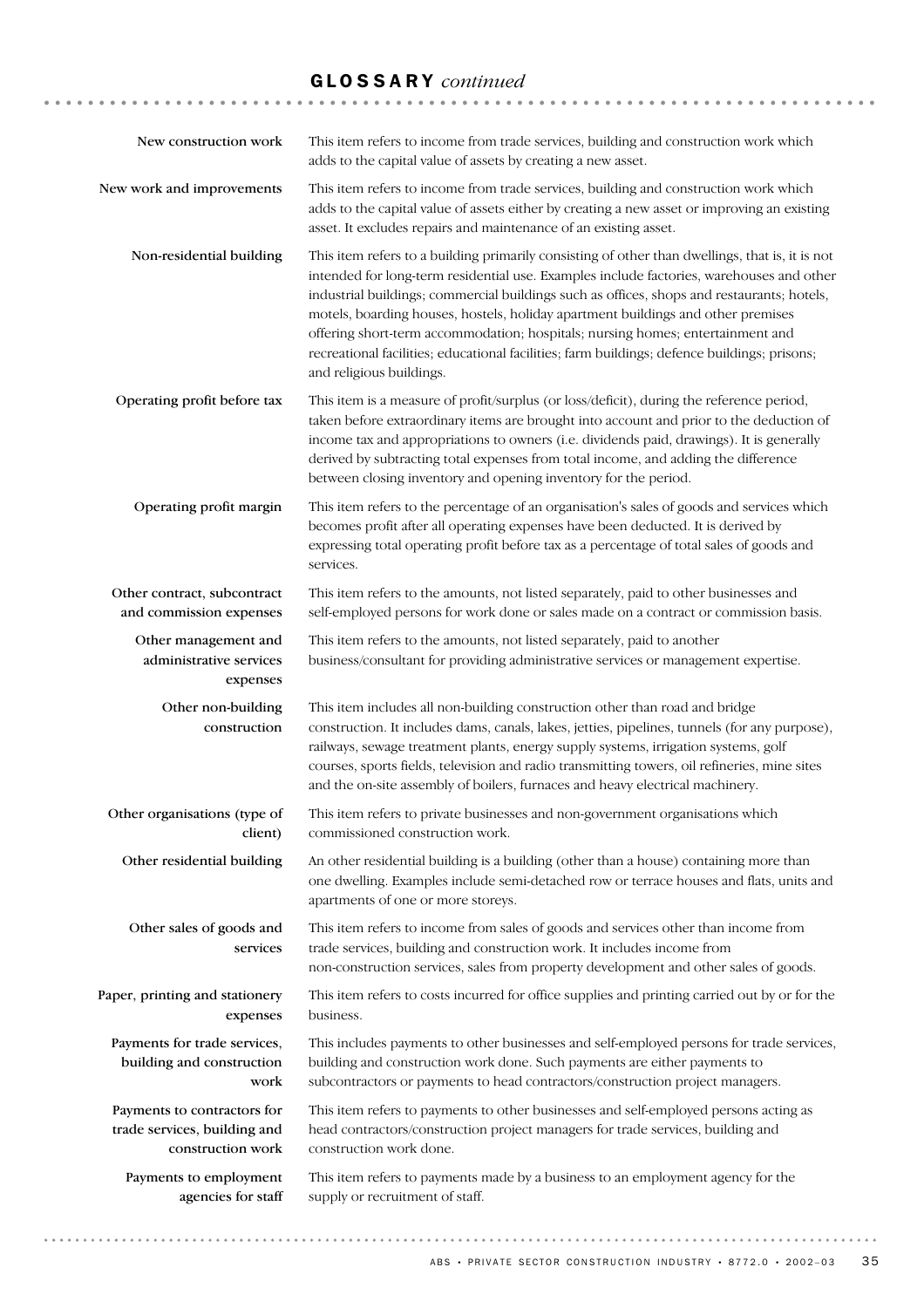| Payments to subcontractors for<br>trade services, building and<br>construction work | This item refers to payments to other businesses and self-employed persons acting as<br>subcontractors (i.e. as other than head contractors/construction project managers) for<br>trade services, building and construction work done.                                                                                                                                                                            |
|-------------------------------------------------------------------------------------|-------------------------------------------------------------------------------------------------------------------------------------------------------------------------------------------------------------------------------------------------------------------------------------------------------------------------------------------------------------------------------------------------------------------|
| Payroll tax                                                                         | This item refers to tax levied by state and territory governments upon the amount of<br>wages and salaries paid by a business.                                                                                                                                                                                                                                                                                    |
| Postal, mailing and courier<br>services                                             | This item refers to the expenses incurred for the picking up, transport, and delivery<br>(domestic or international) of addressed or unaddressed mail, packages and parcels.                                                                                                                                                                                                                                      |
| Purchases                                                                           | This item refers to the costs of goods and services used in the production of the final<br>output of a business. This item includes construction, trade and building materials,<br>petroleum products, fuel expenses for off-road vehicles (e.g. fork-lifts, mobile plant and<br>quarry dump trucks), electricity, gas and water.                                                                                 |
| Real estate agent commissions<br>and fees                                           | This item refers to commissions and related fees paid to other businesses for the<br>provision of real estate services.                                                                                                                                                                                                                                                                                           |
| Rent, leasing and hiring<br>expenses                                                | This item refers to the costs for rent, leasing (except finance leases) and hiring of<br>vehicles, land, buildings, machinery, equipment and any other property from other<br>businesses or individuals.                                                                                                                                                                                                          |
| Repairs and maintenance<br>income                                                   | This item refers to income from trade services, building and construction work which is<br>carried out (on an ongoing basis) to overcome normal wear and tear over the life of<br>existing assets.                                                                                                                                                                                                                |
| Repair and maintenance<br>expenses                                                  | This item refers to costs associated with work undertaken on plant and machinery etc. to<br>maintain normal business operations.                                                                                                                                                                                                                                                                                  |
| Residential building                                                                | This term refers to businesses classified to ANZSIC Class 4111 (HOUSE CONSTRUCTION) and<br>ANZSIC Class 4112 (RESIDENTIAL BUILDING CONSTRUCTION N.E.C.). These businesses are mainly<br>engaged in the construction of houses or other residential buildings, or in carrying out<br>alterations, additions or renovations or general repairs to such buildings, or in organising<br>or managing these activities. |
| Road and bridge construction                                                        | Road and bridge construction includes aerodrome runways, asphalt surfacing and road<br>construction and sealing, elevated highways and overpasses, viaducts and bridges (for<br>any purpose).                                                                                                                                                                                                                     |
| Royalties expenses                                                                  | This item refers to payments made by one business or individual for the use of rights<br>owned by another company/person.                                                                                                                                                                                                                                                                                         |
| Same business (as property<br>owner) clients                                        | This item refers to a construction business which commissions construction work on<br>property owned by the business itself. Usually this relates to development and resale of<br>land or property owned by the business.                                                                                                                                                                                         |
| Security services payments                                                          | This item refers to costs incurred when a business engages another business to provide<br>security services.                                                                                                                                                                                                                                                                                                      |
| Staff amenities expenses                                                            | This item refers to the costs incurred for the provision of facilities for staff.                                                                                                                                                                                                                                                                                                                                 |
| Subcontracting income from<br>trade services, building and<br>construction          | Subcontracting income is earned by a trade services or construction business where it is<br>contracted and/or paid by the head contractor/construction project manager or any<br>other construction contractor.                                                                                                                                                                                                   |
| Subscriptions to magazines<br>and periodicals                                       | This item refers to subscriptions paid to other organisations for magazines, journals or<br>papers.                                                                                                                                                                                                                                                                                                               |
| Subscriptions to professional<br>organisations                                      | This item refers to subscriptions and membership/affiliation fees paid for joining<br>organisations such as industry associations, peak bodies and professional organisations.                                                                                                                                                                                                                                    |
| Surveying services payments                                                         | This item refers to the expenses incurred for the provision of services related to formal<br>inspection and examination of building sites and projects.                                                                                                                                                                                                                                                           |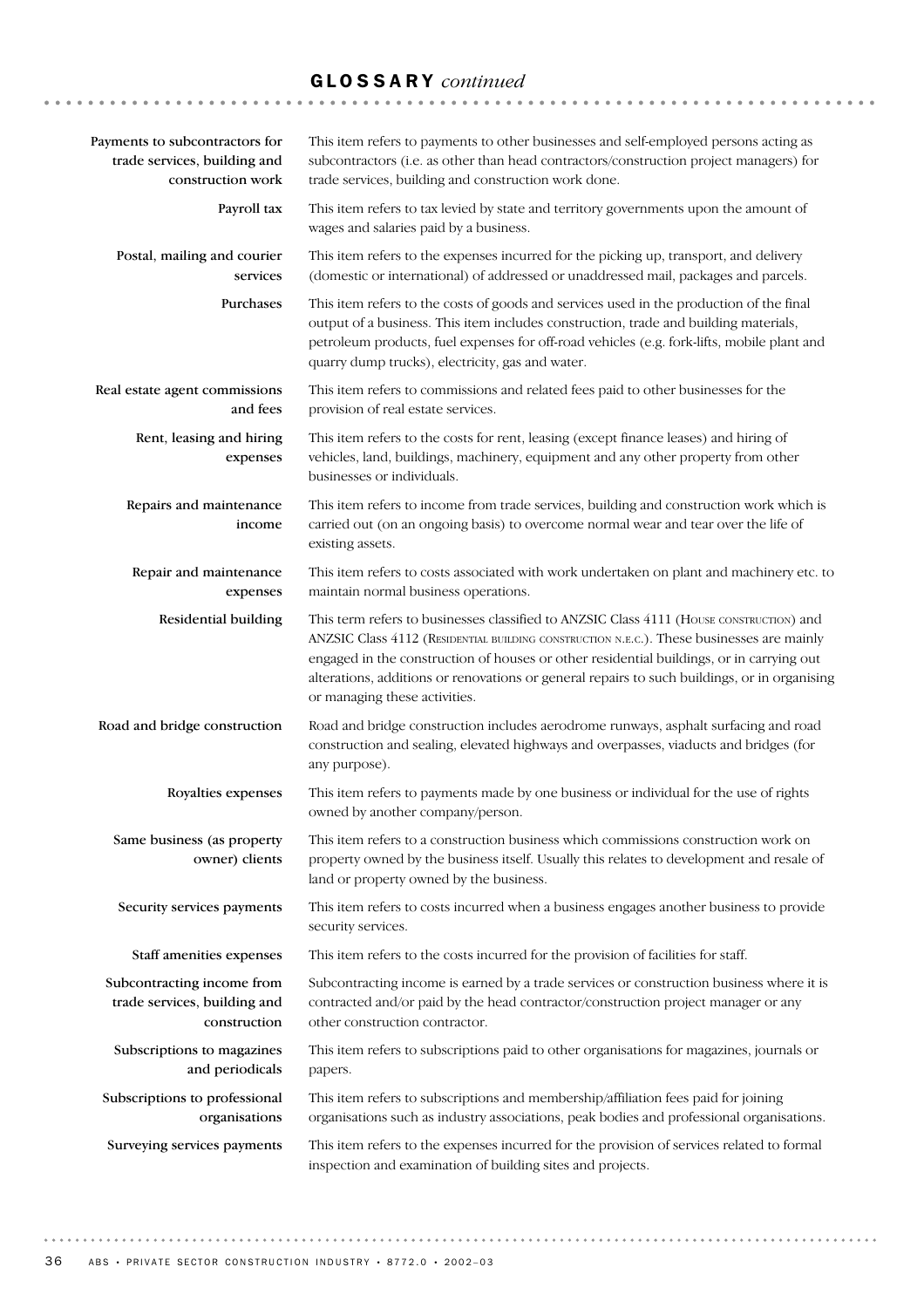| Telecommunication services<br>expenses                                      | This item includes all payments (of a non-capital nature) for telecommunication services<br>which engage wire, cable or radio transmission.                                                                                                                                                                                                                                                                                                                                                                                                                                                                                                                                                                                                                                      |
|-----------------------------------------------------------------------------|----------------------------------------------------------------------------------------------------------------------------------------------------------------------------------------------------------------------------------------------------------------------------------------------------------------------------------------------------------------------------------------------------------------------------------------------------------------------------------------------------------------------------------------------------------------------------------------------------------------------------------------------------------------------------------------------------------------------------------------------------------------------------------|
| <b>Trade services</b>                                                       | Businesses classified to ANZSIC Subdivision 42 (CONSTRUCTION TRADE SERVICES). This includes<br>businesses providing trade services to the construction industry (covering site<br>preparation, concreting, bricklaying, roofing, structural steel erection, plumbing,<br>electrical, air conditioning and heating, fire and security systems, plastering, carpentry,<br>tiling and carpeting, painting and decorating, glazing and landscaping services).                                                                                                                                                                                                                                                                                                                        |
| Training services provided by<br>other businesses                           | This item refers to payments to consultants, institutions or other businesses for the<br>provision of staff training and education services.                                                                                                                                                                                                                                                                                                                                                                                                                                                                                                                                                                                                                                     |
| Transfer of real estate costs                                               | This item refers to costs associated with the selling, purchasing and/or transfer of<br>property.                                                                                                                                                                                                                                                                                                                                                                                                                                                                                                                                                                                                                                                                                |
| Travelling, accommodation<br>and entertainment expenses                     | This item refers to costs incurred for transportation services relating to business activities<br>which occur away from the normal place of business. Accommodation expenses are<br>those costs incurred in providing accommodation to staff when business activities occur<br>away from the normal place of business. Entertainment expenses are the costs incurred<br>by a business for the provision of entertainment activities.                                                                                                                                                                                                                                                                                                                                             |
| Wages and salaries                                                          | This item refers to the gross wages and salaries (excluding capitalised wages and salaries)<br>of all employees of the organisation. The item includes severance, termination and<br>redundancy payments, salaries and fees of directors and executives, retainers and<br>commissions of persons who received a retainer, bonuses, and annual and other types of<br>leave. Provision expenses for employee entitlements (e.g. provisions for annual leave and<br>leave bonus, long service leave, sick leave, and severance, termination and redundancy<br>payments) are also included. Payments related to salary sacrifice and payments to<br>self-employed persons such as consultants, contractors and persons paid solely by<br>commission without a retainer are excluded. |
| Waste removal expenses                                                      | This item refers to the amounts paid to other businesses and organisations (including<br>local government) for the removal of waste.                                                                                                                                                                                                                                                                                                                                                                                                                                                                                                                                                                                                                                             |
| Workers' compensation costs                                                 | This item refers to compulsory insurance cover taken out by all employers, except for<br>self-insured workers, according to legislative schemes to cover employees suffering<br>injury or disease in the course of or arising out of employment.                                                                                                                                                                                                                                                                                                                                                                                                                                                                                                                                 |
| Working proprietors and<br>working partners of<br>unincorporated businesses | A working proprietor operates his or her own business (a sole proprietorship), while a<br>working partner, along with one or more other partners, operates a partnership.<br>Working proprietors and working partners are the owners of their business and as such<br>they are not considered to be employees of that business.                                                                                                                                                                                                                                                                                                                                                                                                                                                  |